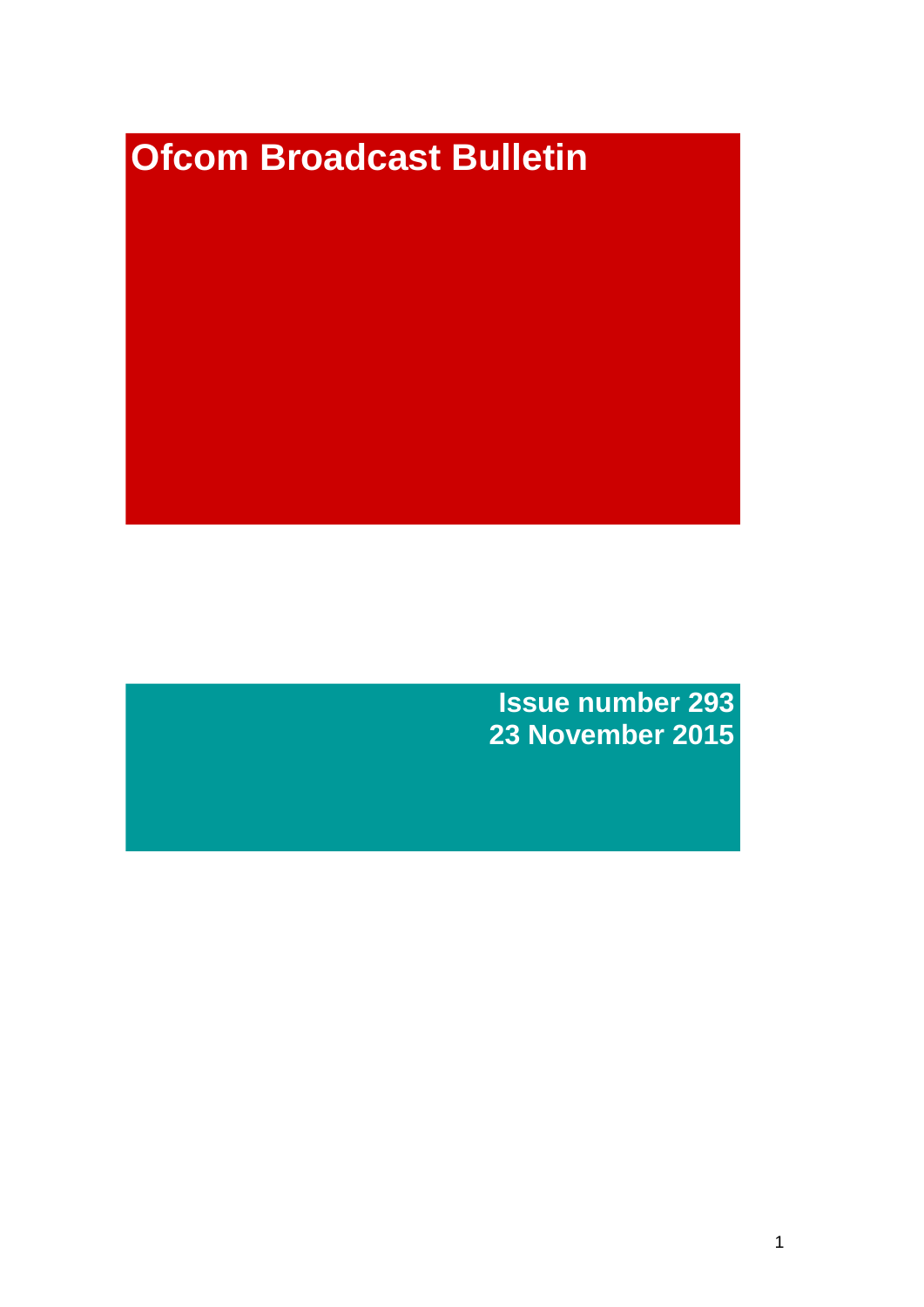# **Contents**

| Introduction                                                                                                            | 3  |
|-------------------------------------------------------------------------------------------------------------------------|----|
| <b>Standards cases</b>                                                                                                  |    |
| <u>In Breach</u>                                                                                                        |    |
| Subh-e-Pakistan<br>Geo TV, 19 June 2015, 10:00                                                                          | 5  |
| <b>Inside Amy Schumer (trailer)</b><br>Comedy Central, 5 September 2015, 22:00                                          | 10 |
| <b>South Park (trailer)</b><br>Comedy Central, 14 September 2015, 22:00                                                 | 14 |
| <b>Kiss Breakfast</b><br>Kiss, 13 August 2015, 06:00                                                                    | 18 |
| <u>Resolved</u>                                                                                                         |    |
| Q Breakfast<br>Q, 17 August 2015, 06:00                                                                                 | 20 |
| <b>Broadcast Licence Conditions cases</b>                                                                               |    |
| In Breach                                                                                                               |    |
| <b>Provision of licensed service</b><br>EAVA FM (Leicester), 22 June to 31 July 2014                                    | 23 |
| Broadcasting licensees' late payment of licence fees                                                                    | 28 |
| <b>Fairness and Privacy cases</b>                                                                                       |    |
| Not Upheld                                                                                                              |    |
| <b>Complaint by Mrs Jennifer Lee</b><br>News bulletins – Steve and Karen's Breakfast Show,<br>Metro Radio, 10 June 2015 | 29 |
| <b>Investigations Not in Breach</b>                                                                                     | 34 |
| <b>Complaints assessed, not investigated</b>                                                                            | 35 |
| <b>Complaints outside of remit</b>                                                                                      | 42 |
| <b>Investigations List</b>                                                                                              | 43 |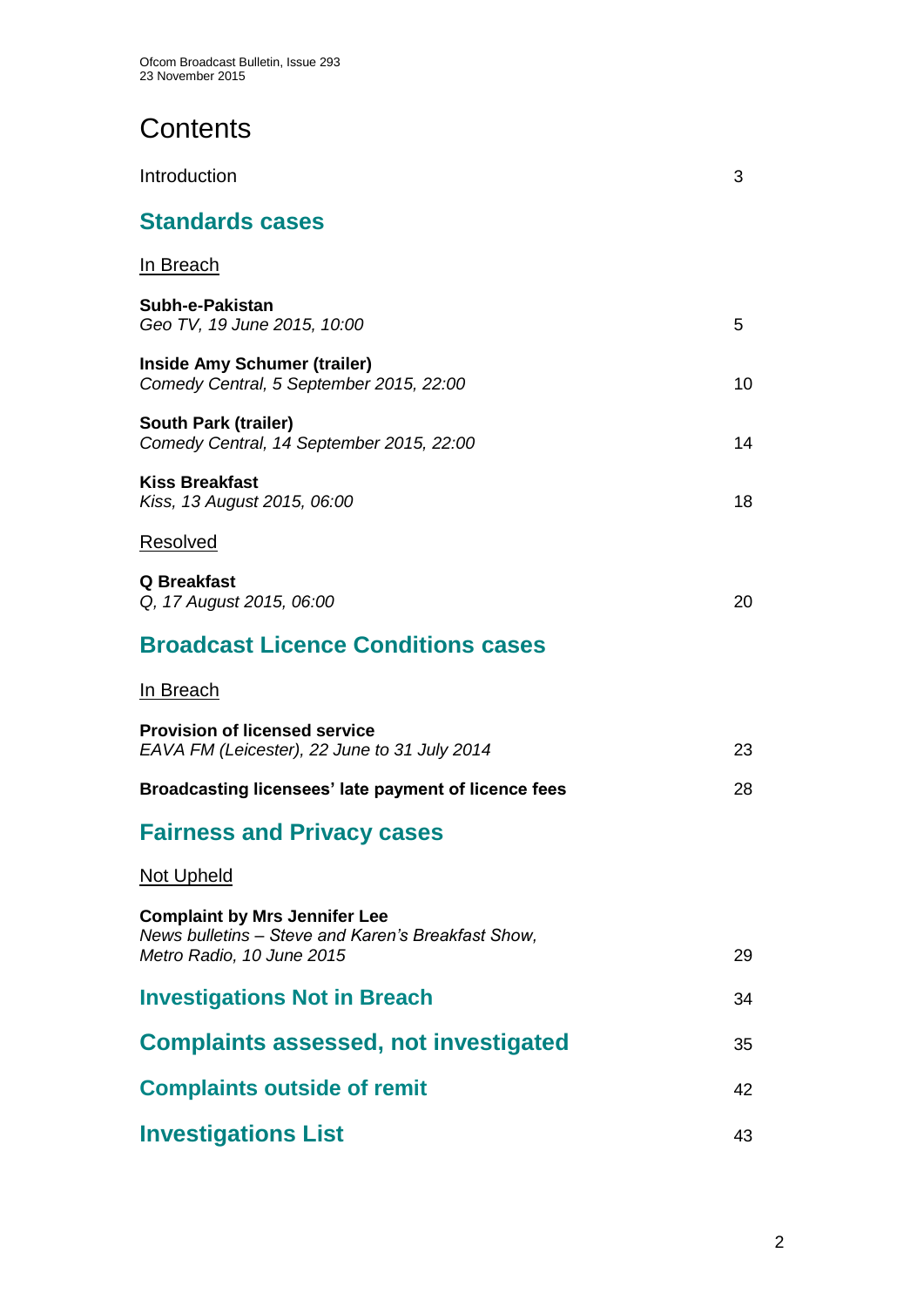# Introduction

Under the Communications Act 2003 ("the Act"), Ofcom has a duty to set standards for broadcast content as appear to it best calculated to secure the standards objectives<sup>1</sup>. Ofcom must include these standards in a code or codes. These are listed below. Ofcom also has a duty to secure that every provider of a notifiable On Demand Programme Services ("ODPS") complies with certain standards requirements as set out in the  $Act<sup>2</sup>$ .

The Broadcast Bulletin reports on the outcome of investigations into alleged breaches of those Ofcom codes below, as well as licence conditions with which broadcasters regulated by Ofcom are required to comply. We also report on the outcome of ODPS sanctions referrals made by ATVOD and the ASA on the basis of their rules and guidance for ODPS. These Codes, rules and guidance documents include:

- a) [Ofcom's Broadcasting Code](http://stakeholders.ofcom.org.uk/broadcasting/broadcast-codes/broadcast-code/) ("the Code").
- b) the [Code on the Scheduling of Television Advertising](http://stakeholders.ofcom.org.uk/broadcasting/broadcast-codes/advert-code/) ("COSTA") which contains rules on how much advertising and teleshopping may be scheduled in programmes, how many breaks are allowed and when they may be taken.
- c) certain sections of the [BCAP Code: the UK Code of Broadcast Advertising,](https://www.cap.org.uk/Advertising-Codes/Broadcast.aspx) which relate to those areas of the BCAP Code for which Ofcom retains regulatory responsibility. These include:
	- the prohibition on 'political' advertising:
	- sponsorship and product placement on television (see Rules 9.13, 9.16 and 9.17 of the Code) and all commercial communications in radio programming (see Rules 10.6 to 10.8 of the Code);
	- 'participation TV' advertising. This includes long-form advertising predicated on premium rate telephone services – most notably chat (including 'adult' chat), 'psychic' readings and dedicated quiz TV (Call TV quiz services). Ofcom is also responsible for regulating gambling, dating and 'message board' material where these are broadcast as advertising<sup>3</sup>.
- d) other licence conditions which broadcasters must comply with, such as requirements to pay fees and submit information which enables Ofcom to carry out its statutory duties. Further information can be found on Ofcom's website for [television](http://licensing.ofcom.org.uk/tv-broadcast-licences/) and [radio](http://licensing.ofcom.org.uk/radio-broadcast-licensing/) licences.
- e) rules and guidance for both [editorial content and advertising content on ODPS.](http://www.atvod.co.uk/uploads/files/ATVOD_Rules_and_Guidance_Ed_2.0_May_2012.pdf) Ofcom considers sanctions in relation to ODPS on referral by the Authority for Television On-Demand ("ATVOD") or the Advertising Standards Authority ("ASA"), co-regulators of ODPS for editorial content and advertising respectively, or may do so as a concurrent regulator.

[Other codes and requirements](http://stakeholders.ofcom.org.uk/broadcasting/broadcast-codes/) may also apply to broadcasters and ODPS, depending on their circumstances. These include the Code on Television Access Services (which sets out how much subtitling, signing and audio description relevant

<sup>1</sup>  $1$  The relevant legislation is set out in detail in Annex 1 of the Code.

 $2$  The relevant legislation can be found at Part 4A of the Act.

 $3$  BCAP and ASA continue to regulate conventional teleshopping content and spot advertising for these types of services where it is permitted. Ofcom remains responsible for statutory sanctions in all advertising cases.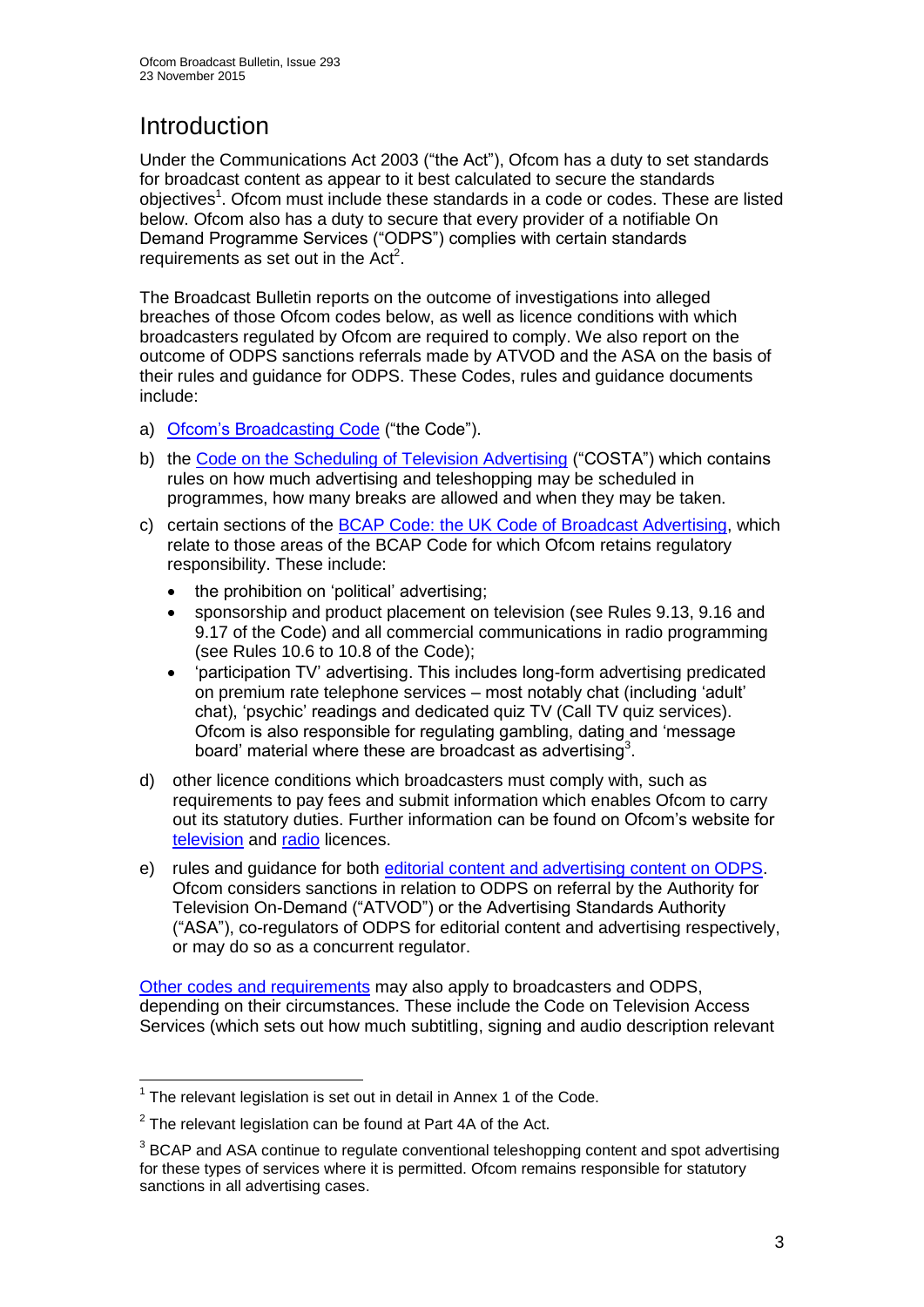licensees must provide), the Code on Electronic Programme Guides, the Code on Listed Events, and the Cross Promotion Code.

**It is Ofcom's policy to describe fully the content in television, radio and on demand content. Some of the language and descriptions used in Ofcom's Broadcast Bulletin may therefore cause offence.**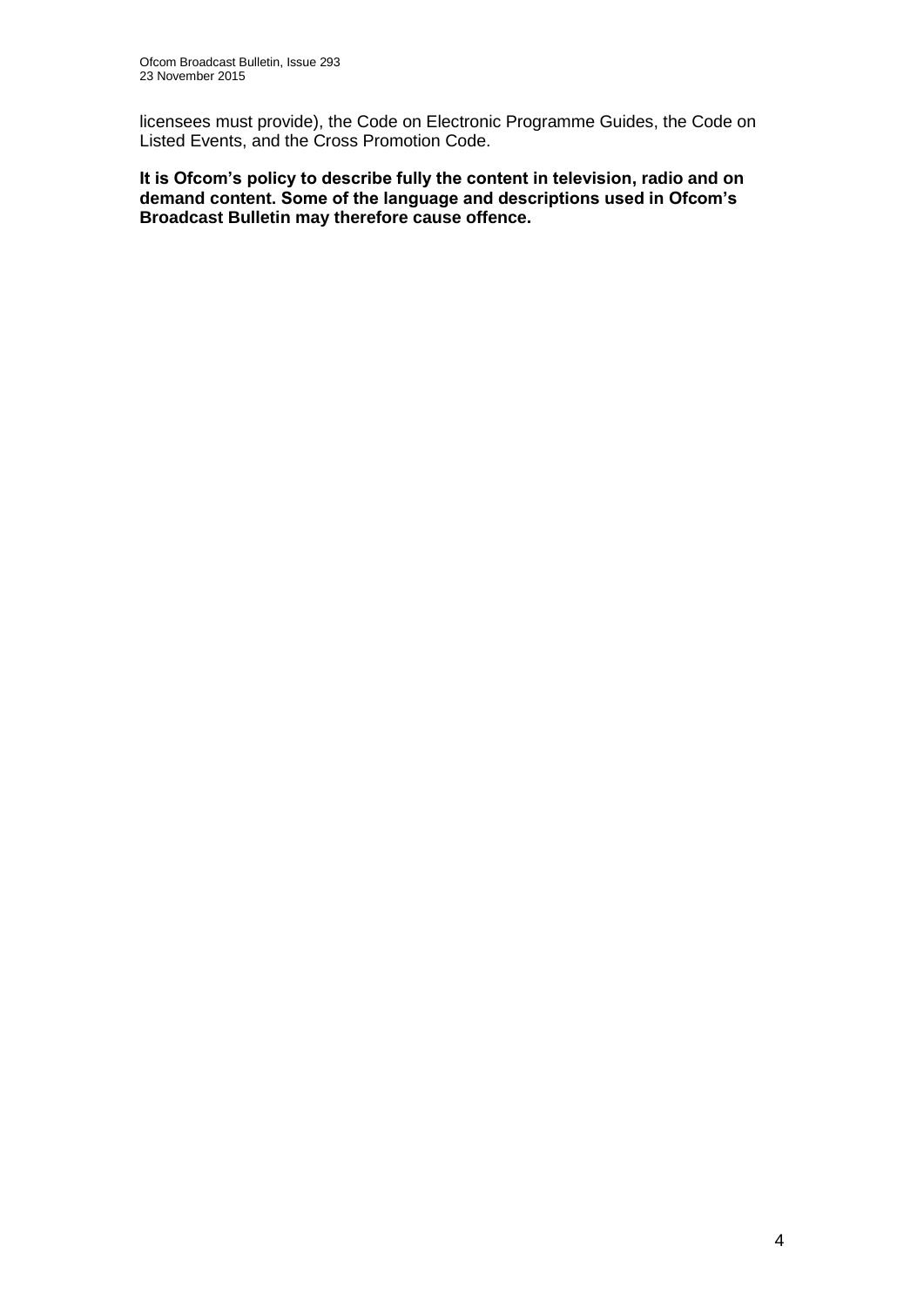# **Standards cases**

# **In Breach**

# **Subh-e-Pakistan**

*Geo TV, 19 June 2015, 10:00*

# **Introduction**

Geo TV is a general entertainment television channel for the Asian community, broadcasting in English and Urdu. The licence for this service is held by Geo TV Limited ("the Licensee"). *Subh-e-Pakistan* is a magazine style live morning show.

A complaint alerted Ofcom to the broadcast in this programme of potentially harmful advice on how to control diabetes. Ofcom viewed the material and translated the relevant section of the programme from Urdu to English. Geo TV confirmed that the translation was accurate.

Having assessed the programme, Ofcom was concerned about an astrology section within the programme. This ten minute segment included a discussion with a man, Ali Muhammed, who introduced and referred to himself as a "gemmologist"<sup>1</sup> in the programme. The discussion focused on diamonds. It covered: the astrological significance of diamonds *"considered* [to be] *lucky stones"*; a historical summary about prestigious diamonds such as the Koh-i-Noor $^2$  diamond; and an explanation on the *"power that Allah has imbued"* in diamonds.

Ofcom was concerned about the following exchange between the presenter and his guest:

Ali Muhammed: *"This* [diamonds] *basically can bring you great wealth and treasure, as Allah has endowed it with great powers…it should be noted that you should never wear a diamond that has been worn by someone else, because it is absorbent…A diamond stone does not simply reflect, it also absorbs. It takes energy from outside and transfers it into your body…You see, in the same way that Allah has imbibed special qualities in certain herbal medicines, diamonds are the same. There's nothing intrinsic in the diamond stone itself, it's the power that Allah has imbued in the stone. For instance, like fire has the power to burn. So, by wearing diamonds it gives a person a certain gravitas, and it also increases your wealth, and intellectual capacity. Also, and I speak from my own personal experience, is the issue of diabetes. If a person wears a diamond their diabetes can be controlled, and I have 10 years personal experience in this regard".*

Presenter: *"So it affects the pancreas directly?"*

Ali Muhammed: *"Yes, it affects the pancreas and controls diabetes. It doesn't bring your diabetes to an end, but it can bring it under control".*

<sup>1</sup>  $1$  A gemmologist is someone who is an expert in the science of natural and artificial gemstones.

 $2$  The Koh-i-Noor diamond forms part of the Crown of Queen Elizabeth II.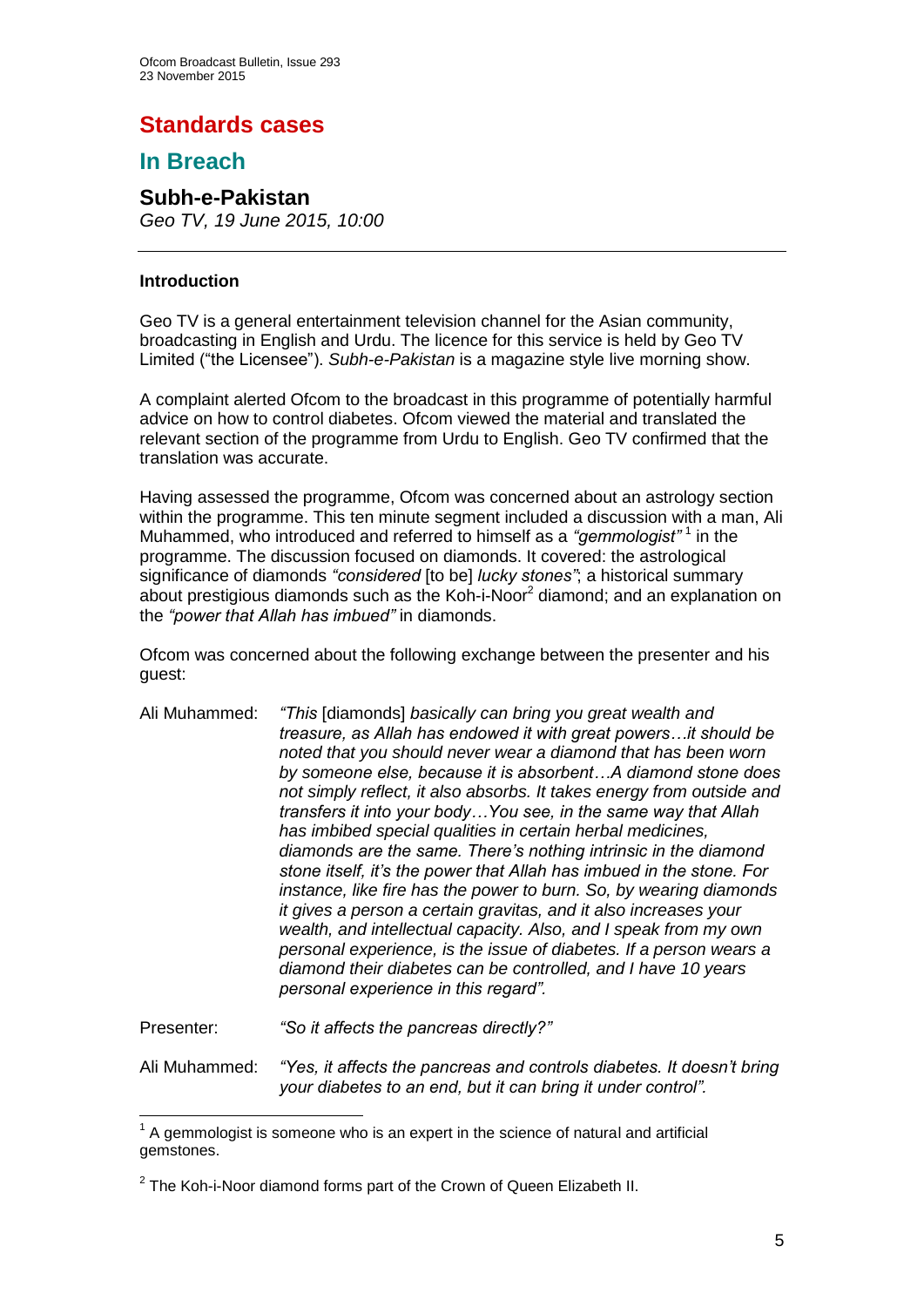| Presenter: | "But that's so expensive, who could afford such treatment?"                                    |
|------------|------------------------------------------------------------------------------------------------|
|            | Ali Muhammed: "Look, this is entirely a person's preference".                                  |
| Guest:     | "In certain people buying a diamond can cause cardiac arrest!"<br>[Audience laugh and applaud] |

Ofcom considered this material raised issues warranting investigation under Rule 2.1 of the Code, which states that:

"Generally accepted standards must be applied to the content of television and radio services so as to provide adequate protection for members of the public from the inclusion in such services of harmful and/or offensive material".

We therefore sought comments from the Licensee as to how the material complied with this rule.

# **Response**

1

The Licensee said it did not consider that these comments breached Rule 2.1 of the Code. The Licensee stated that the exchange between the presenter and Ali Muhammed (as detailed in the Introduction) lasted "no more than 30 seconds in a programme of nearly an hour…Accordingly, the segment must be looked at in this context and not in isolation [emphasis in original]".

By way of background, Geo TV Limited said that *Subh-e-Pakistan* was a "light entertainment programme targeted specifically at [a] female audience" and included "lifestyle segments such as fashion, cooking and healthcare".

The Licensee explained that "Muslim gem[m]ologist[s] representing a few Muslim sects [were] of the view that stones like diamonds help rid deficiencies in people". It added that this view stemmed from the belief "in the powers vested by God (Allah) in [gem]stones [because] Prophet Muhammed is believed to have worn an "Aqeeq" [Akik]<sup>3</sup> stone...[which] helps the human body in many ways".

Geo TV Limited argued that the "segment complained of was not medical advice". The Licensee said that Ali Muhammed "did not say that diamonds could cure diabetes [and] clearly [said] it can be controlled". It added that Ali Muhammed "was not medically qualified" and "it was clear that [it] was his view as a gem[m]ologist [emphasis in original] and those of a certain sect". Therefore, "any reasonable Pakistani [emphasis in original] viewer would have known that what Mr Muhammed was saying was not medical advice".

The Licensee said it would place an on screen ticker during the morning show for two days stating that "the content [broadcast on 19 June 2015] was not intended to be and is not a substitute for professional medical advice, diagnosis or treatment" and to "[a]lways seek medical advice from your doctor regarding a medical condition". Geo TV Limited explained that "a compliance team member regularly [met] with the producer and editing teams" and regularly checked episodes to ensure that the Code was complied with. Geo TV added that since Ofcom recently found an edition of

 $3$  An Akik stone is a stone with a special status in Islam because such a stone was worn by the Prophet Muhammed in the form of ring. Some Muslims believe an Akik stone brings good health and offers protection to one who wears it.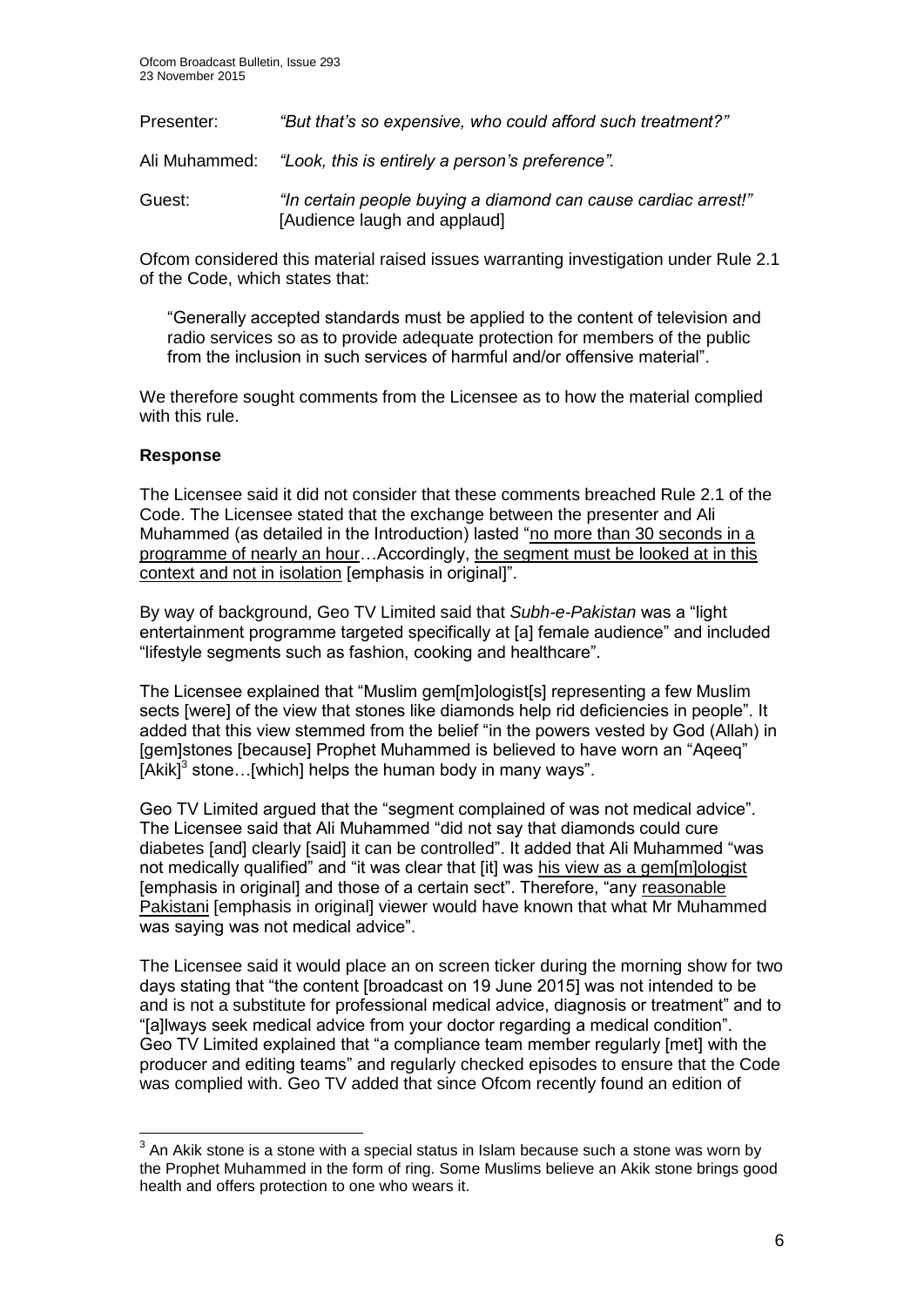Subh-e-Pakistan in breach of Rule 2.1<sup>4</sup> it had taken steps to ensure that episodes were now reviewed on "a daily basis". The Licensee said in future it would broadcast a disclaimer "where any alternate medical advice is being given or where it may form part of a belief" and edit segments that might raise concerns.

# **Decision**

1

Under the Communications Act 2003, Ofcom has a statutory duty to set standards for broadcast content as appears to it best calculated to secure the standards objectives, including that: "generally accepted standards are applied to the contents of television…services so as to provide adequate protection for members of the public from the inclusion in such services of offensive and harmful material". This objective is reflected in Section Two of the Code.

Rule 2.1 states that generally accepted standards must be applied to the contents of television and radio services so as to provide adequate protection from members of the public from the inclusion in such services or harmful and/or offensive material. This rule is specifically concerned with the protection of viewers from harm.

In reaching a Decision in this case, Ofcom has taken into account the broadcaster's and audience's right to freedom of expression set out in Article 10 of the European Convention on Human Rights ("ECHR"). Ofcom also had regard to Article 9 of the ECHR which states that everyone "has the right to freedom of thought, conscience and religion". This Article goes on to make clear that this right is "subject only to such limitations as are prescribed by law and are necessary in a democratic society in the interests of public safety, for the protection of…health…or the protection of the rights and freedoms of others".

Programmes that provide lifestyle and health advice about potentially serious medical conditions against a background of religious and spiritual beliefs can be broadcast, provided adequate protection is provided for members of the public so as to comply with the Code. Whether such protection is provided will depend on all the circumstances, including as relevant: the health or lifestyle issues being discussed; the extent to which a cure or treatment is offered; and, any warnings or caveats given to viewers.

We noted that the purpose of this segment of the programme was to give a specialist insight into the belief that *"Allah imbued…special qualities"* in diamonds. One example provided by Ali Muhammed was the suggested ability of diamonds to control diabetes. Diabetes is a potentially serious medical condition, with a number of significant associated risks if not sufficiently controlled, and for which there are various widely accepted and recommended medical treatments<sup>5</sup>.

We noted that during the segment Ali Muhammed compared the qualities of a diamond to herbal medicines: *"in the same way that Allah has imbibed special qualities in certain herbal medicines, diamonds are the same…it's the power that Allah has imbued in the stone".* He went on to explain that *"*[i]*f a person wears a diamond their diabetes can be controlled"* and testified that he had *"10 years personal experience in this regard".* In Ofcom's view Ali Muhammed was clearly providing advice on how to control diabetes, partly based on his own experience, and

<sup>4</sup> [http://stakeholders.ofcom.org.uk/binaries/enforcement/broadcast](http://stakeholders.ofcom.org.uk/binaries/enforcement/broadcast-bulletins/obb284/Issue_284.pdf)[bulletins/obb284/Issue\\_284.pdf](http://stakeholders.ofcom.org.uk/binaries/enforcement/broadcast-bulletins/obb284/Issue_284.pdf)

<sup>5</sup> <https://www.diabetes.org.uk/Guide-to-diabetes/Complications/>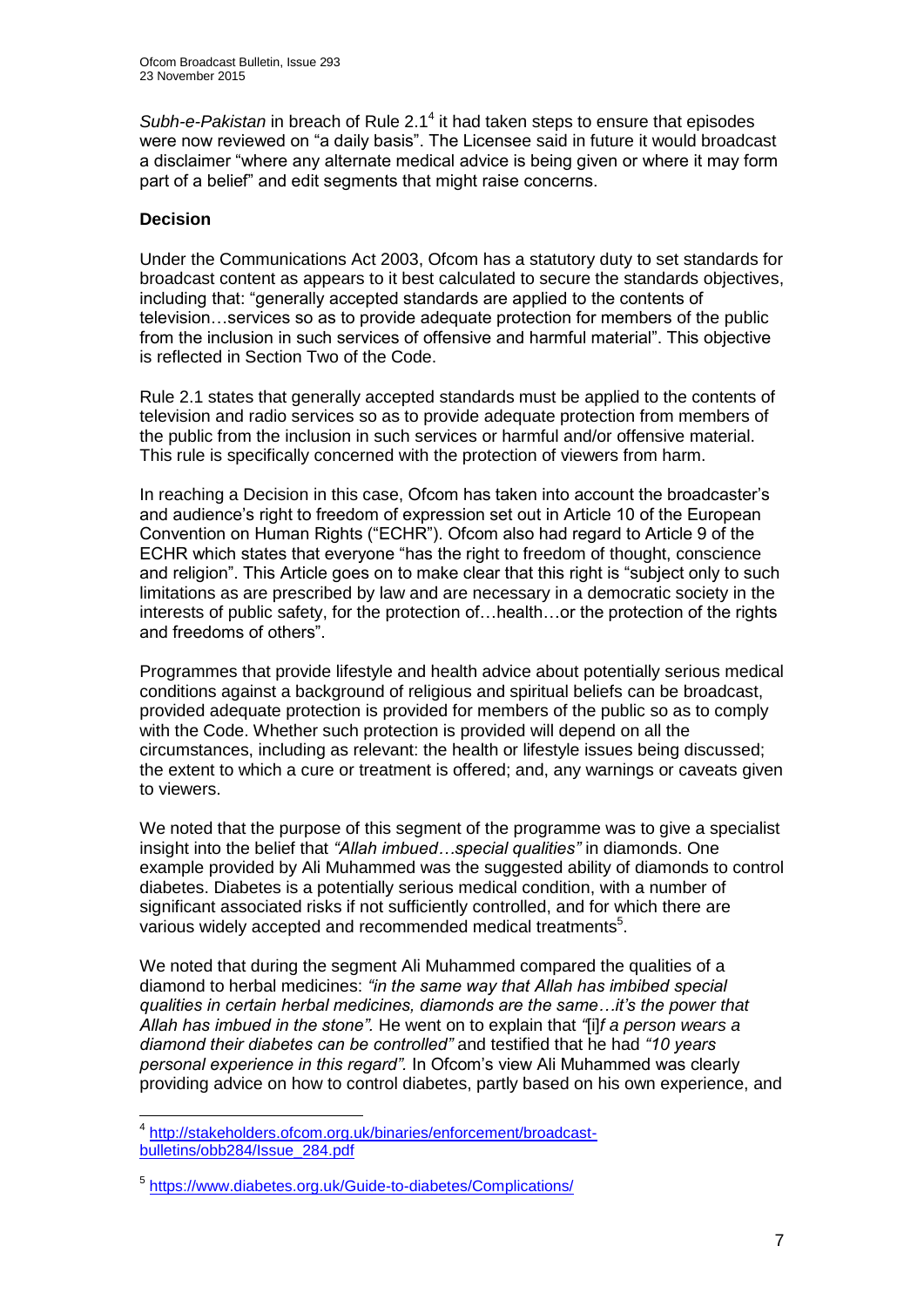advocated the practice of wearing a diamond as an effective treatment for this potentially serious medical condition.

In Ofcom's view Ali Muhammed's statements were capable of encouraging some viewers to believe that diabetes could successfully be controlled, and therefore treated, by the type of spiritual healing using diamonds advocated in this programme. We were mindful that some viewers with diabetes may have been more vulnerable to the advice in the programme that wearing a diamond could effectively control diabetes without the need for conventional medical treatment. This clearly had the potential to cause harm to viewers because some of them – especially more vulnerable ones – may not seek, or may abandon, existing medical treatment on the basis of this advice given in the programme.

We noted the Licensee's comment that Ali Muhammed "was not medically qualified". However we took into account that Ali Muhammed had referred to himself as a *"gemmologist"* in the programme. Therefore by presenting himself to viewers as an expert on gemstones, we considered it more likely that some viewers would respect and follow his advice about treating diabetes and so increase to some extent the likelihood that the broadcast of his advice might cause harm.

We took into account that Ali Muhammed stated that wearing a diamond *"doesn't bring your diabetes to an end"* – that is, cure it completely. However, we considered that advocating the practice of wearing a diamond as an effective treatment for controlling this medical condition was potentially very harmful. This is because if diabetes is left untreated it can lead to potentially serious and life threatening complications.

Ofcom noted the Licensee's comments that "many Muslims" considered gemstones helped "rid deficiencies in people" due to "the powers vested by God (Allah) in [gem]stones [because] Prophet Muhammed is believed to have worn an "Aqeeq" [Akik] stone…[which] helps the human body in many ways". The astrology segment of this lifestyle programme was intended in part to explain the spiritual belief in gemstones based on the benefits of the Akik stone worn by the Prophet Muhammed<sup>6</sup>. For example, Ali Muhammed stated that possession of a diamond would *"increase wealth and your intellectual capacity"*. However, in Ofcom's view the segment clearly went further than providing an insight into this spiritual belief practised by certain Muslim sects.

For all the reasons set out above, we concluded that this material had the potential to cause harm to the audience. We next considered whether the Licensee took steps to provide adequate protection to viewers from this potentially harmful material.

We noted that at no point immediately before, during or immediately after the astrology segment of the programme was a warning to viewers broadcast or any references made to the need to seek qualified medical advice. However, we did take into account that: the gemmologist did, when talking about diamonds controlling diabetes, say that *"it doesn't bring your diabetes to an end…"*; the advice was for a small portion of a larger astrology and daily horoscope reading; and, the presenter and a guest on the show queried the expense of the *"treatment"* – that is, buying a diamond. However, we considered that these comments were not sufficient to mitigate the risk of viewers following the advice as an alternative method of treatment to control diabetes.

 6 See footnote 3.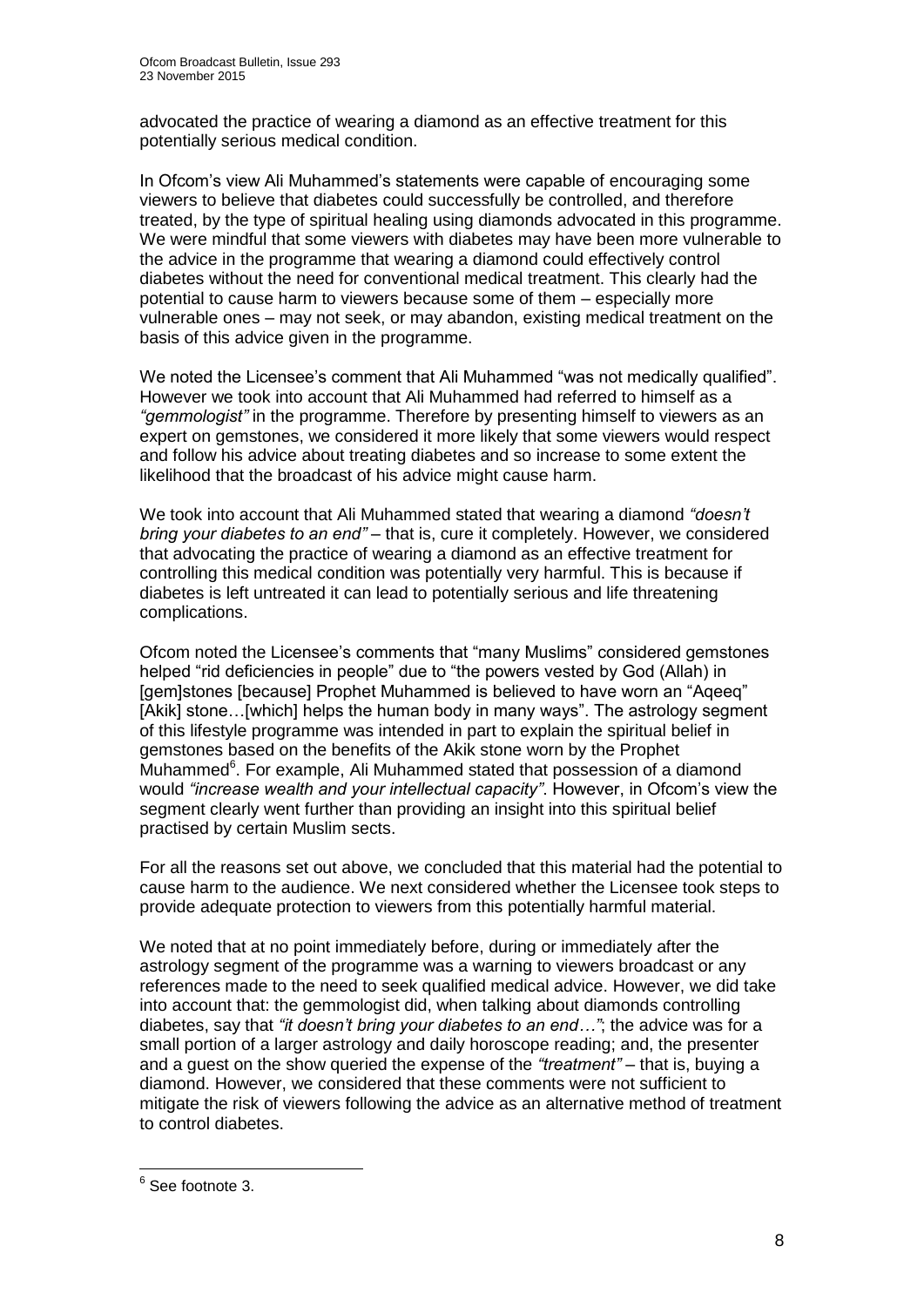We took into account the Licensee's comment that *"*any reasonable Pakistani [emphasis in original] viewer would have known*"* that it was Ali Muhammed's *"*view [as] a gemmologist [emphasis in original]*"* and *"*was not medical advice*"*. We disagreed. Ali Mohammed was presented as a *"gemmologist"* (an expert on gemstones) who gave his view of the diamond as having *"the power that Allah as imbued in the stone"*, and likened it to a similar spiritual belief that *"Allah has imbibed special qualities in certain herbal medicines"*. The *"power"* of the diamond was described as *"affect*[ing] *the pancreas and control*[led] *diabetes"*. In Ofcom's view the cumulative effect of these statements, together with Ali Muhammed's testimony of having *"10 years personal experience"* in controlling his own medical condition through wearing a diamond, posed a material risk that some viewers might take his views seriously and follow his advice.

Ofcom was concerned that the Licensee did not consider the advice of Ali Muhammed to be potentially harmful, especially in view of the fact that Ofcom had previously found the same programme in breach of Rule 2.1 for broadcasting inappropriate advice about how to treat serious medical conditions. We noted that as a result of that breach, but while investigating the current case, Ofcom met with Geo TV to discuss its compliance arrangements. At that meeting Geo TV Limited outlined various steps it was taking to improve its compliance with Rule 2.1 in the future. These included: providing both more and appropriate warnings for viewers before and during programmes; reviewing episodes of this programme more rigorously; and, being more aware of the need to edit out unsuitable content.

For all the reasons set out above, however, Ofcom considered that Geo TV Limited did not provide adequate protection to viewers from potentially harmful material, and so breached Rule 2.1. Ofcom remains concerned about the Licensee's approach to compliance with this rule. We are therefore putting Geo TV Limited on notice that any further breaches of this rule may result in further regulatory action.

## **Breach of Rule 2.1**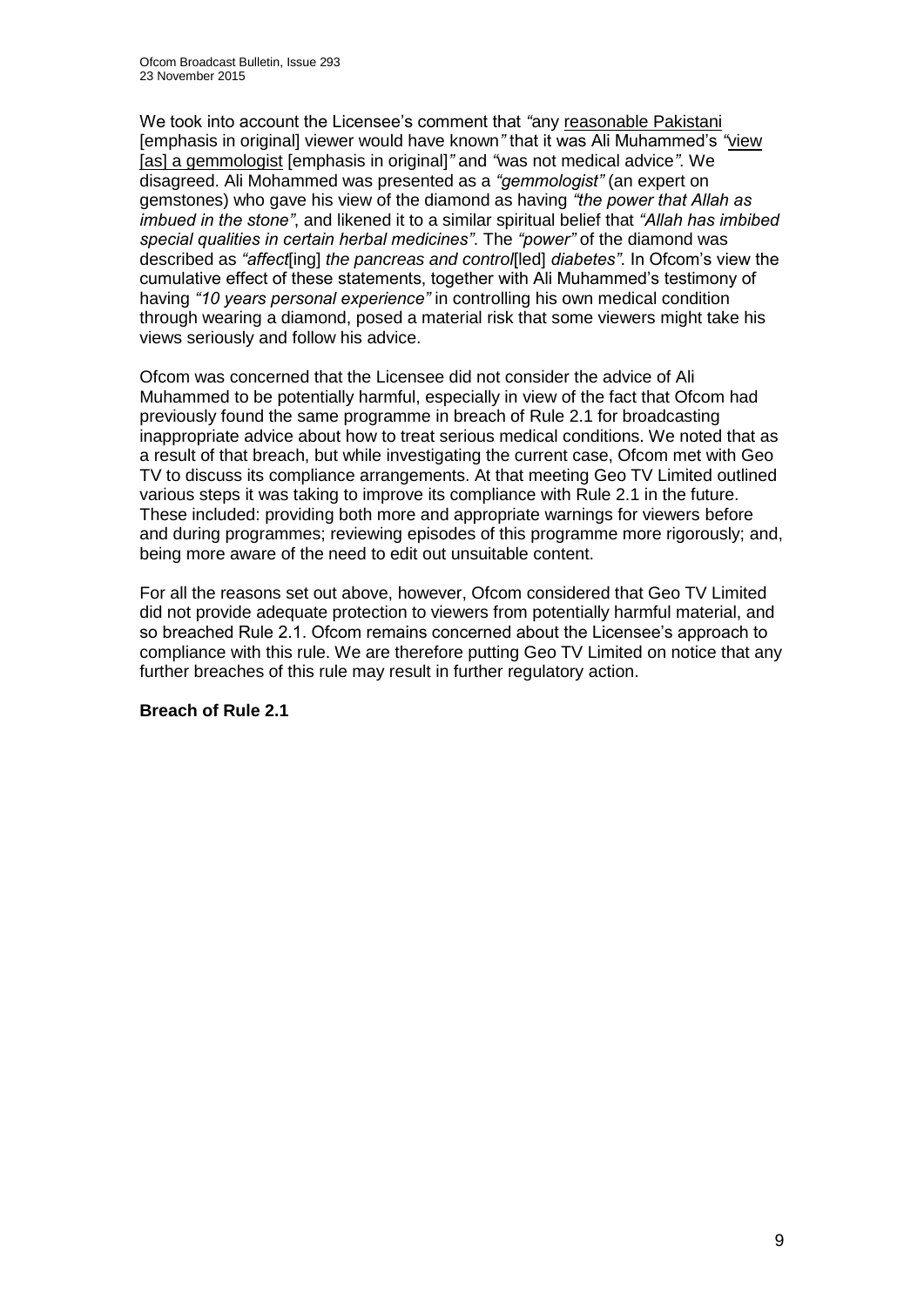# **In Breach**

# **Inside Amy Schumer (trailer)**

*Comedy Central, 5 September 2015, 22:00*

# **Introduction**

Comedy Central is a channel featuring comedy series and stand-up comedy aimed at a primarily adult audience. The licence for Comedy Central is held by Paramount UK Partnership ("Paramount UK" or the "Licensee").

A complainant alerted Ofcom to a trailer broadcast at 22:00 on Comedy Central for the new season of *Inside Amy Schumer*, which they considered to be too graphic in its language and description of sexual acts.

The trailer featured a group of men sitting around a table playing poker. A female character played by the comedian Amy Schumer entered the room with a plate of chicken wings, which she placed in the middle of the poker table. Before leaving the room she turned to one of the players, her husband, played by the actor Zach Braff, and put her arms around his neck before saying:

*"If nobody needs anything else, honey, I'm going to head upstairs, start lubing up, so you can blast my dirt-box with your thumb while you lobster hand me in the twat, okay? Seriously, I want you to thumb-dash that mudpit 'til I make a pig noise. Then you can shit on my tits while I call my mom".*

Amy Schumer then addressed the other poker players ("*You guys are always welcome here!"*) before leaving the room. Zach Braff then paused for a moment, while all the other poker players looked down in an uncomfortable silence, and then reached for a chicken wing and said:

*"Guess I should eat up… I gotta shit on those tits!"*

We considered that this material raised potential issues under Rule 2.3 of the Code:

"In applying generally accepted standards broadcasters must ensure that material which may cause offence is justified by the context…Such material may include, but is not limited to, offensive language,…sex,…discriminatory treatment or language (for example on the grounds of…gender…). Appropriate information should also be broadcast where it would assist in avoiding or minimising offence".

We therefore sought comments from Paramount UK as to how the trailer complied with this rule.

## **Response**

Paramount UK said that when originally broadcast it considered that this trailer was suitable for post-watershed audiences and was not in breach of Rule 2.3. This was because at that time its view was that: Comedy Central was "a challenging brand" and on this service the trailer was acceptable post-watershed; "the self-contained nature of the skit and its familiar setting would provide enough context"; the "extreme nature of the dialogue would negate any offence as it was clearly intended to verge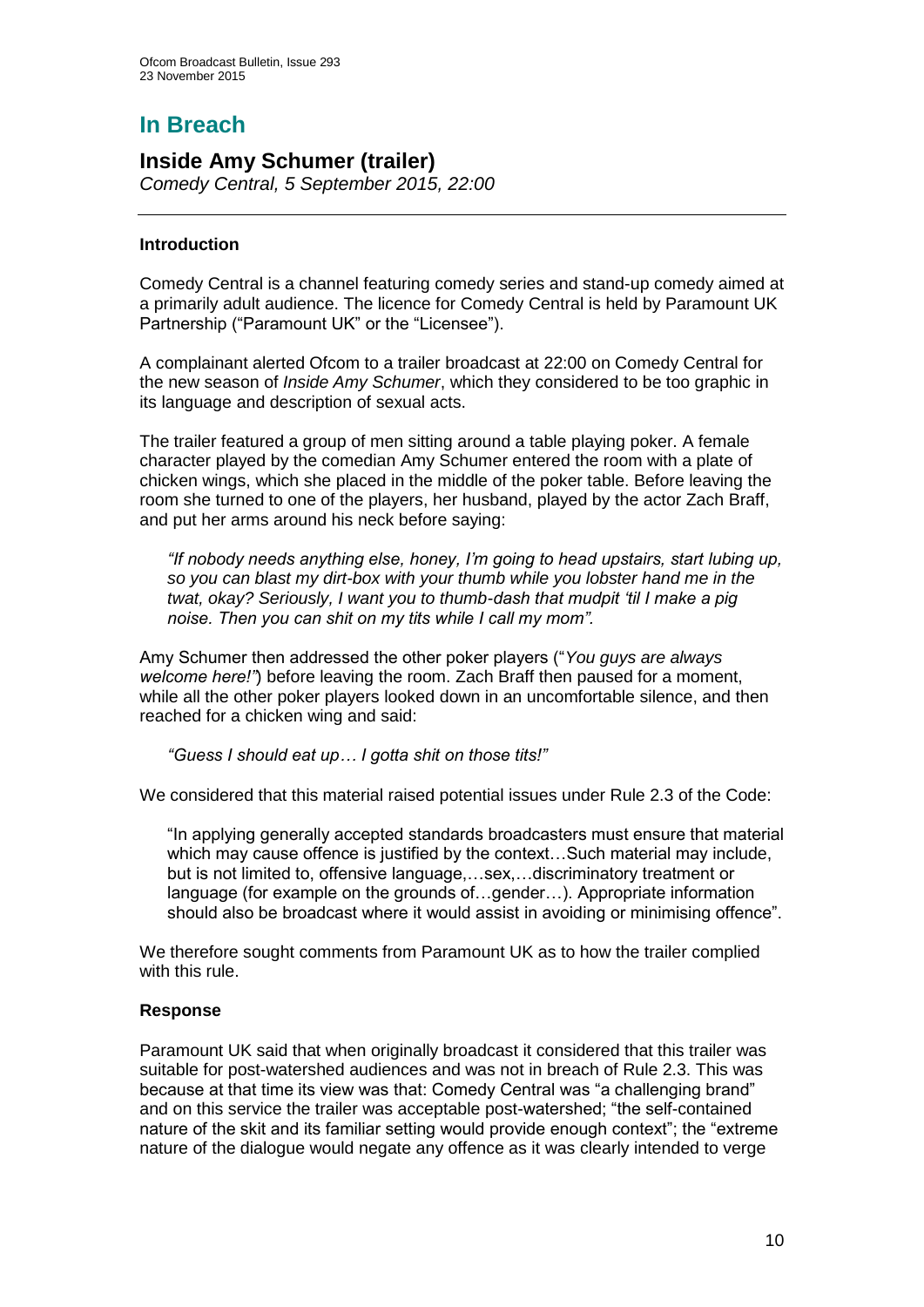on the ridiculous"; and, scheduling post-watershed "would allow for stronger and more challenging content."

However, the Licensee said it had revised that view in light of Ofcom's breach finding involving 14 pre-watershed trailers broadcast on Comedy Central<sup>1</sup> and a subsequent meeting with Ofcom to discuss its compliance of trailers both pre- and postwatershed. As a result, Paramount UK said it accepted that this trailer was "scheduled in error". The Licensee added that it had: taken account of Ofcom's guidance; recognised that the broadcast of trailers containing offensive material (which viewers come across unawares) could not be justified by the context in the same way as editorial programming; and accepted that the scheduling of "stronger" promotional trailers required "a much more stringent process".

It therefore said it was tightening up its compliance process for such trailers, requiring them to be approved by the senior director of compliance and the Managing Director of Comedy Central before broadcast and requiring them to be "flagged to only be broadcast around more relevant content later in the evening. We feel that had the promo adhered to those rules, it may have been suitable [for broadcast] and therefore this is the approach we intend to take."

# **Decision**

1

Under the Communications Act 2003, Ofcom has a statutory duty to set standards for broadcast content as appear to it best calculated to secure the standards objectives, which includes providing adequate protection for members of the public from harmful and/or offensive material. This objective is reflected in Section Two of the Code.

Rule 2.3 requires broadcasters to ensure that the broadcast of potentially offensive material is justified by the context. Context is assessed by reference to a range of factors including: the editorial content of the programme, the service on which the material was broadcast, the time of broadcast, what other programmes are scheduled before and after, the degree of harm or offence likely to be caused, likely audience expectations, warnings given to viewers, and the effect on viewers who may come across the material unawares.

Although the Code requires that potentially offensive material is justified by its context, there is significant room for innovation, creativity and challenging material within comedy programming. However, broadcasters do not have *unlimited* licence in terms of offensive material. There may be circumstances in which relevant contextual factors (such as whether the editorial content is programming or a trailer, audience expectations, or warnings given to the audience) are not sufficient to justify the broadcast of offensive material.

In applying Rule 2.3 in this case, Ofcom acknowledged the paramount importance attached to the right of freedom of expression, as set out in Article 10 of the European Convention on Human Rights. In particular, broadcasters must be permitted to enjoy the creative freedom to explore controversial and challenging issues and ideas, and the audience must be free to view and listen to those issues and ideas, without unnecessary interference. However, the broadcaster's right to freedom of expression is not absolute. In carrying out its duties, Ofcom must balance

<sup>&</sup>lt;sup>1</sup> Published on 12 October 2015. See: [http://stakeholders.ofcom.org.uk/binaries/enforcement/broadcast](http://stakeholders.ofcom.org.uk/binaries/enforcement/broadcast-bulletins/obb290/Issue_290.pdf)[bulletins/obb290/Issue\\_290.pdf](http://stakeholders.ofcom.org.uk/binaries/enforcement/broadcast-bulletins/obb290/Issue_290.pdf)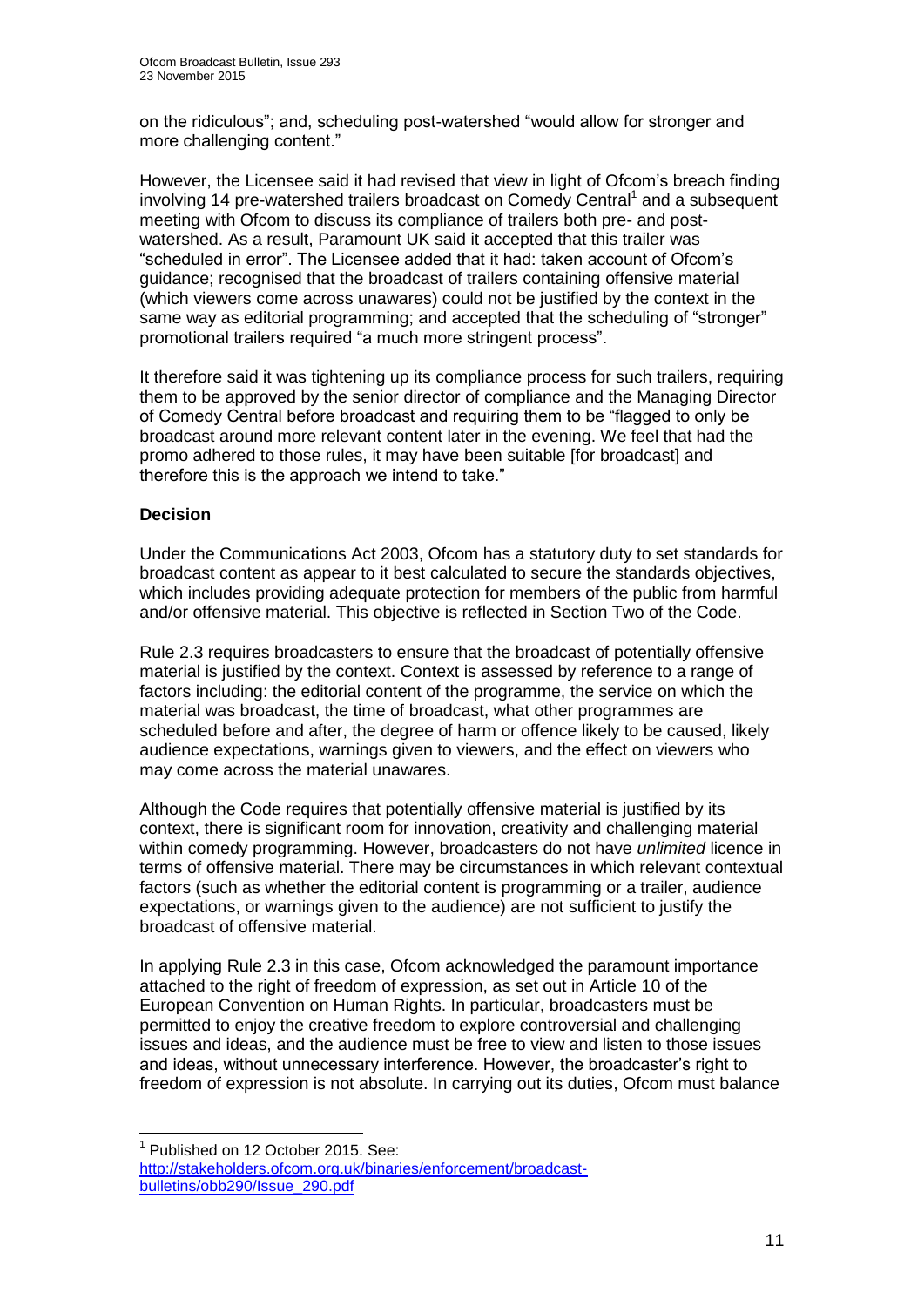the right to freedom of expression on one hand, against the requirement in the Code to apply generally accepted standards.

Ofcom first considered whether the material in this programme had the potential to cause offence. We noted that in this trailer Amy Schumer used a number of highly graphic terms to describe various sexual acts such as: *"lubing up"*; *"blast my dirt-box with your thumb"*; "*lobster hand me in the twat"*; *"thumb-dash that mudpit"*; *and "shit on my tits".* We considered that these various graphic, sexual references were clearly capable of causing offence.

We went on to consider whether the broadcast of these potentially offensive statements were justified by the context.

We assessed first the editorial context in which the trailer was broadcast. We noted this trailer was broadcast at  $22:00^2$ , one hour after the watershed. We recognised that viewers of specialist comedy channels, such as Comedy Central, would have been likely to expect stronger and more challenging material to be broadcast at this time well after the watershed.

However, the content in this case was included within a trailer. Ofcom's research on offensive language<sup>3</sup> notes that audiences consider offensive language less acceptable if it is included in trailers. This is because audiences do not choose to watch promotions for programmes. They come across them unawares. Viewers cannot therefore make informed choices to avoid offensive material in trailers compared to pre-scheduled programmes, and consequently audiences consider that the offensive language is imposed upon them. As stated in Ofcom's published guidance to Rule 2.3 $^4$ , broadcasters should bear these factors in mind when scheduling trailers which include challenging material.

In this case we took into account that the language and graphic sexual description was used as a comedic tool by a performer known for her scatological and adult approach to comedy. However, because the offensive content was in a trailer, viewers would have come across it unawares. There was therefore no opportunity to place the trailer in context or give viewers any form of warning or information in advance.

On the basis of the scheduling information that the Licensee provided to us, we noted that this trailer was broadcast only between 22:00 and 04:25. However we noted that it was shown during programmes such as: *Friends*; *Two and a Half Men*; and, as in this particular case, *Impractical Jokers.* In our view, while these programmes dealt at times with adult subject matter, they do not contain the graphic sexual language of the strength that appeared in this trailer in this case. We therefore considered that the material broadcast in the trailer would have exceeded audience expectations.

<sup>1</sup>  $2^{2}$  According to scheduling information that the Licensee had provided to Ofcom we noted that this trailer had not been broadcast before 22:00 or after 04:25. Under the Code the watershed is defined as follows: "The watershed only applies to television. The watershed is at 21:00. Material unsuitable for children should not, in general, be shown before 21:00 or after 05:30".

 $3$  Audience attitudes towards offensive language on television and radio, August 2010 [\(http://stakeholders.ofcom.org.uk/binaries/research/tv-research/offensive-lang.pdf\),](http://stakeholders.ofcom.org.uk/binaries/research/tv-research/offensive-lang.pdf)) p.60.

<sup>&</sup>lt;sup>4</sup> See<http://stakeholders.ofcom.org.uk/binaries/broadcast/guidance/831193/section2.pdf>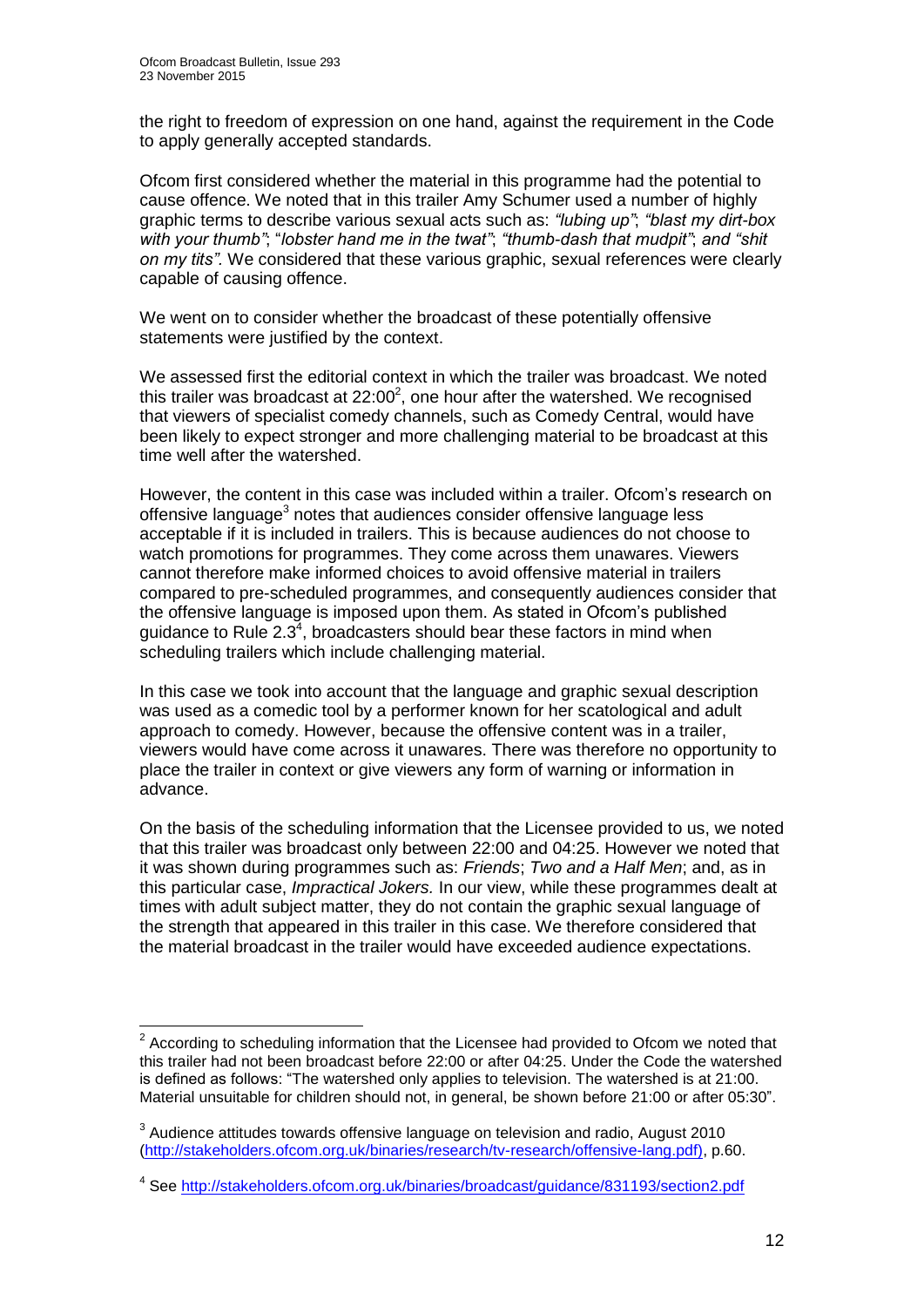Ofcom noted that this material was highly graphic in its use of sexual language, and that in our opinion the latitude given to licensees to broadcast highly offensive language in trailers (which are promotional and which viewers come across unawares) should be less than in programmes. We concluded that the content was so offensive that in our view it would have exceeded viewers' expectations even when broadcast at 22:00 (and afterwards) on a specialist comedy channel.

We were concerned that Paramount UK's comment that that this trailer "may have been suitable" for broadcast on Comedy Central after 10pm if "broadcast around more relevant content later in the evening." In our opinion to broadcast this trailer on Comedy Central after 22:00 and comply with the Code would require very careful scheduling and exceptional justification by the context.

For all of these reasons, our view was that the offensive content within this trailer was not justified by the context and exceeded generally accepted standards. Consequently, the trailer breached Rule 2.3 of the Code.

## **Breach of Rule 2.3**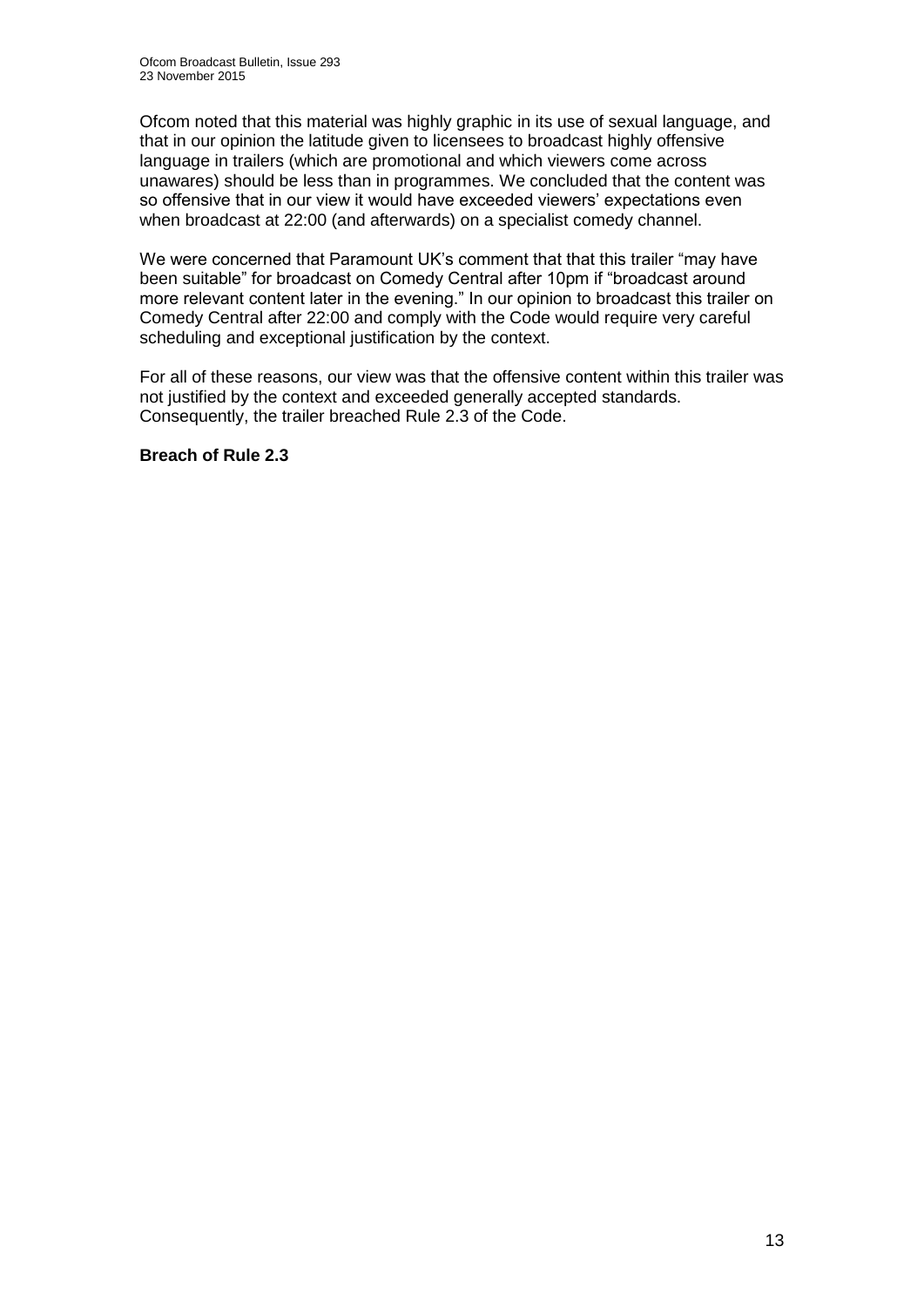# **In Breach**

# **South Park (trailer)**

*Comedy Central, 14 September 2015, 22:00*

# **Introduction**

Comedy Central is a channel featuring comedy series and stand-up comedy aimed at a primarily adult audience. The licence for Comedy Central is held by Paramount UK Partnership ("Paramount UK" or the "Licensee").

A complainant alerted Ofcom to a trailer broadcast at 22:00 on Comedy Central to promote the new season of the animated comedy series *South Park*. The complainant considered it featured unacceptable language and was too graphic in its depiction of various offensive acts.

The trailer had a total duration of about 30 seconds. It featured a song celebrating *South Park*'s new season, citing various situations that the characters had found themselves in previous episodes. The lyrics were as follows:

*"Do you recall when Cartman found out his mom was his Dad? Or Kyle being turned into a human centi-pad? Or how Butters became a pimp and took care of his hos? Well, I got some good news for you; we're making brand new shows! South Park's back for series 19, I can't fucking wait. They've been on for nearly 20 years and they're still fucking great. 'I think I prefer Family Guy', some fucking asshole moans. Well, why don't you go fuck yourself 'cos South Park's coming home!"*

The song was illustrated by a variety of short clips from earlier programmes, and some directly corresponded to the lyrics of the song:

- A clip showing the child character Kyle with his face strapped to a man's anus, while a woman's face was strapped to Kyle's anus. The two adult characters were shown on all fours wearing knee pads, while Kyle was suspended between them. The man then began defecating into Kyle's mouth while violently shaking. This clip coincided with the line in the song about *"Kyle being turned into a human centi-pad"* and lasted about four seconds.
- The next clip corresponded to the line, *"Or how Butters became a pimp and took care of his hos?"* It showed the character Butters standing with a group of prostitutes.
- Another brief clip depicted the character Cartman vomiting excrement into a toilet.
- A clip showing an animated character of Michael Jackson with his nose missing.
- A clip showing a Santa Claus character being tortured, which implied that he was receiving electric shocks to his genitals.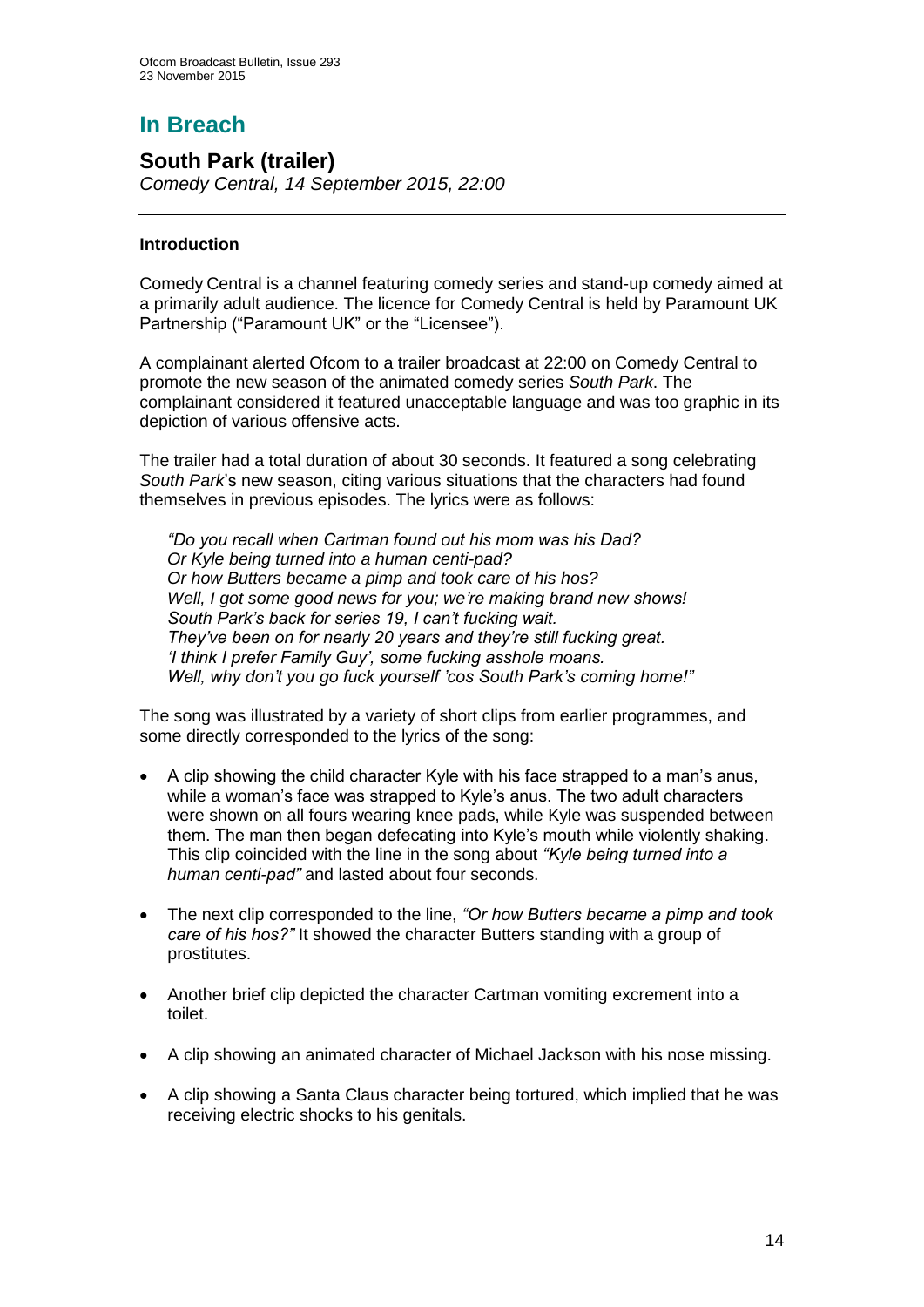We considered that this material raised potential issues under Rule 2.3 of the Code:

"In applying generally accepted standards broadcasters must ensure that material which may cause offence is justified by the context…".

We therefore sought comments from Paramount UK as to how the trailer complied with this rule.

#### **Response**

Paramount UK stated that when it originally assessed the trailer it considered it to be suitable for post-watershed audiences. However, it also said that due to a separate Ofcom investigation into a number of Comedy Central's pre-watershed trailers<sup>1</sup>, the trailer in this case had been removed from the Comedy Central schedule as part of a wider review of the appropriateness of material in all its promotional trailers.

The Licensee initially felt that: "as a challenging brand this promo was acceptable for post-watershed;… its familiar setting would provide enough context and… would negate any offense as it was clearly intended to verge on the ridiculous. Further, at the time Comedy Central felt a post-watershed slot would allow for stronger and more challenging content". However, having reviewed the content Comedy Central accepted that "the scheduling of stronger promos requires a much more stringent process", and that "going forward, stronger promos will be escalated by Comedy Central's compliance manager to both the Senior Director of Compliance and…(the Managing Director of Comedy Central)…for final approval and will be flagged to only be broadcast around more relevant content later in the evening".

The Licensee stated that it was carrying out a comprehensive review of its compliance procedures, which would include a review of its approval process for post-watershed trailers.

## **Decision**

1

Under the Communications Act 2003, Ofcom has a statutory duty to set standards for broadcast content as appear to it best calculated to secure the standards objectives, which includes providing adequate protection for members of the public from harmful and/or offensive material. This objective is reflected in Section Two of the Code.

Rule 2.3 requires broadcasters to ensure that the broadcast of potentially offensive material is justified by the context. Context is assessed by reference to a range of factors including: the editorial content of the programme, the service on which the material was broadcast, the time of broadcast, what other programmes are scheduled before and after, the degree of harm or offence likely to be caused, likely audience expectations, warnings given to viewers, and the effect on viewers who may come across the material unawares.

Although the Code requires that potentially offensive material is justified by its context, there is significant room for innovation, creativity and challenging material within comedy programming. However, broadcasters do not have *unlimited* licence in terms of offensive material. There may be circumstances in which relevant contextual factors (such as whether the editorial content is programming or a trailer, audience expectations, or warnings given to the audience) are not sufficient to justify the broadcast of offensive material.

<sup>&</sup>lt;sup>1</sup> See [http://stakeholders.ofcom.org.uk/binaries/enforcement/broadcast](http://stakeholders.ofcom.org.uk/binaries/enforcement/broadcast-bulletins/1519673/Issue_290.pdf)[bulletins/1519673/Issue\\_290.pdf](http://stakeholders.ofcom.org.uk/binaries/enforcement/broadcast-bulletins/1519673/Issue_290.pdf)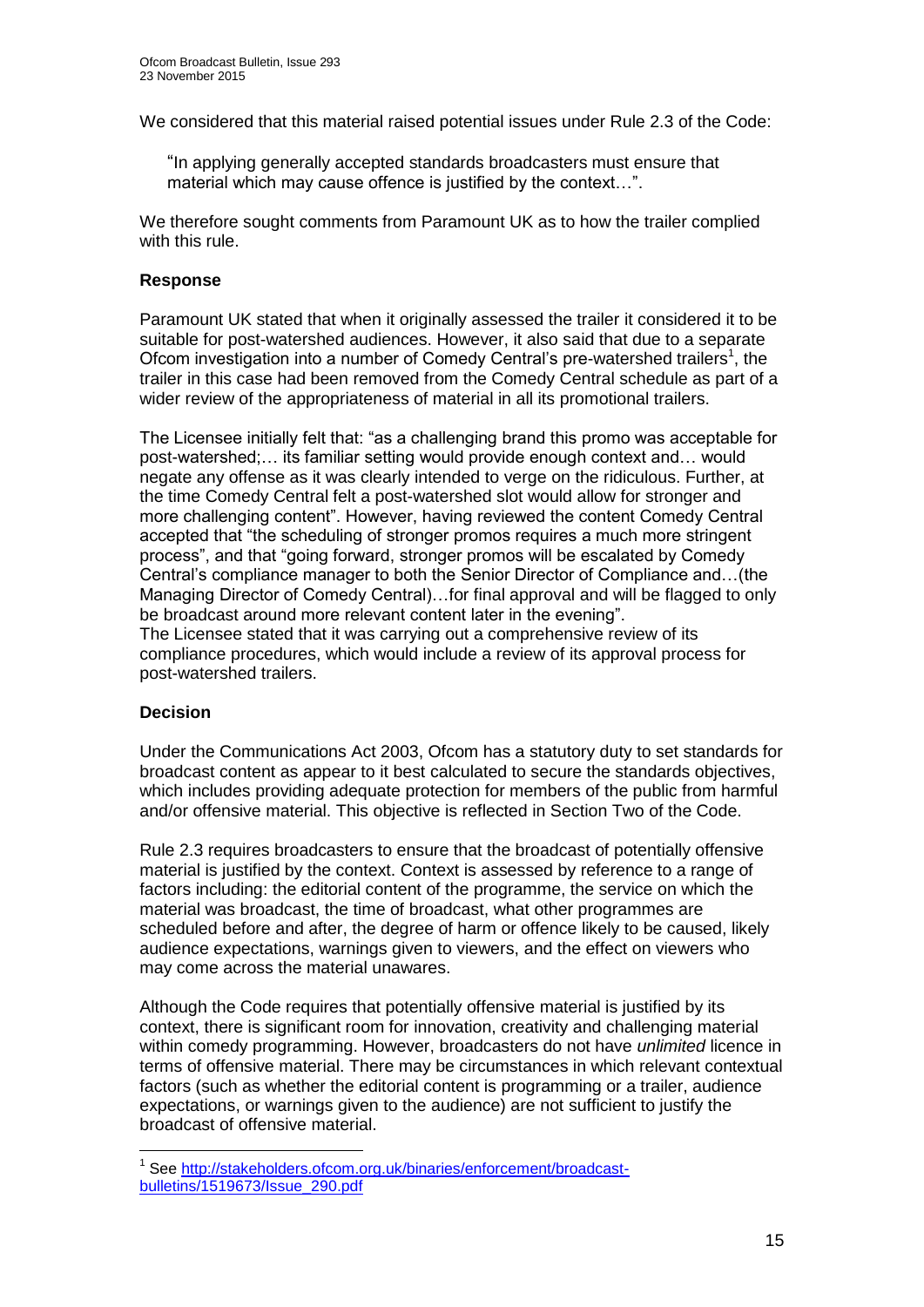In applying Rule 2.3 in this case, Ofcom acknowledged the paramount importance attached to the right of freedom of expression, as set out in Article 10 of the European Convention on Human Rights. In particular, broadcasters must be permitted to enjoy the creative freedom to explore controversial and challenging issues and ideas, and the audience must be free to view and listen to those issues and ideas, without unnecessary interference. However, the broadcaster's right to freedom of expression is not absolute. In carrying out its duties, Ofcom must balance the right to freedom of expression on one hand, against the requirement in the Code to apply generally accepted standards.

Ofcom first considered whether the material in this programme had the potential to cause offence. We noted that this trailer featured various images with adult themes showing characters involved in various offensive acts: for example the child character Kyle was shown engaged in facial to anal contact as part of a 'human centipede' with a male character defecating into Kyle's mouth. In another scene the character Butters was shown with prostitutes *("his hos"*); the character Cartman was featured vomiting excrement into a toilet, and a Santa Claus character was depicted being tortured. Also this trailer included three instances of *"fucking"* and one instance of *"fuck"*. Ofcom's research shows that audiences regard the word 'fuck' and similar words as amongst the most offensive language<sup>2</sup>.

We considered that such material was clearly capable of causing offence.

We went on to consider whether the broadcast of this potentially offensive content was justified by the context.

This trailer was broadcast at  $22:00^3$ , one hour after the watershed. We recognised that viewers of specialist comedy channels, such as Comedy Central, would have been likely to expect stronger and more challenging material to be broadcast at this time well after the watershed.

We had regard also to the following factors: *South Park* is a well-established animated comedy series, known for its adult themes and provocative comedy; the clips were taken from previously broadcast *South Park* material featuring popular moments from previous seasons; and the song lyrics were in *South Park*'s tradition of challenging humour. These factors helped mitigate to some extent in our view the degree of potential offence.

However, the content in this case was included within a trailer. Ofcom's research on offensive language<sup>4</sup> notes that audiences consider offensive language less acceptable if it is included in trailers. This is because audiences do not choose to watch promotions for programmes. They come across them unawares. Viewers cannot therefore make informed choices to avoid offensive material in trailers compared to pre-scheduled programmes, and consequently audiences consider that the offensive language is imposed upon them. As stated in Ofcom's published

 2 Audience attitudes towards offensive language on television and radio, August 2010 [\(http://stakeholders.ofcom.org.uk/binaries/research/tv-research/offensive-lang.pdf\)](http://stakeholders.ofcom.org.uk/binaries/research/tv-research/offensive-lang.pdf).

 $3$  From scheduling information that the Licensee provided to Ofcom we noted that this trailer had been broadcast on several occasions but only between 22:00 and 04:30. The Code states: "The watershed only applies to television. The watershed is at 21:00. Material unsuitable for children should not, in general, be shown before 21:00 or after 05:30".

<sup>&</sup>lt;sup>4</sup> Audience attitudes towards offensive language on television and radio, August 2010 [\(http://stakeholders.ofcom.org.uk/binaries/research/tv-research/offensive-lang.pdf\),](http://stakeholders.ofcom.org.uk/binaries/research/tv-research/offensive-lang.pdf)) p.60.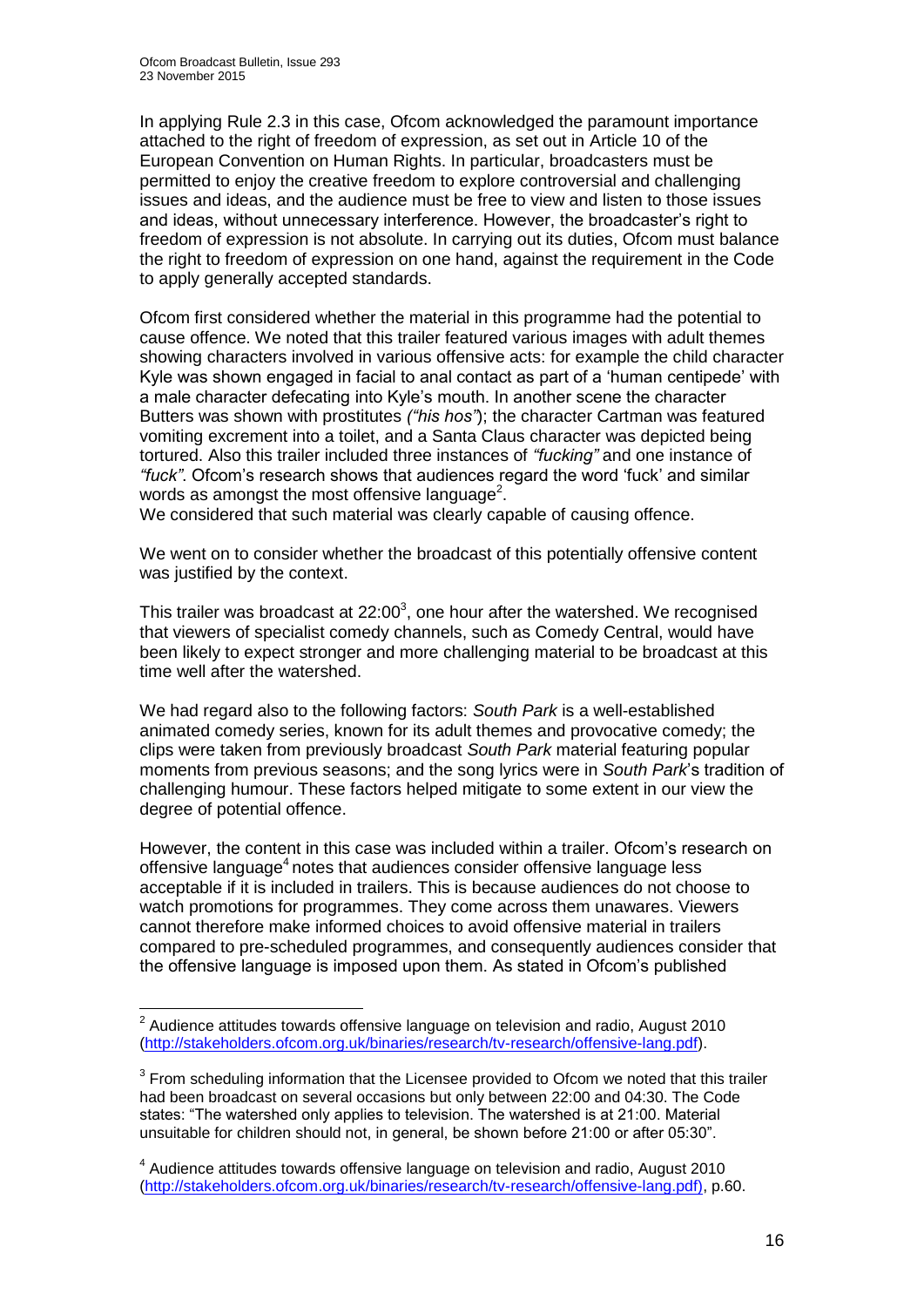guidance to Rule  $2.3<sup>5</sup>$ , broadcasters should bear these factors in mind when scheduling trailers which include challenging material.

On the basis of the scheduling information that the Licensee provided to us, we noted that this trailer was broadcast during and between programmes such as *Friends*, *Two and a Half Men*, and, in this particular case, *Impractical Jokers.* We noted that the Comedy Central channel does broadcast programmes post-watershed which sometimes contain strong material. However, in our opinion, viewers were not likely to have expected to see the type of material involved in this case in a trailer broadcast at this time. We therefore considered that this trailer would have exceeded most viewers' expectations.

For all of these reasons, our view was that the offensive content within this trailer was not justified by the context and exceeded generally accepted standards. Consequently, the trailer breached Rule 2.3 of the Code.

**Breach of Rule 2.3**

 5 See<http://stakeholders.ofcom.org.uk/binaries/broadcast/guidance/831193/section2.pdf>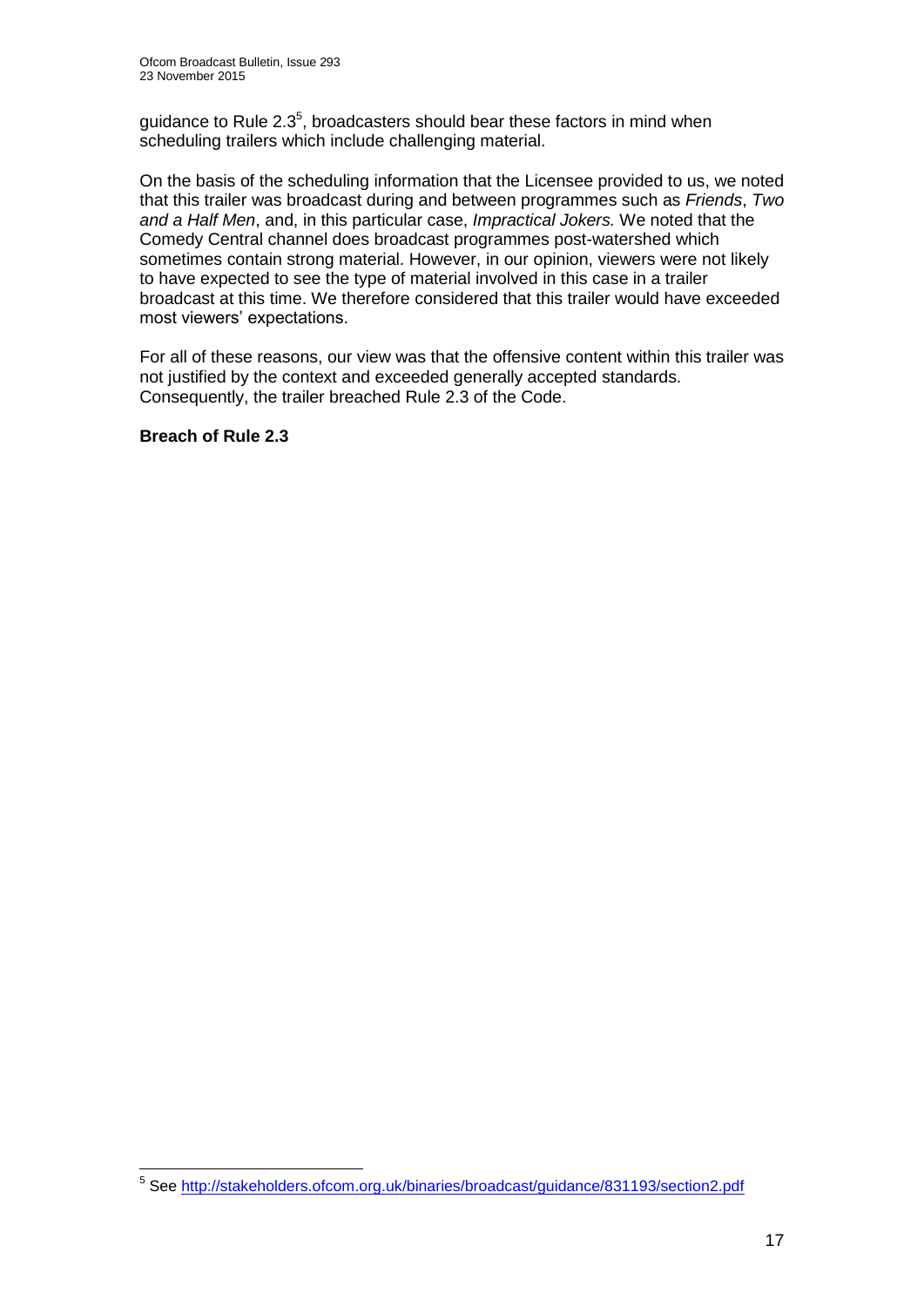# **In Breach**

# **Kiss Breakfast**

*Kiss, 13 August 2015, 06:00*

# **Introduction**

Kiss is a UK radio station specialising in urban and dance music. The licence for Kiss's London FM service is held by Kiss FM Radio Limited ("Kiss Limited" or "the Licensee").

A complainant alerted Ofcom to offensive language broadcast during a local travel report (broadcast only to the London area) in the breakfast show on 13 August 2015. At 06:40 the presenter said:

*"Latest travel for you. There is queuing traffic for two miles due to, oh fucking hell"*.

Approximately three minutes later, after an advertisement break which immediately followed the travel report, a second presenter said:

*"It's Kiss Breakfast. We'd like to apologise if you heard any bad language earlier on today"*.

Ofcom considered the material raised issues warranting investigation under Rule 1.14 of the Code:

"The most offensive language must not be broadcast…when children are particularly likely to be listening (in the case of radio)".

We therefore asked the Licensee how this use of offensive language complied with this rule.

## **Response**

The Licensee apologised and said the broadcast of offensive language in this case was "accidental" and "completely unintentional".

Kiss Limited explained that travel bulletins are broadcast every 30 minutes during the breakfast show. For these bulletins, separate updates are pre-recorded for each of Kiss FM's three regional services as well as its national DAB service. These are then broadcast simultaneously.

Kiss Limited said that in the case of the 06:40 bulletin, the travel update broadcast in London was "not fully edited and the presenter can therefore be heard swearing under her breath in frustration at an error in her delivery". It considered the incident was "deeply regrettable".

The Licensee told Ofcom that "the team immediately noticed the error and apologised at the earliest live opportunity as instructed by the show's Producer…[T]he Producer also reported the error to the Programme Director following the show who subsequently spoke to both the Presenter and Assistant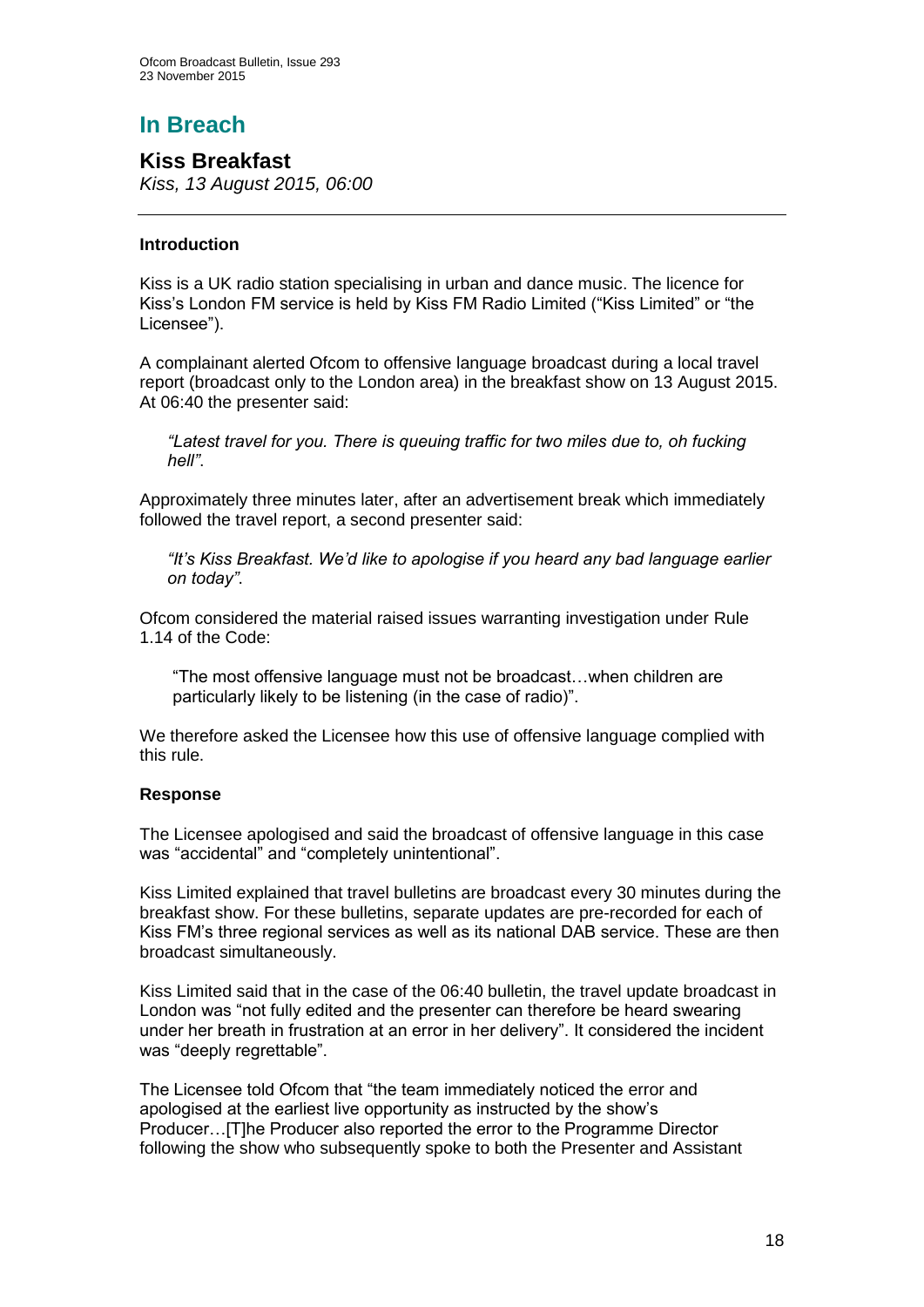Producer about the serious nature of the incident and how to prevent it happening again".

The Licensee said that an updated procedure was put in place the following day to allow each travel bulletin to be recorded earlier "in order to relieve the pressure of turning around a complicated set of local updates". The Licensee also said that both team members had been "reminded by the Programme Director of the importance of being mindful of language in a studio environment, regardless of whether" the studio was broadcasting live.

In further submissions to Ofcom in response to the Preliminary View (which was to record a breach of Rule 1.14), Kiss Limited emphasised that this incident "was an under-the-breath throw away comment rather than being a sustained rant or intentional link on-air". The Licensee also said that the presenter had been issued with a warning and had received additional training. In addition, Kiss Limited said it had "reminded all staff about intentional or unintentional swearing in the studio".

Although the Licensee acknowledged that Ofcom's guidance in determining when children are particularly likely to be listening is "between 06:00 and 19:00 from Monday to Fridays during school holiday", it also said that it knew "from daily interactions via social media etc. that it is extremely unlikely that children are likely to be listening in the holidays at this time".

The Licensee also said it went to "great lengths to ensure the highest standard of broadcasting" and reiterated that "this was a genuine error by a young presenter who was covering the more experienced regular hosts".

# **Decision**

Under the Communications Act 2003, Ofcom has a statutory duty to set standards for broadcast content as appear to it best calculated to secure the standards objectives, one of which is that: "persons under the age of eighteen are protected". This objective is reflected in Section One of the Code.

Rule 1.14 of the Code states that "the most offensive language must not be broadcast…when children are particularly likely to be listening (in the case of radio)". Ofcom research on offensive language<sup>1</sup> notes that the word "fuck" and variations of this word are considered by audiences to be amongst the most offensive language. Ofcom guidance on offensive language makes clear that for the purpose of determining when children are particularly likely to be listening, Ofcom will take account of all the relevant information but that "broadcasters should have particular regard to broadcasting content…between 06:00 and 19:00 at weekends all year round, and in addition, during the same times from Monday to Fridays during school holidays".

In this case, Ofcom noted the steps taken by the Licensee to correct the error. However, the most offensive language was broadcast in a pre-recorded item on a Thursday morning during school holidays which, as made clear in Ofcom's guidance, is a time when children are particularly likely to be listening. Therefore there was a breach of Rule 1.14 of the Code.

## **Breach of Rule 1.14**

<sup>1</sup> <sup>1</sup> <http://stakeholders.ofcom.org.uk/binaries/research/tv-research/offensive-lang.pdf>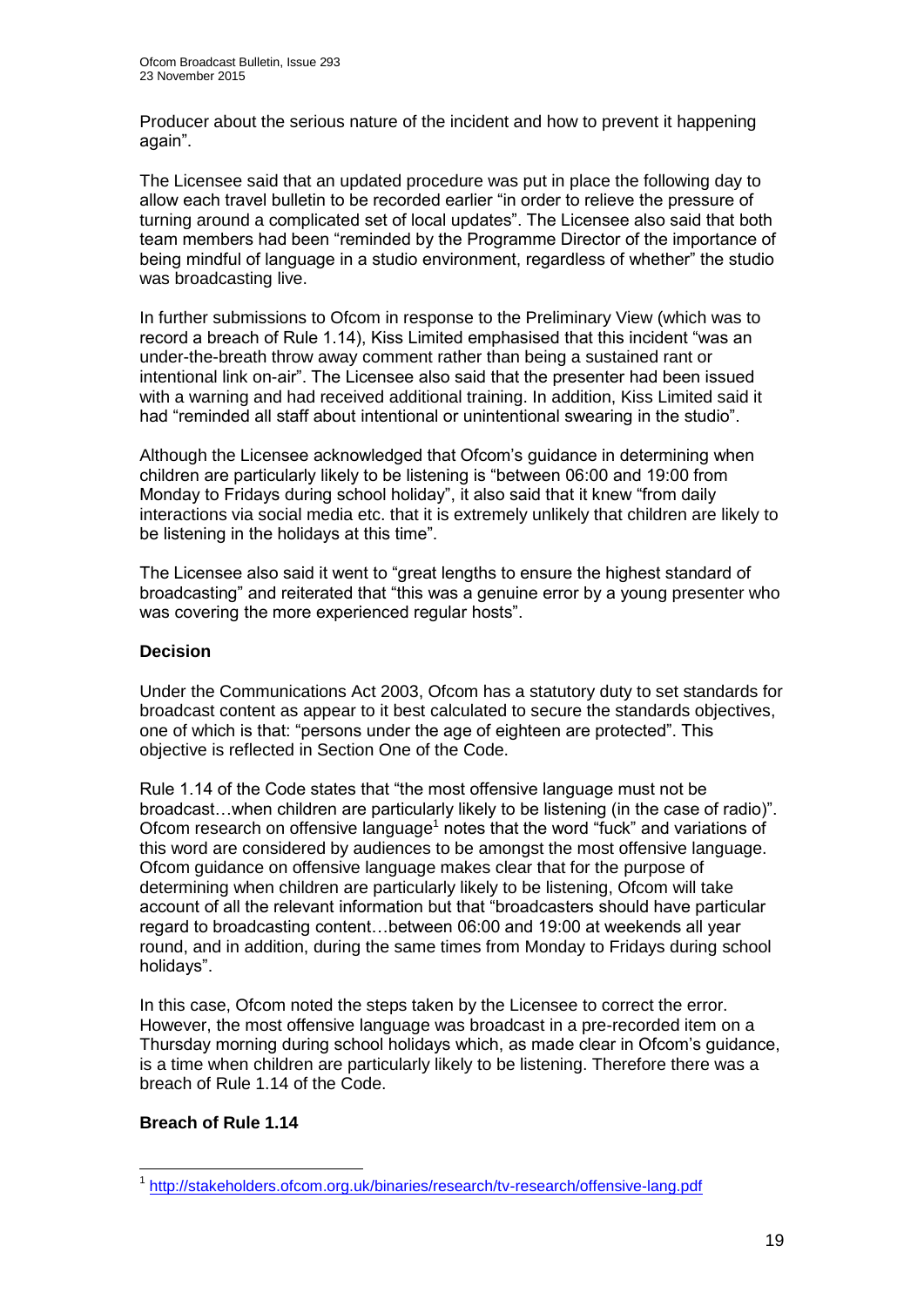# **Resolved**

# **Q Breakfast**

*Q, 17 August 2015, 06:00*

# **Introduction**

 $Q$  is a network of seven commercial radio stations<sup>1</sup>, which provide music, local news and information to listeners across Northern Ireland. Q is owned by Northern Media Group Ltd ("Northern Media" or "the Licensee").

*Q Breakfast* is a programme networked across the seven Q stations. Over the week commencing 17 August 2015, Q's networked programming included 'Grab-a-Grand' – a broadcast competition in which listeners were asked to submit answers via premium rate text message charged at £1.50 plus the user's standard network rate. A winner was selected at random from a pool of correct entrants after the competition closed, at 18:00 on 21 August.

A Q96.7/102.5 (Belfast) listener complained to Ofcom about the broadcast of 'Graba-Grand' in *Q Breakfast* on 17 August 2015. The complainant considered the terms and conditions of the broadcast competition were not made clear to listeners.

Ofcom noted that the competition was run six times during *Q Breakfast* on 17 August. On five occasions, the feature ended with a pre-recorded message, which included:

*"…this is a Q group-wide production".*

On one occasion, at approximately 08:20, 'Grab-a-Grand' was broadcast without the pre-recorded message. Listeners were not therefore informed that the competition was being conducted on more than one radio station.

Ofcom considered the broadcast competition raised issues warranting investigation under Rule 2.15 of the Code, which states:

"Broadcasters must draw up rules for a broadcast competition or vote. These rules must be clear and appropriately made known. In particular, significant conditions that may affect a viewer's or listener's decision to participate must be stated at the time an invitation to participate is broadcast".

We asked the Licensee how the broadcast of 'Grab-a-Grand' at 08:20 complied with this rule.

## **Response**

1

Northern Media said it had drawn up rules for 'Grab-a-Grand', which Q's Programme Manager had "recorded and placed in the programme schedule to follow the competition read-out". The Licensee added that "the presenter brief included the line (in capitals!): 'THERE IS A TOP AND TAIL WHICH YOU MUST PLAY - ESPECIALLY THE TAIL, AS WE ARE LEGALLY OBLIGED TO STATE T & Cs'". It stated that the brief also "told presenters [when] they were to read out the

 $1$  Q96.7/102.5 (Belfast); Q100.5 (Newry), Q101.2 (Omagh and Enniskillen), Q102.9 (Londonderry), Q106/7 (Mid Ulster), Q107 (Ballymena), Q97.2 (Coleraine)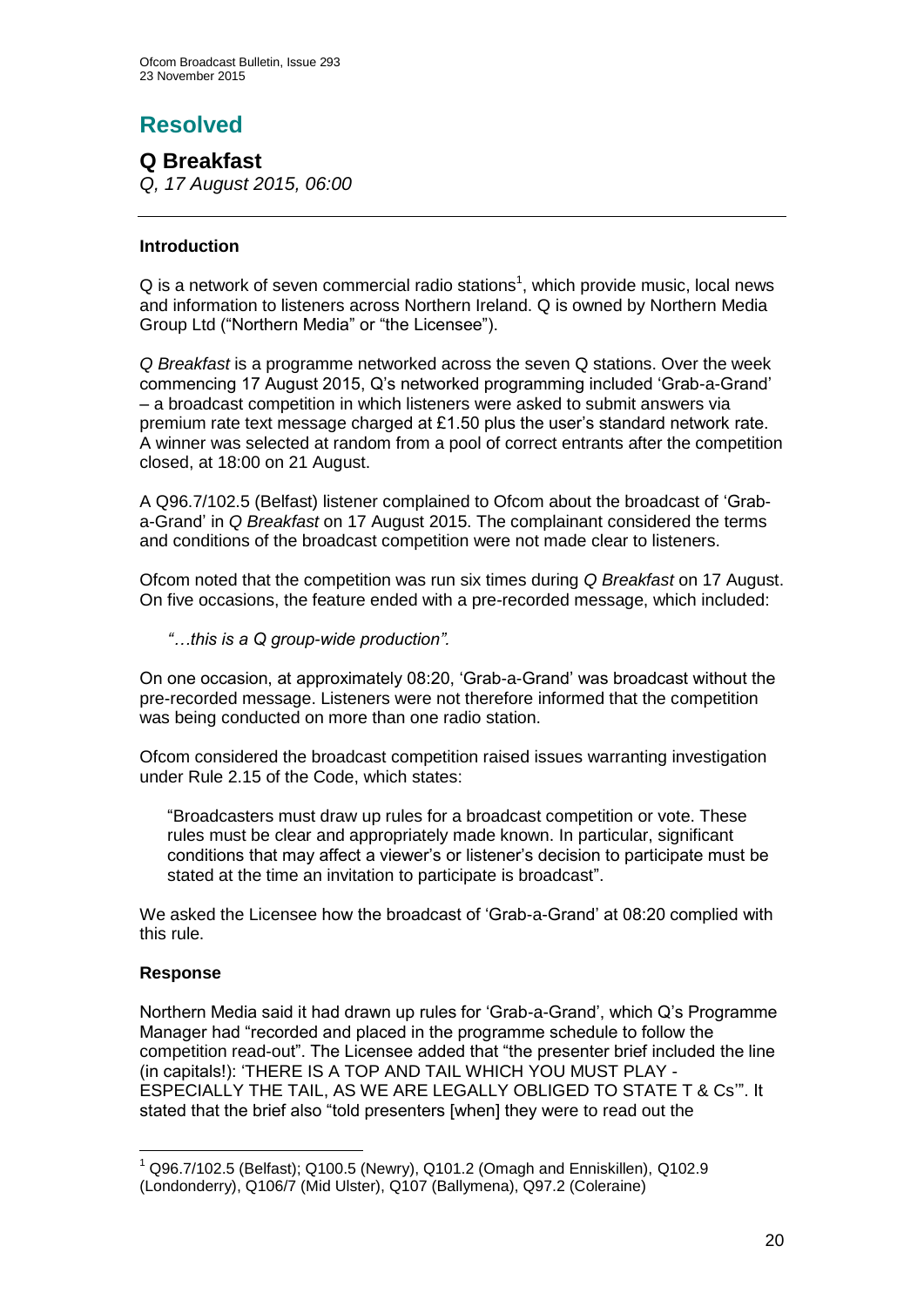[competition] details, so that this would immediately precede the recorded terms and conditions".

The Licensee said that, on 17 August, a song which contained the answer to that week's 'Grab-a-Grand' competition, was scheduled to play at 08:18. It added that, when the presenter heard the song being broadcast, "he decided to give the competition an extra mention – but the terms and conditions tail wasn't placed in this part of his programme schedule, and as a result the terms and conditions weren't included on this one occasion". The Licensee also provided information about the number of entries that were received after this broadcast of the competition and before the competition was next broadcast.

Northern Media apologised for this mistake. The Licensee said it had now instructed all its presenters to have a hard copy of the relevant terms and conditions with them in the studio, when running a broadcast competition, so that the relevant information would always be given to potential entrants. The Licensee added that Q's Programme Manager was now responsible for ensuring presenters adhere to this procedure.

# **Decision**

Under the Communications Act 2003, Ofcom has a statutory duty to set standards for broadcast content as appear to it best calculated to secure standards objectives, including "that generally accepted standards are applied to the contents of…radio services so as to provide adequate protection for members of the public from the inclusion in such services of...harmful material."

This is reflected in part by Rule 2.15 of the Code, which requires, among other things, that "[broadcast competition] rules must be clear and appropriately made known" and "in particular, significant conditions that may affect a…listener's decision to participate must be stated at the time an invitation to participate is broadcast".

For competitions to be run fairly, listeners should be given sufficient information to enable them to decide whether or not to participate. When competitions are run simultaneously on various local services, this is likely to result in participation being spread wider (i.e. beyond the local area) than might be obvious to listeners in any one location.

Ofcom's Guidance to Rule  $2.15<sup>2</sup>$  makes clear that, where a competition is run simultaneously across a number of stations (e.g. a radio network) and the main prize is not awarded by each local/regional service, we normally expect it to be made clear that other services are participating. The Guidance also advises that this should be done both on air and in any written rules, whenever the competition or its results are run. Further, Ofcom expects licensees to exercise particular caution when inviting their audiences to pay premium rates to participate in broadcast competitions.

Ofcom noted that network messaging required in 'Grab-a-Grand' was omitted once during the programme on 17 August, in which the broadcast competition was run on five other occasions, when listeners were informed that it was *"a Q group-wide production".* However, we considered the fact that the competition was being run across Q – a network of seven stations – to be a significant condition that may have affected listeners' decision to participate. Some listeners were therefore likely to have entered unaware that they were competing against a significantly larger number of

 2 See: [http://stakeholders.ofcom.org.uk/binaries/broadcast/guidance/831193/section2.pdf.](http://stakeholders.ofcom.org.uk/binaries/broadcast/guidance/831193/section2.pdf)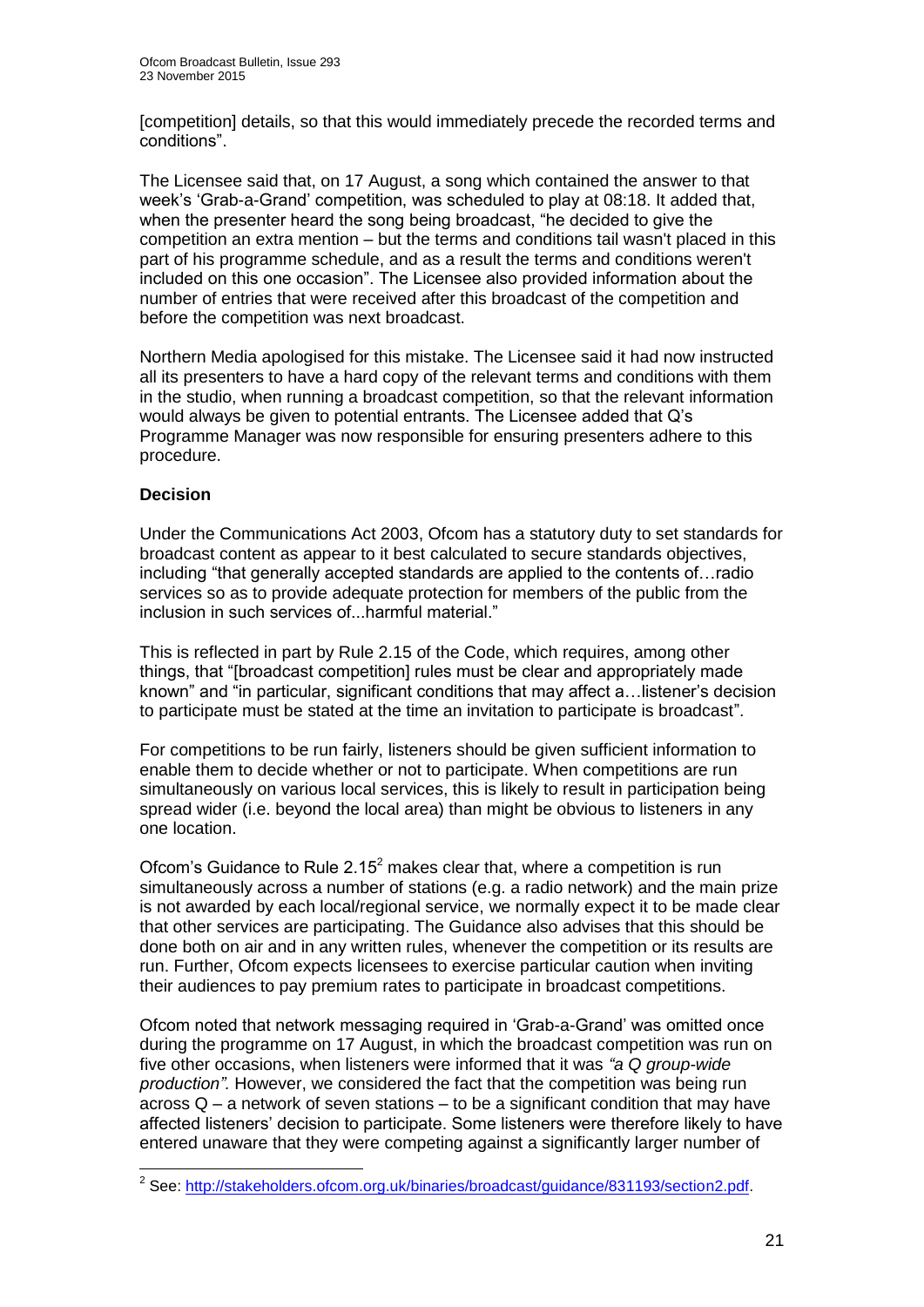people than they had believed was the case. These listeners would have therefore had a lower chance of being selected to win the prize than they had anticipated. We therefore concluded that the broadcast of 'Grab-a-Grand' ran at approximately 08:20 on 17 August 2015, breached Rule 2.15.

However, Ofcom noted that only approximately 0.5% of that week's 'Grab-Grand' entries were received by Q after the broadcast competition was run at 08:20 and before it was run again, correctly (i.e. when listeners were informed that it was *"a Q group-wide production"*), 20 minutes later. We also noted that Northern Media had both apologised for the error, which was the result of an individual mistake by the presenter of the programme, and taken appropriate action to minimise the risk of recurrence.

Taking all the above factors into account, Ofcom considered the matter to be resolved.

## **Resolved**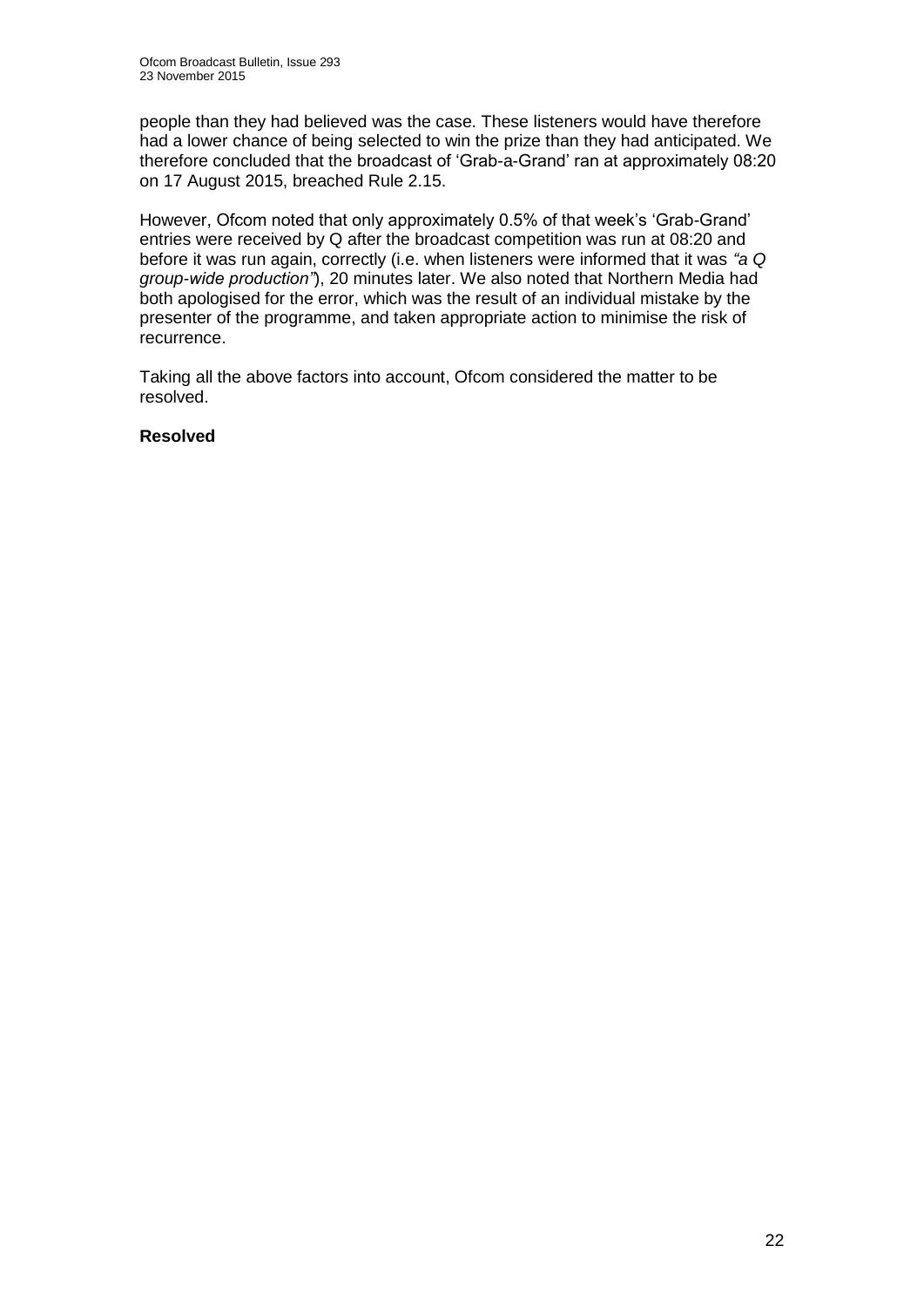# **Broadcast Licence Conditions cases**

# **In Breach**

# **Provision of licensed service**

*EAVA FM (Leicester), 22 June to 31 July 2014* 

# **Introduction**

EAVA FM (Leicester) is a community radio service for "Inner-city Leicester's new migrant and refugee communities, particularly those from East Africa and related areas." The Licensee for the service is St. Matthews Community Solution Centre Ltd ("SMCSC" or "the Licensee").

On 1 December 2014, Ofcom found that SMCSC had breached Rules 5.13 and 10.2 of the Code<sup>1</sup> by broadcasting what appeared to be advertisements for Friends of Al Aqsa between 22 June and 31 July 2014<sup>2</sup>. In light of SMCSC's representations to Ofcom during the course of that investigation, it appeared to us that the programming in question, and possibly all of the programming broadcast on the station between 22 June and 31 July 2014, may not have been 'provided' by the Licensee for the purposes of Ofcom's licensing regime (as set out further below). Rather, it appeared that the output may have been provided by a third party – an organisation called the Federation of Muslim Organisations ("FMO")<sup>3</sup>, albeit with the consent of SMCSC.

SMCSC is required under Condition 2(1) of the Schedule to its licence to

"…provide the Licensed Service specified in the Annex for the licence period."

Ofcom considered that the matter raised issues warranting investigation under Condition 2(1) of SMCSC's licence.

Following the publication of Ofcom's Finding on the Friends of Al Aqsa material, we wrote to the Licensee to request its comments as to how it complied with Condition 2(1) of its licence between 22 June and 31 July 2014. We also asked for copies of any agreements between itself and FMO with respect to the provision, selection and scheduling of programmes broadcast on EAVA FM during this period.

# **Response**

The Licensee provided Ofcom with a copy of its contract with FMO dated 2 June 2014, entitled "Agreement for sponsorship with EAVA FM" (the Contract), and made the following comments:

<sup>1</sup> 1 <http://stakeholders.ofcom.org.uk/binaries/broadcast/831190/broadcastingcode2011.pdf>

 $2$  This Finding is available at: [http://stakeholders.ofcom.org.uk/binaries/enforcement/broadcast](http://stakeholders.ofcom.org.uk/binaries/enforcement/broadcast-bulletins/obb2671/obb268.pdf)[bulletins/obb2671/obb268.pdf](http://stakeholders.ofcom.org.uk/binaries/enforcement/broadcast-bulletins/obb2671/obb268.pdf)

 $3$  The FMO is an established Leicester organisation which had previously broadcast five FM Restricted Service Licences to cover Ramadan in the city between 2007 and 2013. However, in 2014 FMO was unsuccessful in securing a Restricted Service Licence for Ramadan in Leicester.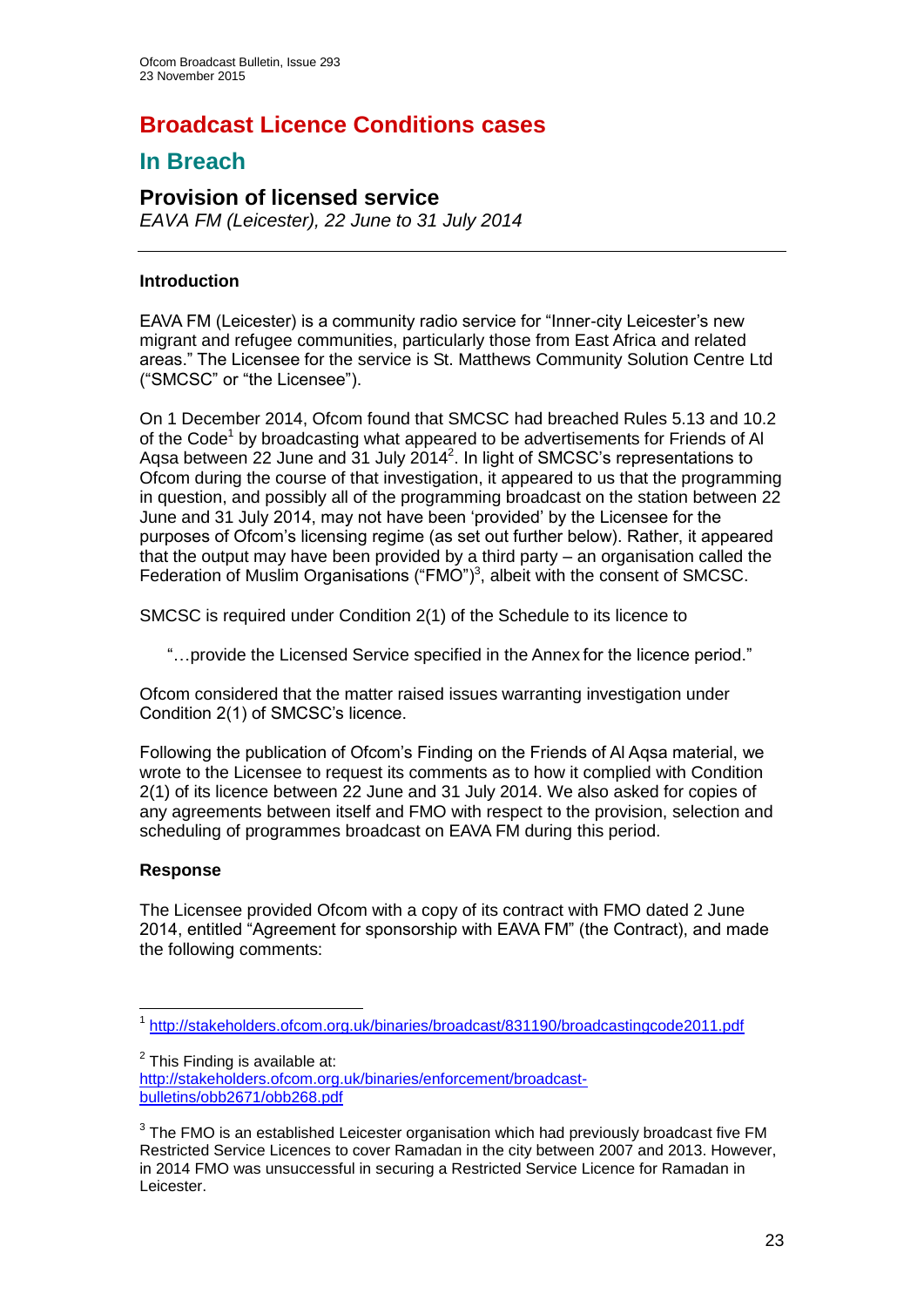"Anyway as per our agreement of FMO is as shown below where by they were a partnership and our sponsor for programs of Ramadan, but as you will see below we had strict rules with them to follow and rules of EAVA and Ofcom but they have let us down and they have never shared with the involvement of third party Friends of Al-aqsa or any other party we strictly agreed Ramadan programs and any other sponsor or outside program they should have shared with us."

The Contract set out (amongst other things) that:

- it covered the period between 22 June and 31 July 2014 on a 24 hour basis, where 'Community Slots' would be provided from 06:00 to 00:00 and a "Ramadan special" would be provided from 12:00 to 06:00;
- all programmes would "still remain under the banner of EAVA FM" and that FMO would abide by "EAVA FM rules and regulations and also comply with the Ofcom broadcasting law";
- during the broadcast of its programmes, FMO agreed to "play the News Feed provided by IRN followed by all jingles provided by EAVA FM every hour. There should also be some information broadcasted regarding weather and traffic at some point during the programmes";
- FMO agreed to "keep all equipment in the studio to a good working standard and will be responsible during your scheduled time slot";
- "[e]very once in a while there will be special reports and programmes for the community and EAVA FM expects from FMO to incorporate in their programming"; and
- FMO agreed to "pay a sum of £10,000 for sponsorship to 'EAVA' in 3 part payments." The first payment was to be on the signing of the Contract; the second payment in the first week of broadcasting; and the third payment in the fourth week of broadcasting.

SMCSC again apologised for the broadcasts during Ramadan and stated that it "will never repeat and not work with any of those organisation involve in this matter."

## Further representations

Given SMCSC's comments in its representations about the FMO's role in the potential licence breach, we decided to seek representations<sup>4</sup> from the FMO on Ofcom's Preliminary View in this matter.

In its representations, the FMO stated that, since 2012, it had had a contractual agreement in place to work in partnership with EAVA FM to provide Ramadan programming. Further, the FMO stated that the current agreement was not due to expire until 2018 and provided Ofcom with an unsigned copy of that document (dated June 2013). The FMO stated that its arrangements with EAVA FM were "never on the basis of 'taking over the broadcast capacity', [but] rather, providing our expertise to the licensee to provide a specialist service to the Muslim community at this time of year." It continued that "whilst content was facilitated by the FMO, this was

 4 In accordance with paragraph 1.28 of Ofcom's general procedures for investigating breaches of broadcast licences.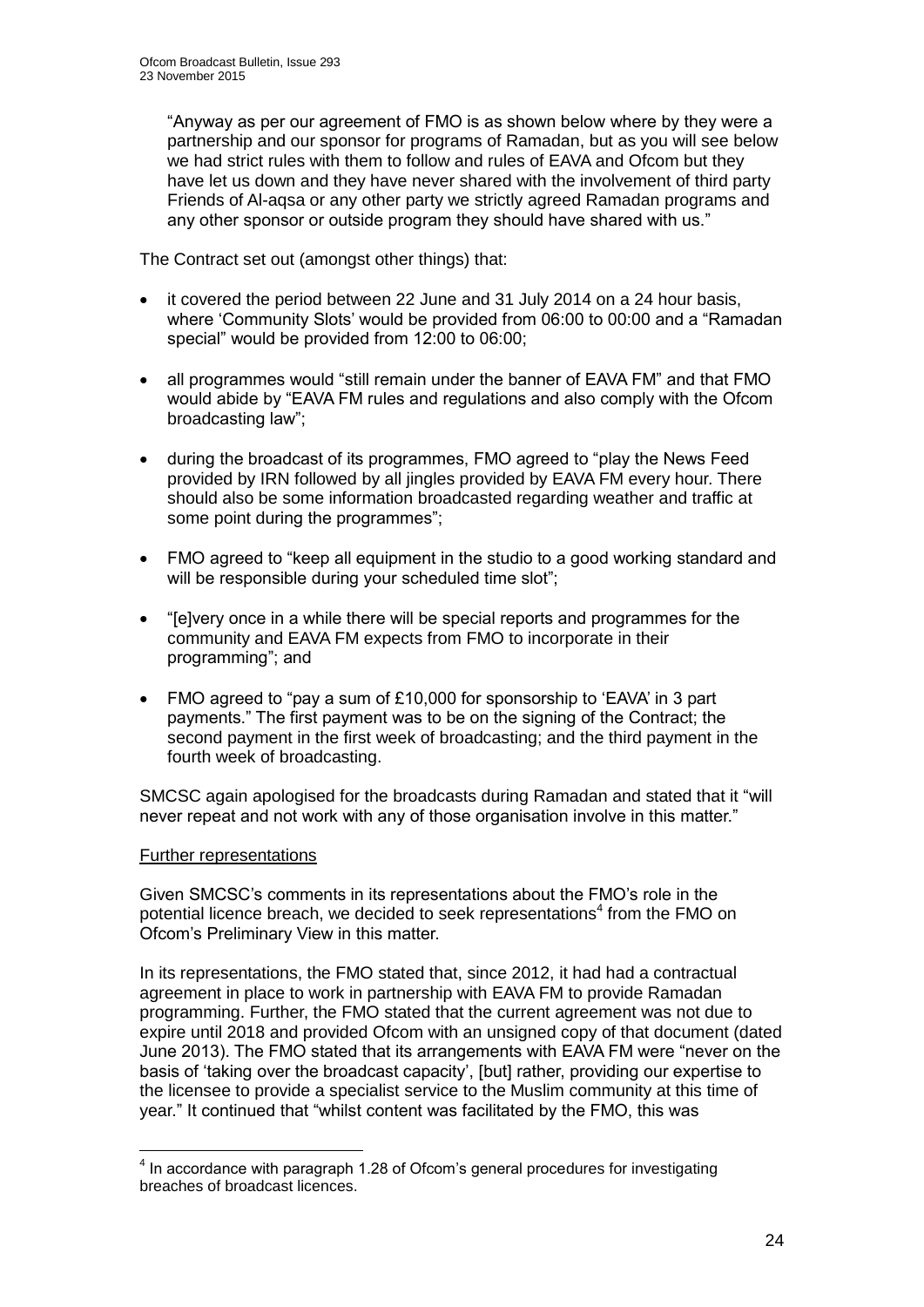undertaken in regular consultation with EAVA FM and its representatives" and that "this was not the first year we have worked in partnership…".

On examining the agreement provided to us by the FMO, it appeared to Ofcom that this differed from the agreement provided to us by SMCSC. In particular, the version provided to us by the FMO seemed to suggest that SMCSC had, since 2012, allowed the FMO to take control over the selection and scheduling of programming broadcast on EAVA FM during the Ramadan period, and that those arrangements were intended to remain in place until 2018.

The FMO's representations raised concerns for Ofcom that, to the extent that SMCSC may have failed to provide its licensed service during the Ramadan period in 2014, this situation may also have occurred in previous years, and that there may be an intention for it to occur on an annual basis until 2018. On this basis, Ofcom sought further representations from SMCSC on the points raised by the FMO.

In response, SMCSC explained that it had had several meetings with the FMO, during which certain documents were proposed which "were never fully agreed". SMCSC further stated that the agreement it had provided to Ofcom was the "working document" for 2014 (rather than the agreement provided by the FMO of 2013). Finally, SMCSC stated that "… we have no more working relationship nor we have any agreement in place that will make them [FMO] to have partnership working with us any more. We are assuring you that our Relationship had been terminated…".

On the basis of the representations received (as set out above), Ofcom decided that EAVA FM was in breach of Condition 2(1) of its Licence, but that this was for a limited period only and was not an ongoing situation. On providing a copy of Ofcom's draft Decision in this case to the parties, however, the FMO made further representations, reiterating that: a) it had had a "long standing partnership" with EAVA FM; b) that the incident in 2014 was not a "one off"; and c) that the FMO had various pieces of documentation which indicated that certain statements contained in Ofcom's draft Decision were inaccurate.

In light of SMCSC's comments and having considered the further representations received from the FMO, Ofcom decided to re-open its investigation and notified both parties accordingly. We asked the FMO to clarify whether or not it held signed copies of any agreement between itself and EAVA FM for the Ramadan period in the years 2012 and 2013 and, if so, to provide those to Ofcom. We also asked the FMO to provide us with any further correspondence that may be relevant to the case. The FMO did not provide us with any further documents.

On that basis, Ofcom concluded its investigation and issued a further Preliminary View, allowing the parties an opportunity to respond before coming to its final decision. SMCSC reiterated its assurance that it would not seek to depend on other parties for the delivery of its service in the way that had occurred during the 2014 Ramadan period. The FMO did not comment on the Preliminary View.

## **Decision**

The Communications Act 2003 ("the 2003 Act"), the Broadcasting Act 1990 ("the 1990 Act") and the Broadcasting Act 1996 require that any person who provides a radio service in the UK must be authorised to do so under a licence granted by Ofcom. Under section 97(1) of the 1990 Act it is a criminal offence to provide a radio service without a licence.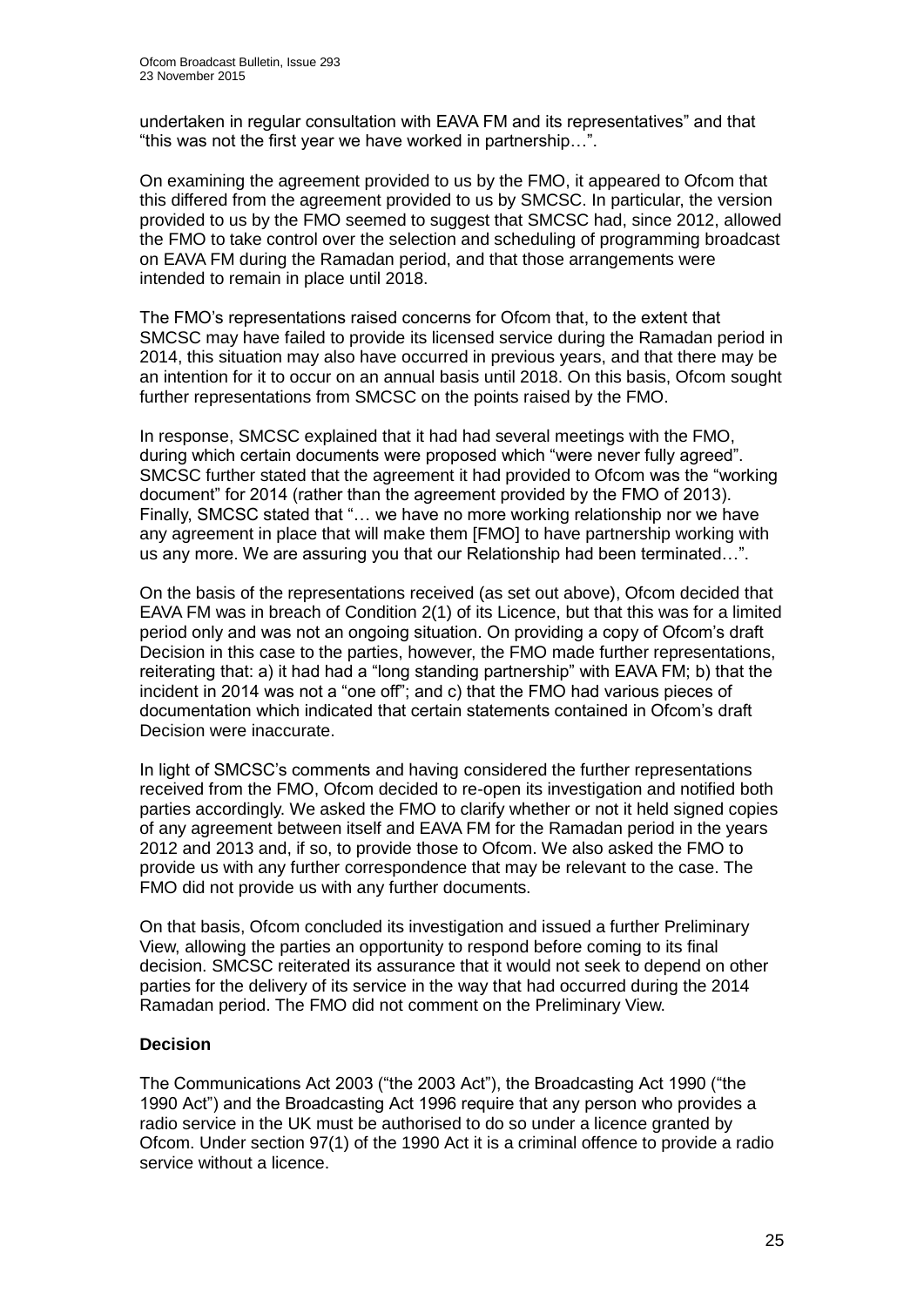Under section 362(2) of the 2003 Act, the person responsible for holding a licence is the person who exercises general control over which programmes and other services and facilities are comprised in the service. In May 2010, Ofcom published a document called "Guidance regarding the licensing position on the 'provider of a service' and the 'sub-letting of capacity" ("the Guidance")<sup>5</sup>. It states: "Ofcom considers that a person will normally have general control if that person exercises effective control over the selection of programmes that comprise the service and their organisation into a programme schedule. It is the person who will normally be treated as being the provider of the relevant service and who will need to hold a broadcasting licence authorising its provision."

The Guidance makes clear that a broadcasting licence cannot be 'sub-let' by virtue of a Licensee entering into an agreement with a third party to enable that third party to use the Licensee's broadcast capacity.

In this case, the Licensee's representations and the contract it provided indicated that it was the FMO, rather than SMCSC, who was exercising effective control over the selection of programmes that comprised the service and their organisation into a programme schedule. In particular, it appeared that FMO was entitled to broadcast material of its choosing, in exchange for paying SMCSC the sum of £10,000. It did not appear that SMCSC had any oversight of the content that FMO chose to broadcast, nor reviewed it prior to transmission. It appeared that the only content SMCSC was selecting and scheduling itself during this time was the "News feed from IRN followed by all jingles provided by EAVA FM every hour," "some information...regarding weather and traffic" and "special reports and programmes," which FMO was required to incorporate into its programming as it saw fit.

In Ofcom's view, this appeared to confirm our concerns that SMCSC did not provide the licensed service, at least between 22 June and 31 July 2014, and that this task may have been 'sub-let' to a third party (i.e. the FMO) in breach of Condition 2(1) to the Schedule to SMCSC's Licence.

Ofcom also gave careful consideration to the representations and agreement that were provided to us by the FMO, and to the representations made in response by SMCSC. As stated earlier, our concern was that, to the extent that SMCSC may have sub-let its capacity during Ramadan 2014, this may also have happened on previous occasions, and that SMCSC may have intended to sublet its capacity again during the Ramadan period. As noted above, 'sub-letting' of a radio station's licence is inconsistent with section 362(2) of the 2003 Act and a matter which Ofcom treats seriously. In cases where this practice is prolonged or continuing, Ofcom may consider it appropriate to revoke the licence.

On the basis of the representations made by SMCSC and the FMO in this case, it appeared that the parties had established a working relationship with respect to broadcasting during Ramadan, at least during 2014 and possibly earlier than that. On the basis of an unsigned agreement for 2013 submitted to Ofcom however, and in the absence of any further information, it was not possible for Ofcom to conclude definitively that SMCSC had sub-let its capacity to the FMO on previous occasions.

Ofcom noted that the incidence of sub-letting in 2014 by SMCSC was for a limited period only (i.e. during Ramadan), and was therefore not an ongoing situation. We also noted the representations made by the Licensee, that it would not repeat this practice and that it had terminated the arrangements which gave rise to this situation.

 5 <http://licensing.ofcom.org.uk/binaries/tv/service-provider.pdf>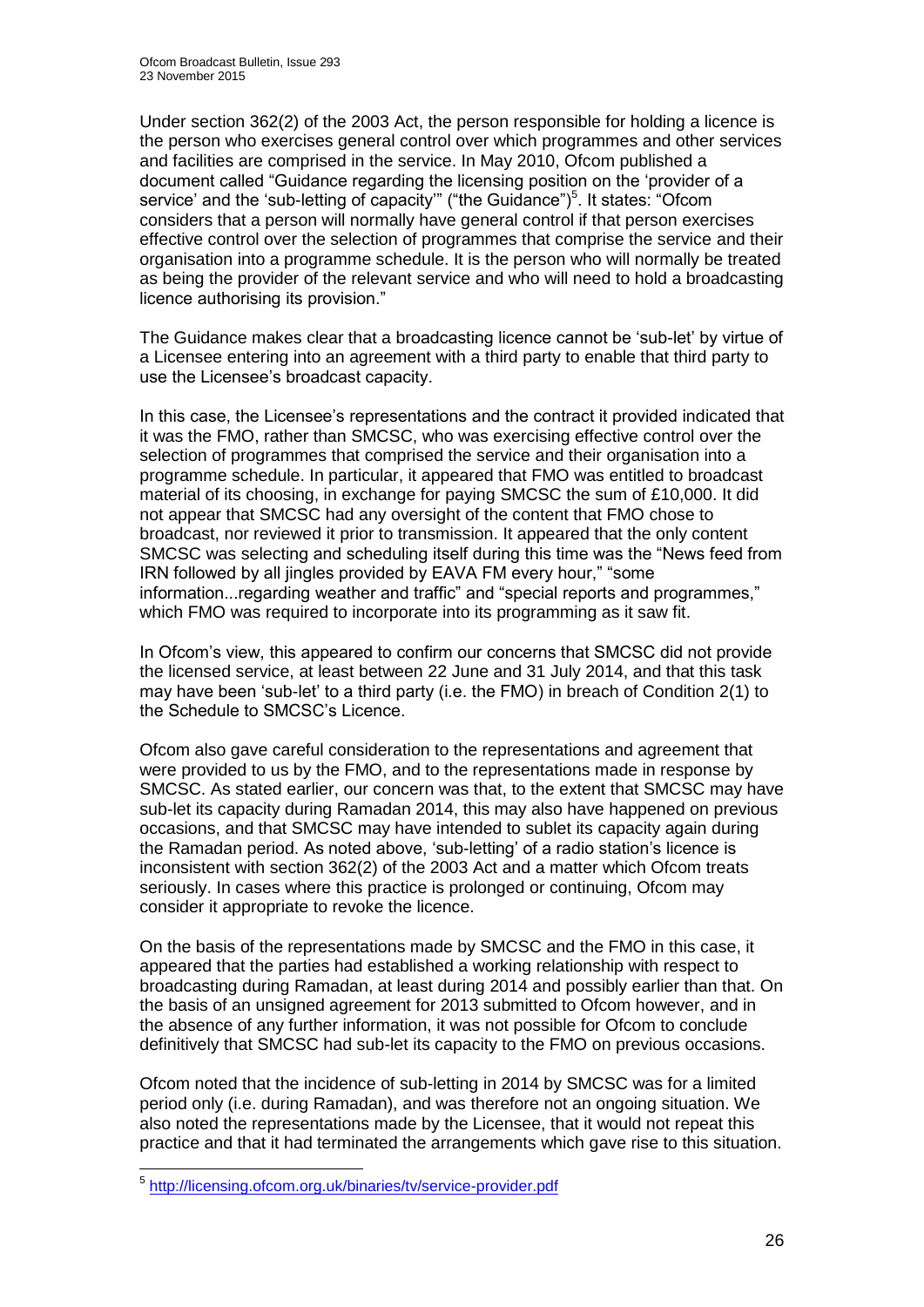For these reasons, and in the absence of further information to the contrary, it appeared to Ofcom that this instance of sub-letting to the FMO was unlikely to be repeated.

On that basis, given the representations and agreements received from both SMCSC and the FMO, we concluded that SMCSC failed to provide the EAVA FM service between 22 June and 31 July 2014, in breach of Condition 2(1) of its licence. This is because, during that period, SMCSC sub-let its broadcast capacity, which is not permitted under its Licence.

Ofcom takes this opportunity to remind all licensees that they should not enter into 'sub-letting' arrangements.

**Breach of Licence Condition 2(1) in Part 2 of the Schedule to the community radio licence held by St. Matthews Community Solution Centre Ltd (licence number CR000178)**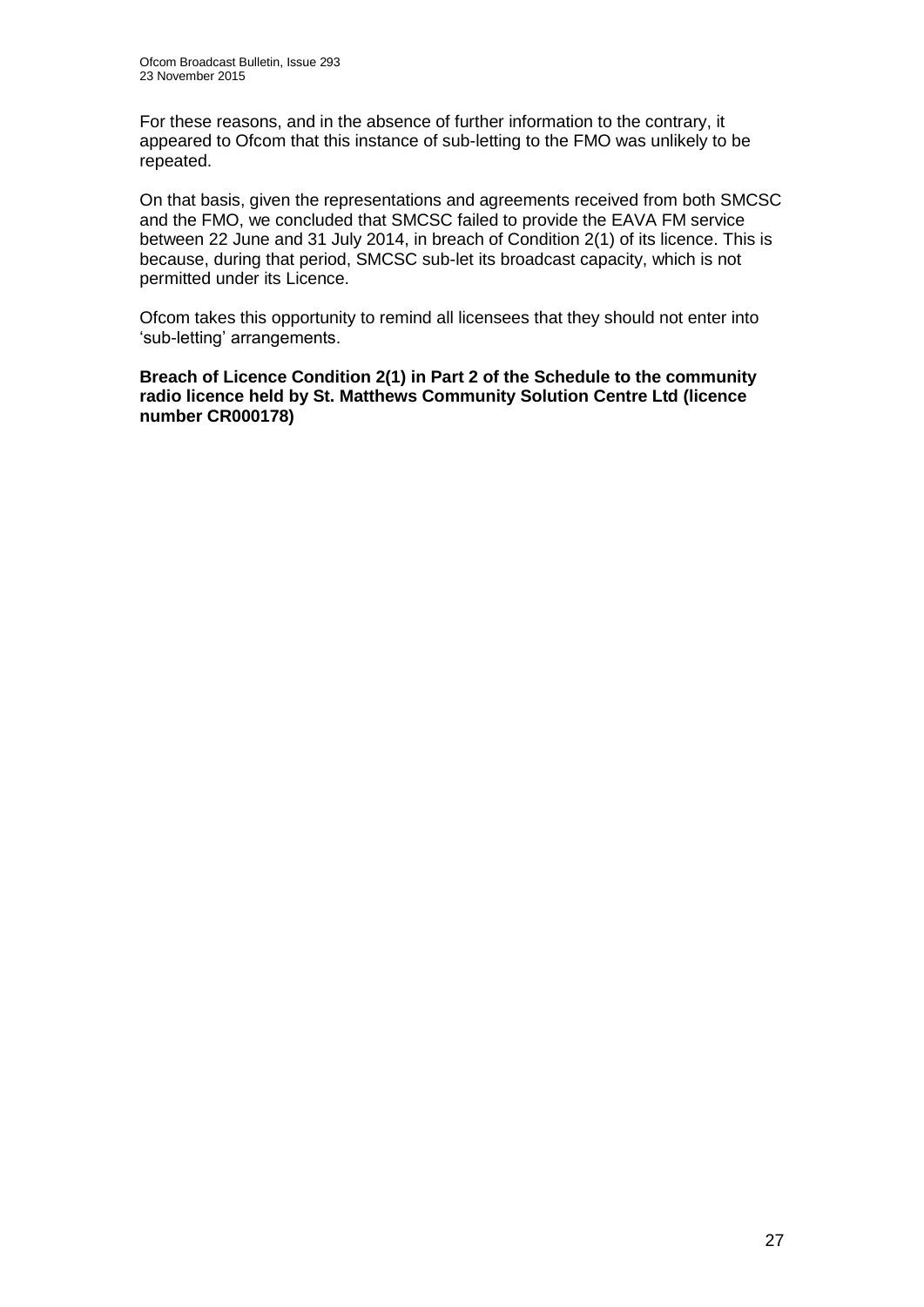# **In Breach**

# **Broadcasting licensees' late payment of licence fees**

Ofcom is partly funded by the broadcast licence fees it charges television and radio licensees. Ofcom has a statutory duty to ensure that the fees paid by licensees meet the cost of Ofcom's regulation of broadcasting. The approach Ofcom takes to determining licensees' fees is set out in the Statement of Charging Principles<sup>1</sup>. Detail on the fees and charges payable by licensees is set out in Ofcom's Tariff Tables<sup>2</sup>.

The payment of a licence fee is a requirement of a broadcasting licence<sup>3</sup>. Failure by a licensee to pay its licence fee when required represents a significant and fundamental breach of a broadcast licence, as it means that Ofcom may be unable properly to carry out its regulatory duties.

## **In Breach**

The following licensees failed to pay their annual licence fees by the required payment date. These licensees have therefore breached their broadcast licences.

The outstanding payments have now been received by Ofcom. Ofcom will not be taking any further regulatory action in these cases.

| Licensee               | <b>Licence Number</b> | <b>Service Name</b> |
|------------------------|-----------------------|---------------------|
| <b>BRfm Limited</b>    | CR000110BA            | <b>BRFM</b>         |
| <b>GGFC UK Limited</b> | RLCS000141BA          | I Ahomka Radio      |
| Seaside Radio Limited  | CR000052BA            | l Seaside FM 105.3  |

## **Breaches of Licence Conditions 3(1) and (2) in Part 2 of the Schedule of the relevant licences**

1 1

[http://stakeholders.ofcom.org.uk/binaries/consultations/socp/statement/charging\\_principles.pd](http://stakeholders.ofcom.org.uk/binaries/consultations/socp/statement/charging_principles.pdf) [f](http://stakeholders.ofcom.org.uk/binaries/consultations/socp/statement/charging_principles.pdf)

<sup>&</sup>lt;sup>2</sup> [http://www.ofcom.org.uk/content/about/annual-reports-plans/tariff](http://www.ofcom.org.uk/content/about/annual-reports-plans/tariff-tables/Tariff_Tables_2015_16.pdf)[tables/Tariff\\_Tables\\_2015\\_16.pdf](http://www.ofcom.org.uk/content/about/annual-reports-plans/tariff-tables/Tariff_Tables_2015_16.pdf)

 $3$  As set out in Licence Condition 3 for radio licensees and Licence Condition 4 for television licensees.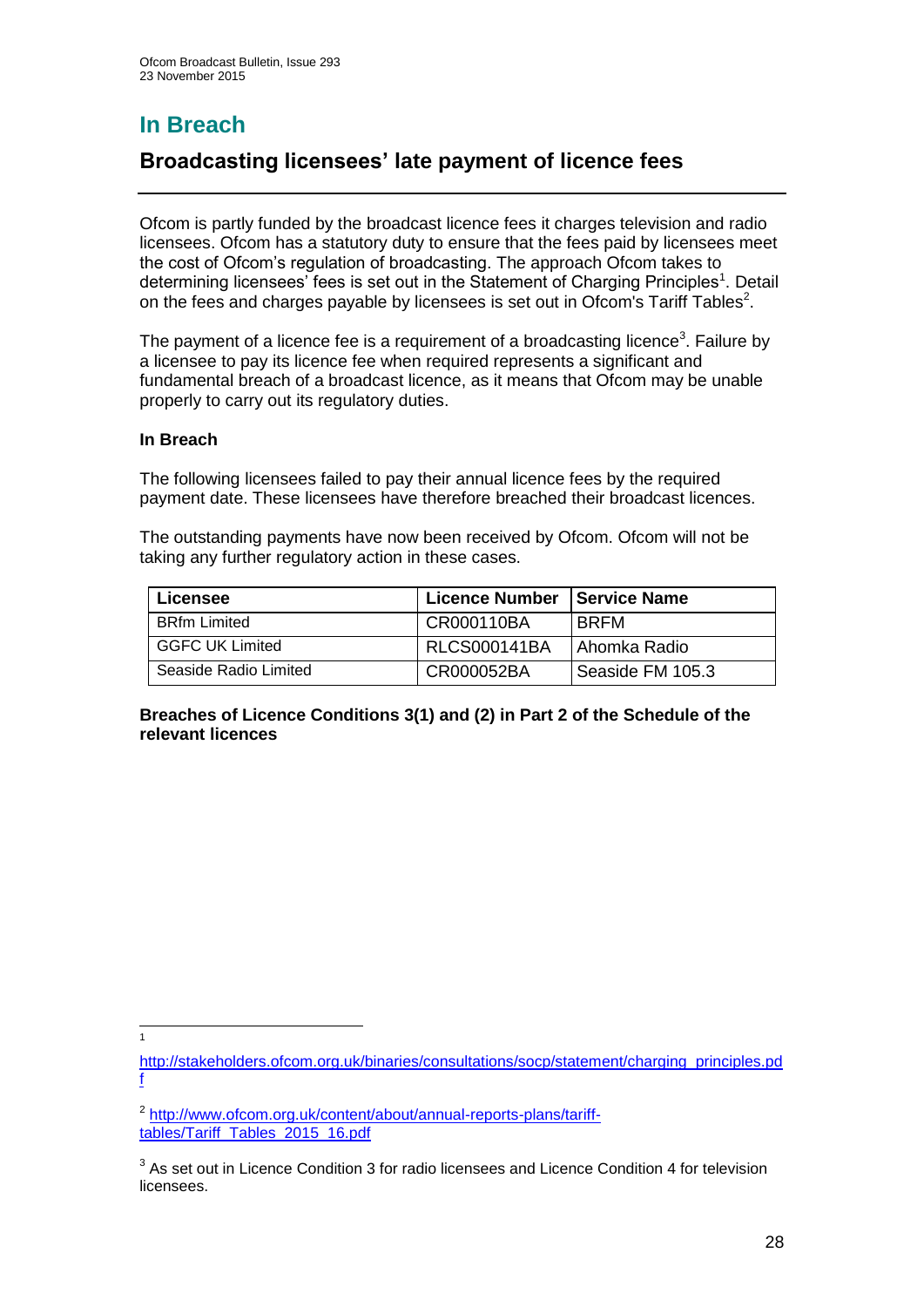# **Fairness and Privacy cases**

# **Not Upheld**

# **Complaint by Mrs Jennifer Lee**

*News bulletins – Steve and Karen's Breakfast Show, Metro Radio, 10 June 2015*

## **Summary**

Ofcom has not upheld Mrs Jennifer Lee's complaint of unjust or unfair treatment in the programme as broadcast.

The programme included a series of news items about Mrs Lee, a young woman suffering from rheumatoid arthritis and her experiences in living with the condition. One news bulletin referred to how the condition has made Mrs Lee *"housebound"*.

Ofcom found that, while inaccurate and the result of a mistake on the newsreader's part, the inclusion of the newsreader's comment relating to Mrs Lee being *"housebound"*, was unlikely to have materially and adversely affected listeners' perception of Mrs Lee in a way that was unfair to her.

## **Introduction and programme summary**

On 10 June 2015, Metro Radio, a local commercial radio station covering the Tyne and Wear area of England, broadcast an edition of its weekday breakfast programme, *Steve and Karen's Breakfast Show,* broadcast between 06:00 and 10:00. This edition included half hourly news bulletins until 10:00 (although no bulletin was read at 09:30). Each bulletin included a report about the complainant, Mrs Lee, who has rheumatoid arthritis. The reports, which varied as to the specific details included, summarised Mrs Lee's experience of being diagnosed with and living with rheumatoid arthritis at a young age. All the reports included statements which Mrs Lee had made about her condition during a pre-recorded interview.

#### *06:00 and 08:00 news bulletins*

The newsreader introduced the following report about Mrs Lee:

*"A Newcastle woman with arthritis tells Metro Radio more should be done to help young people with it. Jennifer Lee has the condition which affects the joints".* 

Mrs Lee was then heard saying:

*"Misconception is that it's something that affects older people. It's something I got when I was 27 and it just came on very, very quickly. I had lots of problems with my joints and they just became very sore and very sore and it got to the point where I couldn't get out of bed".*

This was followed by the newsreader saying:

*"She now wants to make sure that people know that it's just something, that it's not just something that old people get".*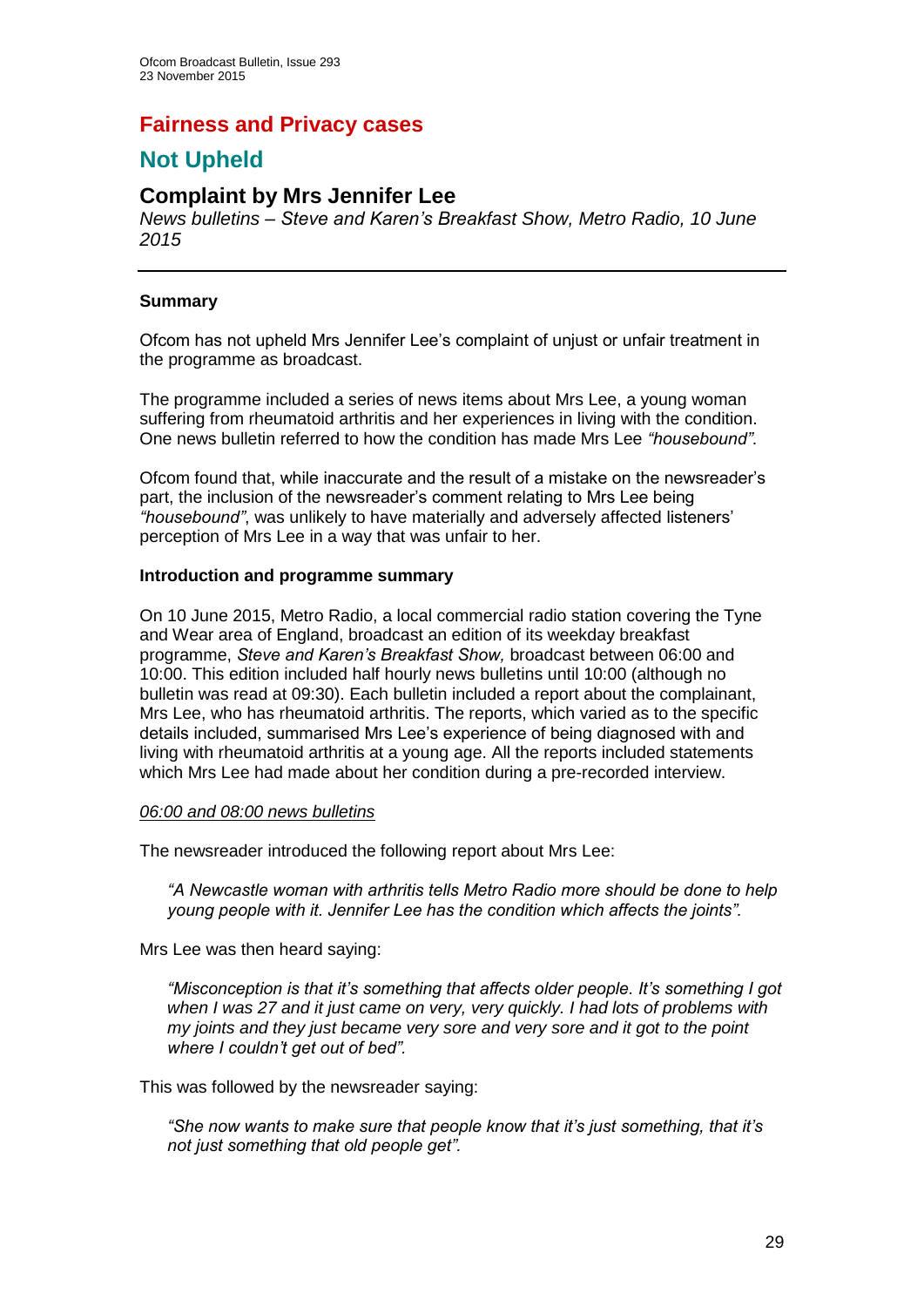#### *06:30 news bulletin*

The newsreader introduced the following report about Mrs Lee:

*"A Newcastle woman who is 27 and has arthritis says there should be more support for younger people with it. It's often thought it's older people who suffer from the disease, here's Jennifer Lee."*

Mrs Lee was then heard saying*:* 

*"From being very, very fit to suddenly being completely, basically, housebound it was quite difficult".*

This report was repeated in the 07:30 and the 08:30 news bulletins.

#### *07:00 and 09:00 news bulletins*

The newsreader introduced the following report about Mrs Lee:

*"A Newcastle woman tells Metro Radio how her life's changed completely after being diagnosed with arthritis. Jennifer Lee was just 27 when she was told by doctors that she'll be taking medication for the rest of her life".* 

Mrs Lee was then heard saying:

*"Osteoarthritis is essentially wear and tear and that's what a lot of people get, you know, especially older people, but rheumatoid is actually an autoimmune disease, it's your body immune system which actually attacks the fluid that's in the joints".* 

The newsreader then said:

*"She now wants more support and better knowledge of the condition among younger people".*

#### *10:00 news bulletin*

The newsreader introduced the following report about Mrs Lee:

*"A Newcastle woman with arthritis says there should be more support for younger people with it. At just 27 years old, Jennifer Lee was told she'd need medication for rheumatoid arthritis all her life. It's made her housebound".* 

An extract of a pre-recorded interview of Mrs Lee was then played:

*"I think it would help from sort of employers' point of view to understand what it is cause I don't think they understand and it is very difficult and I am not saying that's their fault. It's something that people don't really know what it is".* 

No more reports about Mrs Lee were included in the programme and Mrs Lee was not referred to again in the programme.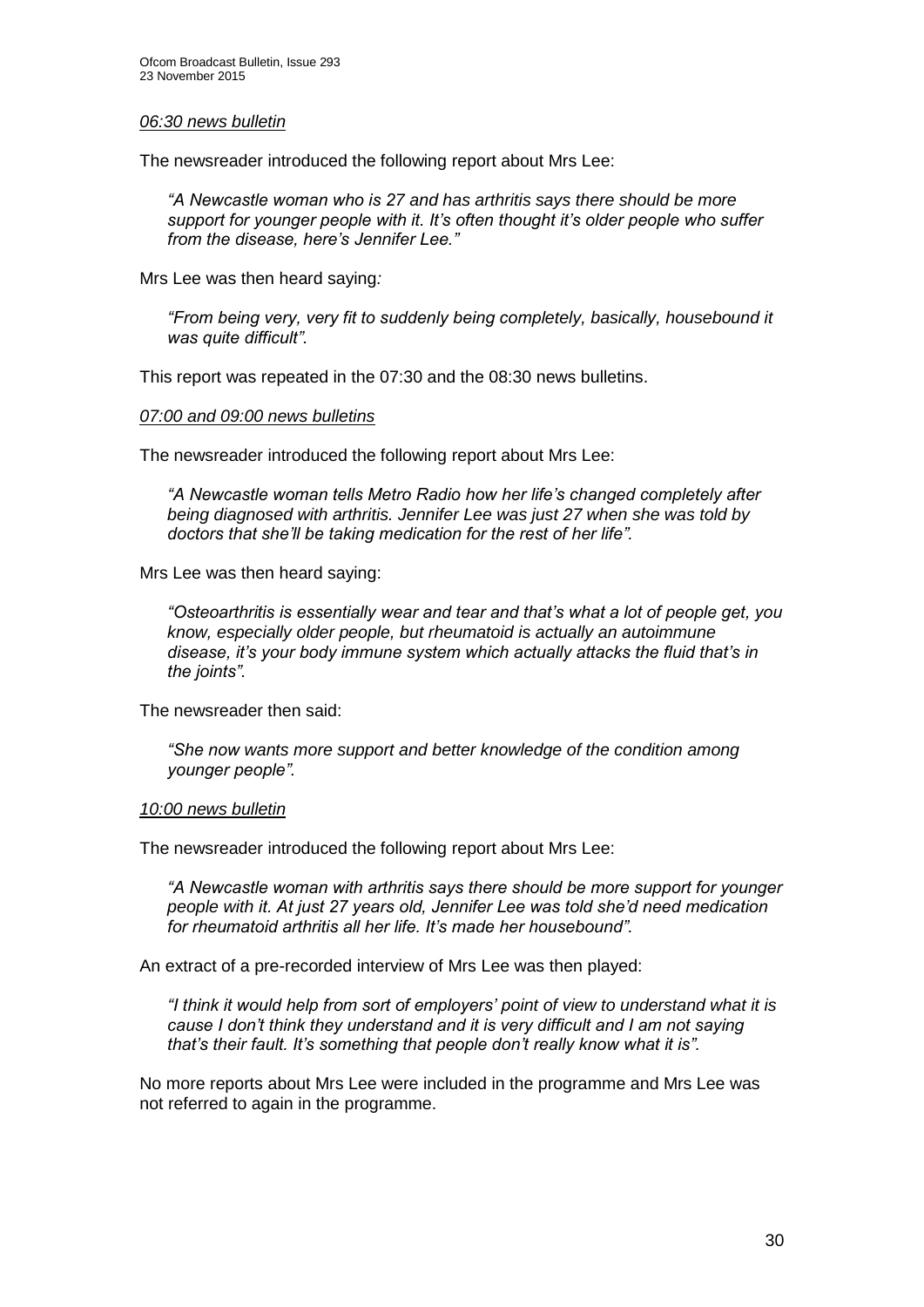## **Summary of the complaint and the broadcaster's response**

Mrs Lee complained that she was treated unjustly or unfairly in the programme as broadcast because her contribution was unfairly edited and misrepresented her personal well-being. Mrs Lee said that the reports implied that she was *"housebound"* when, in fact, she said "I work full time and am extremely active, my disease is well controlled with medication and does not affect my day-to-day living".

In response, Bauer Media Group ("Bauer"), who holds the Ofcom licence for Metro Radio, said that for the 10:00 bulletin, the newsreader had rewritten the story themselves from information they had found in the original transcripts and included the line, which was read aloud, *"it's made her housebound"*. Bauer said that the newsreader had taken this as a direct quote from an earlier clip of Mrs Lee's interview when she said that she had gone *"from being very, very fit to suddenly being completely, basically, housebound it was quite difficult"*. Bauer said that the programme makers stated that it was an error to suggest that Mrs Lee was currently housebound, when, in fact, she had been housebound.

The broadcaster said that Mrs Lee's initial complaint to the radio station suggested that the news items did not fully address the issue of the misunderstanding of rheumatoid arthritis. However, the focus of her complaint changed to the specific use of the word *"housebound"* in the 10:00 bulletin (Metro Radio said that Mrs Lee had only heard the 10:00 bulletin when she made her initial complaint, and none of the previous seven bulletins). Bauer said that the radio station's Head of News and Sports had explained to Mrs Lee what had happened, but that she did not accept that the reference to her being *"housebound"* in the 10:00 bulletin had been a mistake, that it had been done on purpose, and that she wanted a formal apology.

Bauer said that the reference to Mrs Lee being housebound was not done on purpose. It explained that Mrs Lee had said that she was left housebound in the first minute of a ten minute interview and then the discussion moved on, without clarity as to when she stopped being housebound. Bauer said that a journalist had left a clip of Mrs Lee saying that she, "[had been] left housebound" and that subsequently, the newsreader had then used that phrase once herself, in one bulletin, implying wrongly that she "[has been] left housebound". Bauer maintained that it was a genuine mistake.

Whilst clearly regrettable, Bauer said that the programme makers did not feel that this situation warranted a formal apology, but it did warrant an honest admission of a mistake. It was also felt warranted to offer to put the Mrs Lee's full interview online to add clarity to her condition and an offer of a clarification being broadcast. However, the broadcaster said that both these offers were refused by Mrs Lee.

Bauer concluded that it truly believed that everything possible was offered in this situation to make amends for a genuine mistake.

## **Ofcom's Preliminary View**

Ofcom prepared a Preliminary View on this case that the complaint should not be upheld. Both parties were given the opportunity to make representations on the Preliminary View, but neither chose to do so.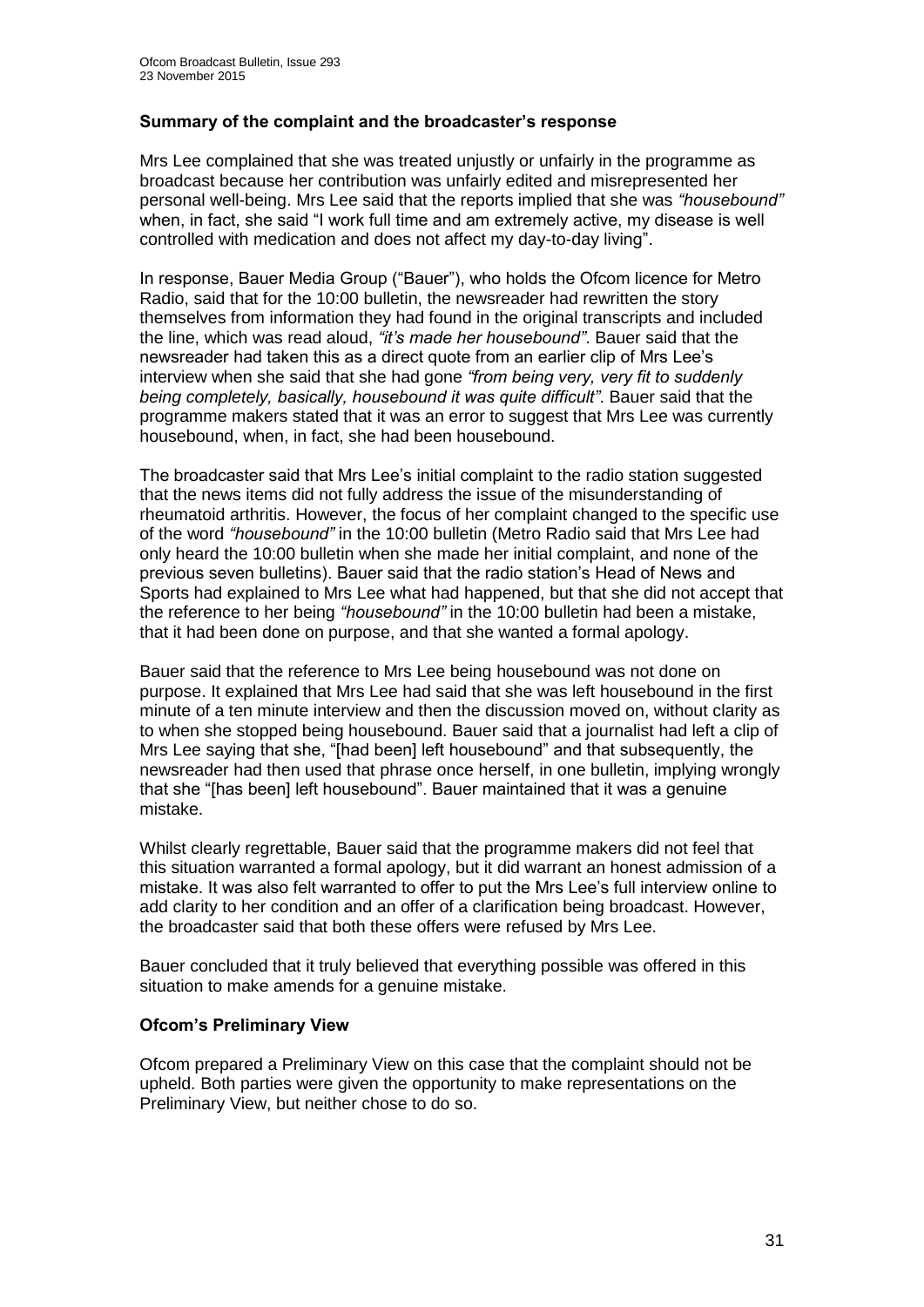# **Decision**

Ofcom's statutory duties include the application, in the case of all television and radio services, of standards which provide adequate protection to members of the public and all other persons from unjust or unfair treatment and unwarranted infringement of privacy in, or in connection with the obtaining of material included in, programmes in such services.

In carrying out its duties, Ofcom has regard to the need to secure that the application of these standards is in the manner that best guarantees an appropriate level of freedom of expression. Ofcom is also obliged to have regard, in all cases, to the principles under which regulatory activities should be transparent, accountable, proportionate and consistent and targeted only at cases in which action is needed.

In reaching this decision, Ofcom carefully considered all the relevant material provided by both parties. This included a recording of the programme as broadcast, a transcript of it, a recording of Mrs Lee full interview and both parties' written submissions and supporting documentation.

When considering complaints of unfair treatment, Ofcom has regard to whether the broadcaster's actions ensured that the programme as broadcast avoided unjust or unfair treatment of individuals and organisations, as set out in Rule 7.1 of Ofcom's Broadcasting Code ("the Code").

Ofcom considered Mrs Lee's complaint that she was treated unjustly or unfairly in the programme as broadcast because her contribution was unfairly edited and implied, wrongly, that she was *"housebound"*.

In considering this head of the complaint, we had particular regard to Practice 7.9 of the Code and considered whether the portrayal of Mrs Lee in the programme was consistent with the broadcaster's responsibility to take reasonable care to satisfy themselves that material facts had not been presented, disregarded or omitted in a way that is unfair to an individual or an organisation.

Ofcom listened to all the news bulletins broadcast in the programme and noted that reference to Mrs Lee having been *"housebound"* occurred in four of the bulletins. We noted that the 6:30, 7:30 and 8:30 bulletins included the same report, in which the newsreader introduced Mrs Lee's condition and a segment of the pre-recorded interview of Mrs Lee was played, in which Mrs Lee said that *"From being very, very fit to suddenly being completely, basically, housebound it was quite difficult".* In our view, Mrs Lee's comments in these bulletins would have made it clear to listeners that she was referring to being *"housebound"* in the past tense and that this suggested that she did not consider herself *"housebound"* anymore.

However, we then went on to assess the content of the last bulletin in the programme broadcast at 10:00 which stated *"A Newcastle woman with arthritis says there should be more support for younger people with it. At just 27 years old, Jennifer Lee was told she'd need medication for rheumatoid arthritis all her life. It's made her housebound".* We took the view that it was the last sentence in this bulletin that had the potential to be interpreted by listeners that Mrs Lee's rheumatoid arthritis has *"made her housebound"* without the clarification that her being *"housebound"* was in the past. Ofcom considered that by presenting Mrs Lee as being currently housebound, there was a potential for some listeners to form the view that her dayto-day living was affected, which, in turn could, potentially, have negative repercussions for her, for example, by jeopardising her employment prospects.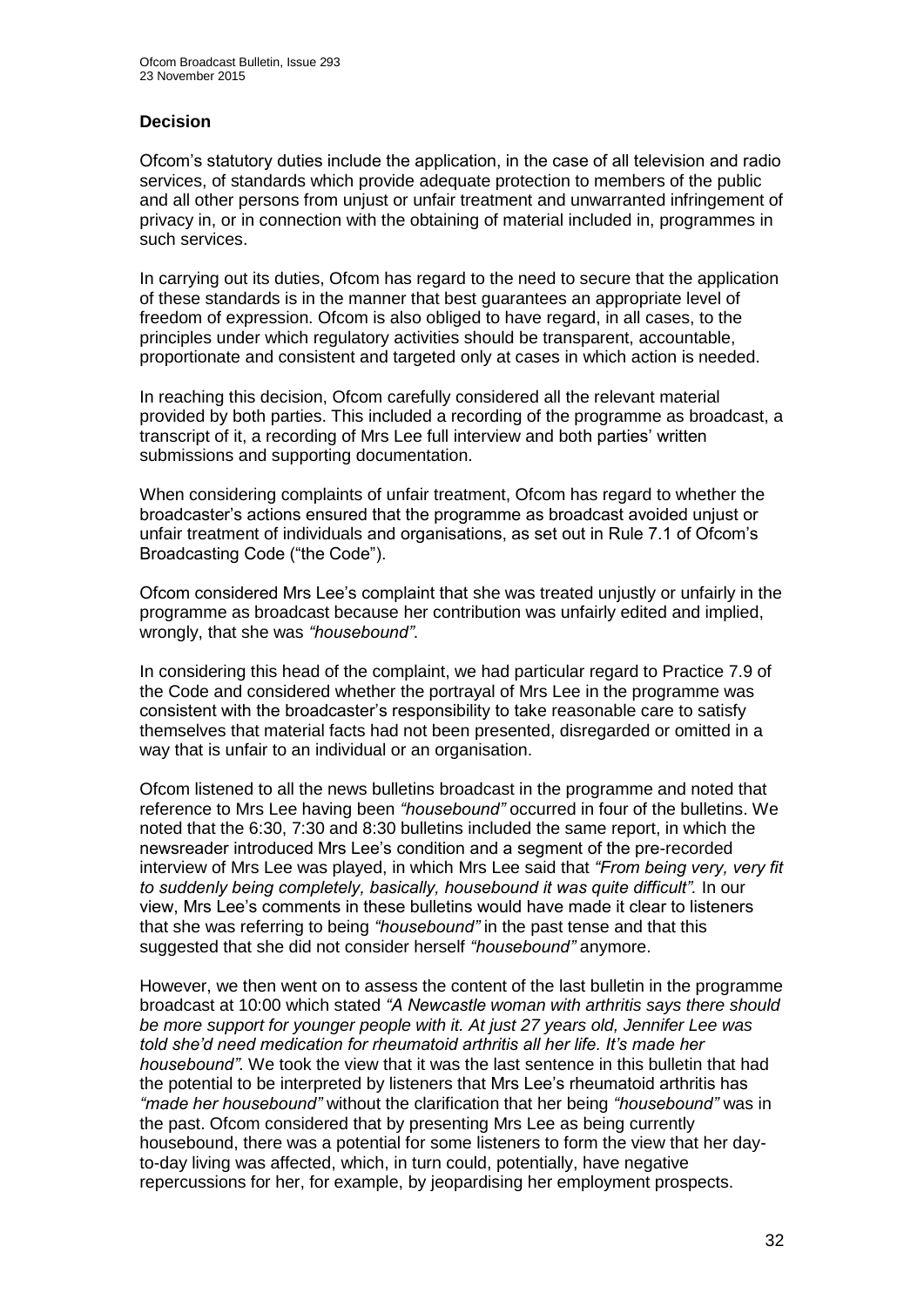It is important to note at this point that it is not Ofcom's role to establish whether the substance of the comments about Mrs Lee included in the programme were correct or not, but to determine whether in broadcasting those comments, the broadcaster took reasonable care not to present, disregard or omit material facts in a way that was unfair to Mrs Lee. It is also important to note that the choice of material included in a programme is an editorial decision for programme makers and broadcasters to make and that they are free to exercise such editorial control, so long as it is consistent with the requirements of the Code.

In relation to the bulletin broadcast at 10:00, Ofcom noted the broadcaster's explanation that the format of wording read by the newsreader had been the result of a mistake by the newsreader when editing and summarising part of Mrs Lee's interview and how rheumatoid arthritis had affected her. We acknowledged that the broadcaster accepted that a "regrettable" mistake had been made and that the newsreader's comment had been inaccurate. We also noted that the broadcaster had offered to broadcast a statement to clarify that Mrs Lee was no longer housebound, but that that offer was not taken up by her.

Ofcom considered that care must be taken in choosing the manner in which material is presented in programmes and programme makers and broadcasters must be aware of the risk, whether intentional or not, that an unfavourable impression may be created in the minds of listeners that could have the potential to be unfair to an individual or organisation.

We recognised that that there was potential for listeners to have formed a negative perception of Mrs Lee by the reference to her in the 10:00 bulletin to her being *"housebound"* and that this could have had repercussions for her in her private and/or professional life. However, from the information available to Ofcom in considering Mrs Lee's complaint, we noted that she did not provide us with any material to show that she had experienced any negative or adverse repercussions or that listeners had taken a negative view of her as a direct result of the bulletin.

In the particular circumstances of case, although we appreciated that the editing and summary of Mrs Lee's interview by the newsreader was inaccurate, we considered that it was unlikely that the comment to her being *"housebound"* would, in itself, have materially or adversely affected the opinion those ordinary listeners (who had no knowledge of Mrs Lee, or of her condition prior to the broadcast) had of Mrs Lee in way that could reasonably be considered as being unfair to her. Further, we took the view that those listeners who knew Mrs Lee, would, in all likeliness, have been aware that Mrs Lee was not currently *"housebound"*, but rather, as Mrs Lee stated in her complaint, that she was "extremely active" and that her "disease is well controlled with medication and does not affect my day-to-day living".

Given all the factors referred above, and in all the circumstances, we considered that, while inaccurate and the result of a mistake by the newsreader, the inclusion of the newsreader's comment relating to Mrs Lee being *"housebound"*, did not, in itself, result in unfairness to her.

Therefore, Ofcom found that Mrs Lee was not treated unfairly in the programme in this respect.

**Ofcom has not upheld Mrs Lee's complaint of unjust or unfair treatment in the programme as broadcast.**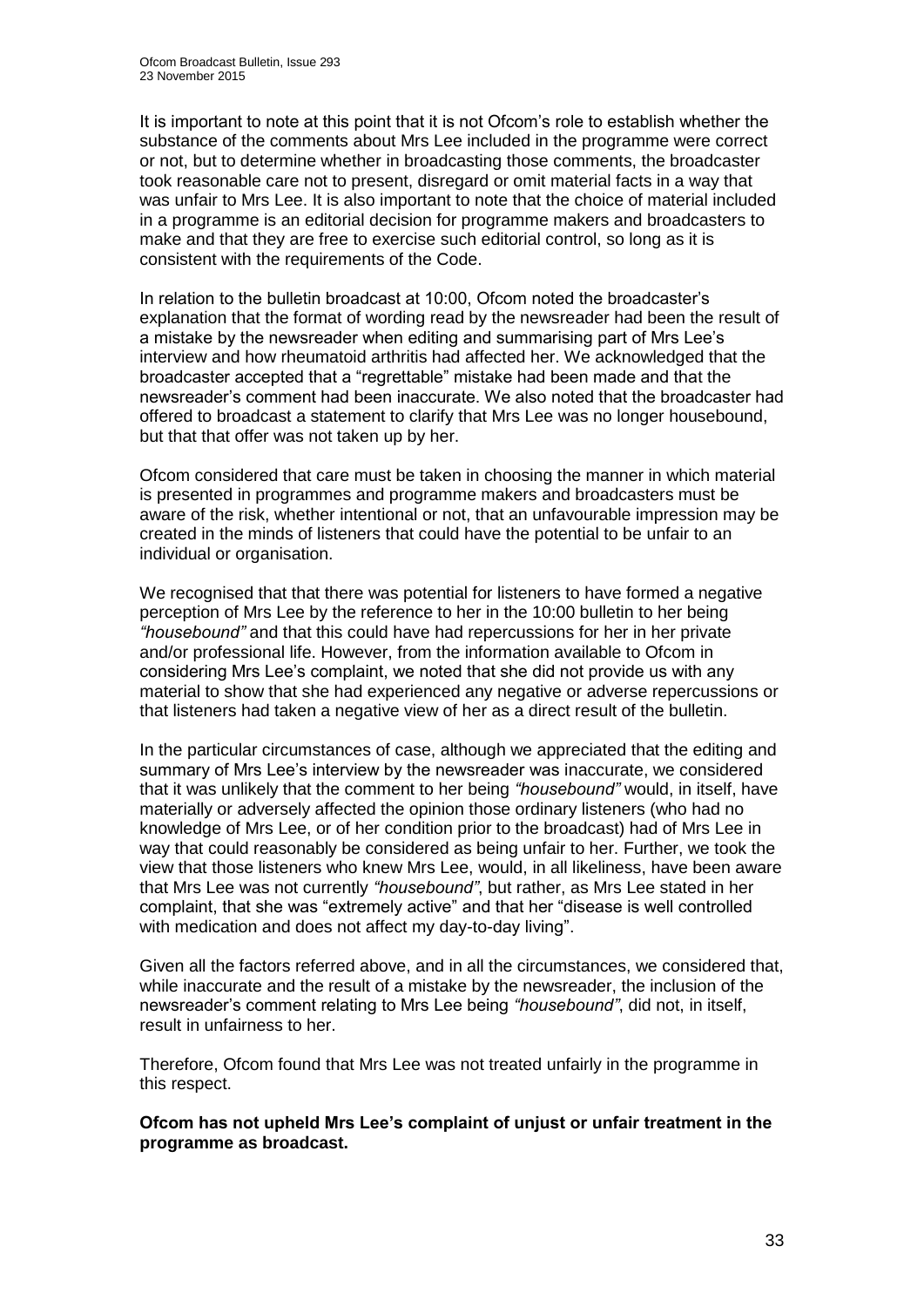# **Investigations Not in Breach**

Here are alphabetical lists of investigations that Ofcom has completed between 31 October and 13 November 2015 and decided that the broadcaster did not breach Ofcom's codes, licence conditions or other regulatory requirements.

## **Investigations conducted under the Procedures for investigating breaches of content standards for television and radio**

| Programme                                            | <b>Broadcaster</b> | Transmission<br>date | <b>Categories</b>                     |
|------------------------------------------------------|--------------------|----------------------|---------------------------------------|
| <b>Celebrity Big</b><br>Brother's Bit on<br>the Side | $5^*$              | 05/09/2015           | Transgender<br>discrimination/offence |
| The Jeremy<br><b>Kyle Show</b>                       | IT۷                | 09/09/2015           | Scheduling                            |

For more information about how Ofcom conducts investigations about content standards, go to: [http://stakeholders.ofcom.org.uk/broadcasting/guidance/complaints](http://stakeholders.ofcom.org.uk/broadcasting/guidance/complaints-sanctions/standards/)[sanctions/standards/.](http://stakeholders.ofcom.org.uk/broadcasting/guidance/complaints-sanctions/standards/)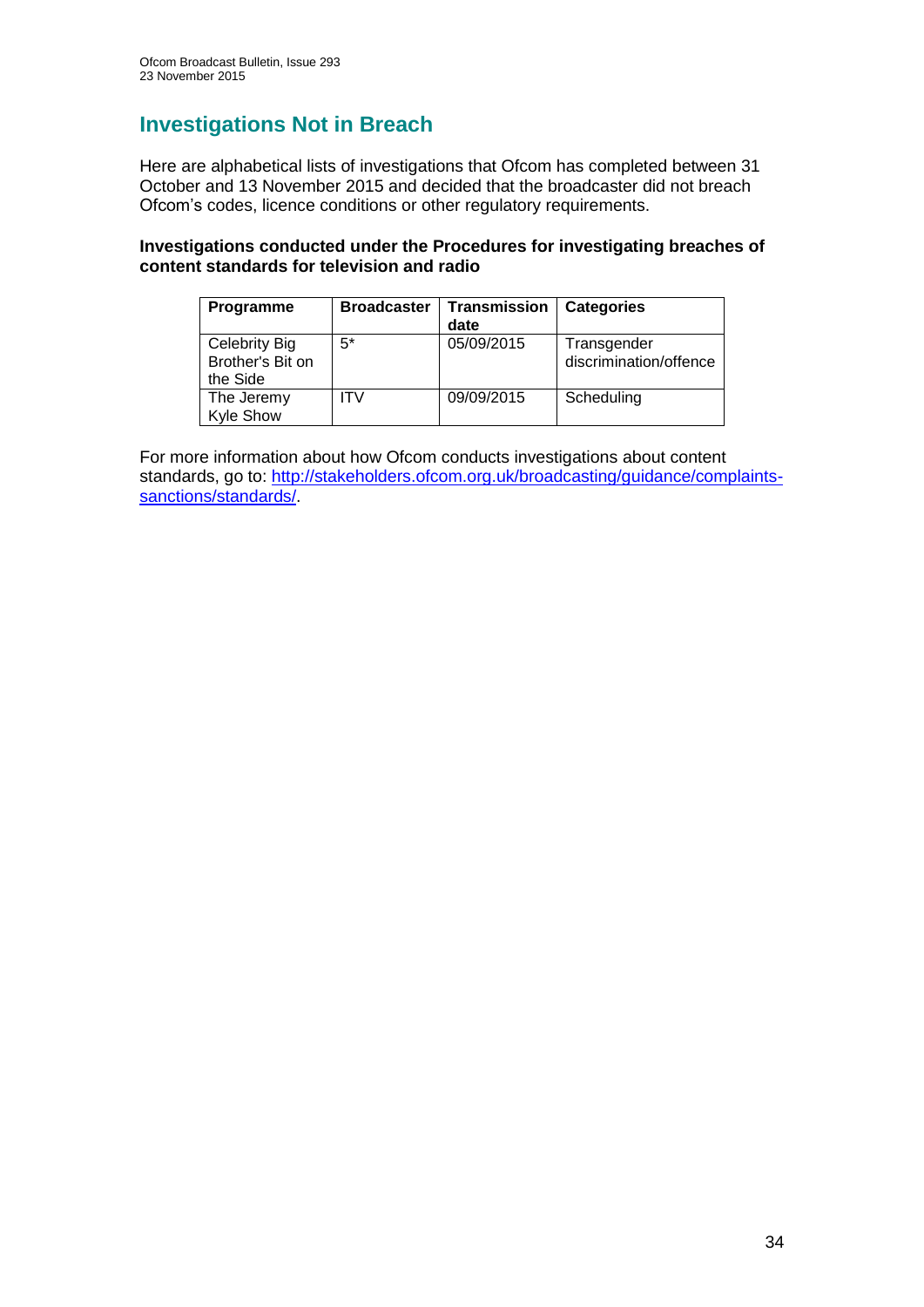# **Complaints assessed, not investigated**

Here are alphabetical lists of complaints that, after careful assessment, Ofcom has decided not to pursue between 31 October and 13 November 2015 because they did not raise issues warranting investigation.

## **Complaints assessed under the Procedures for investigating breaches of content standards for television and radio**

For more information about how Ofcom assesses conducts investigations about content standards, go to: [http://stakeholders.ofcom.org.uk/broadcasting/guidance/complaints](http://stakeholders.ofcom.org.uk/broadcasting/guidance/complaints-sanctions/standards/)[sanctions/standards/.](http://stakeholders.ofcom.org.uk/broadcasting/guidance/complaints-sanctions/standards/)

| Programme                                              | <b>Broadcaster</b> | <b>Transmission Date</b> | <b>Categories</b>                          | <b>Number of</b><br>complaints |
|--------------------------------------------------------|--------------------|--------------------------|--------------------------------------------|--------------------------------|
| <b>Drifters</b>                                        | 4Music             | 14/10/2015               | Sexual material                            | 1                              |
| Programming                                            | 4Music             | 15/10/2015               | Scheduling                                 | 1                              |
| Programming                                            | 4Music             | 06/11/2015               | Scheduling                                 | $\mathbf{1}$                   |
| Trending! Your Afternoon<br><b>Hitlist</b>             | 4Music             | 02/11/2015               | Sexual material                            | $\mathbf{1}$                   |
| <b>NCIS</b>                                            | 5USA               | 08/11/2015               | Outside of remit /<br>other                | $\mathbf{1}$                   |
| <b>News</b>                                            | Bangla TV          | 02/09/2015               | Materially misleading                      | $\overline{1}$                 |
| <b>BBC News at Ten</b>                                 | BBC <sub>1</sub>   | 29/10/2015               | Outside of remit /<br>other                | 1                              |
| Countryfile's Ramble for<br>Children in Need           | BBC <sub>1</sub>   | 01/11/2015               | Fairness                                   | $\mathbf{1}$                   |
| <b>Cuffs</b>                                           | BBC <sub>1</sub>   | 28/10/2015               | Scheduling                                 | 28                             |
| <b>Cuffs</b>                                           | BBC <sub>1</sub>   | 04/11/2015               | Materially misleading                      | 1                              |
| Cuffs                                                  | BBC <sub>1</sub>   | 04/11/2015               | Scheduling                                 | $\overline{8}$                 |
| <b>Cuffs</b>                                           | BBC <sub>1</sub>   | 11/11/2015               | Scheduling                                 | 14                             |
| Doctor Who                                             | BBC <sub>1</sub>   | 31/10/2015               | Generally accepted<br>standards            | 3                              |
| Doctor Who                                             | BBC <sub>1</sub>   | 07/11/2015               | Generally accepted<br>standards            | $\overline{31}$                |
| EastEnders                                             | BBC <sub>1</sub>   | 23/10/2015               | Transgender<br>discrimination/offence      | $\mathbf{1}$                   |
| Is This Rape? Sex on<br>Trial (trailer)                | BBC <sub>1</sub>   | 30/10/2015               | Scheduling                                 | $\overline{2}$                 |
| Neighbourhood Blues                                    | BBC <sub>1</sub>   | 11/11/2015               | Violence and<br>dangerous behaviour        | 1                              |
| Panorama: Europe's<br>Border Crisis - The Long<br>Road | BBC <sub>1</sub>   | 30/09/2015               | Under 18s in<br>$\mathbf{1}$<br>programmes |                                |
| <b>Pointless</b>                                       | BBC <sub>1</sub>   | 31/10/2015               | Offensive language                         | 1                              |
| Remembrance Sunday:<br>The Cenotaph                    | BBC <sub>1</sub>   | 08/11/2015               | Generally accepted<br>standards            | $\mathbf{1}$                   |
| <b>Strictly Come Dancing</b>                           | BBC <sub>1</sub>   | 24/10/2015               | Offensive language                         | $\mathbf{1}$                   |
| The Apprentice                                         | BBC <sub>1</sub>   | 11/11/2015               | Outside of remit /<br>other                | $\mathbf{1}$                   |
| The Hunt                                               | BBC <sub>1</sub>   | 01/11/2015               | Animal welfare                             | $\mathbf{1}$                   |
| The Hunt                                               | BBC <sub>1</sub>   | 01/11/2015               | Materially misleading                      | $\mathbf{1}$                   |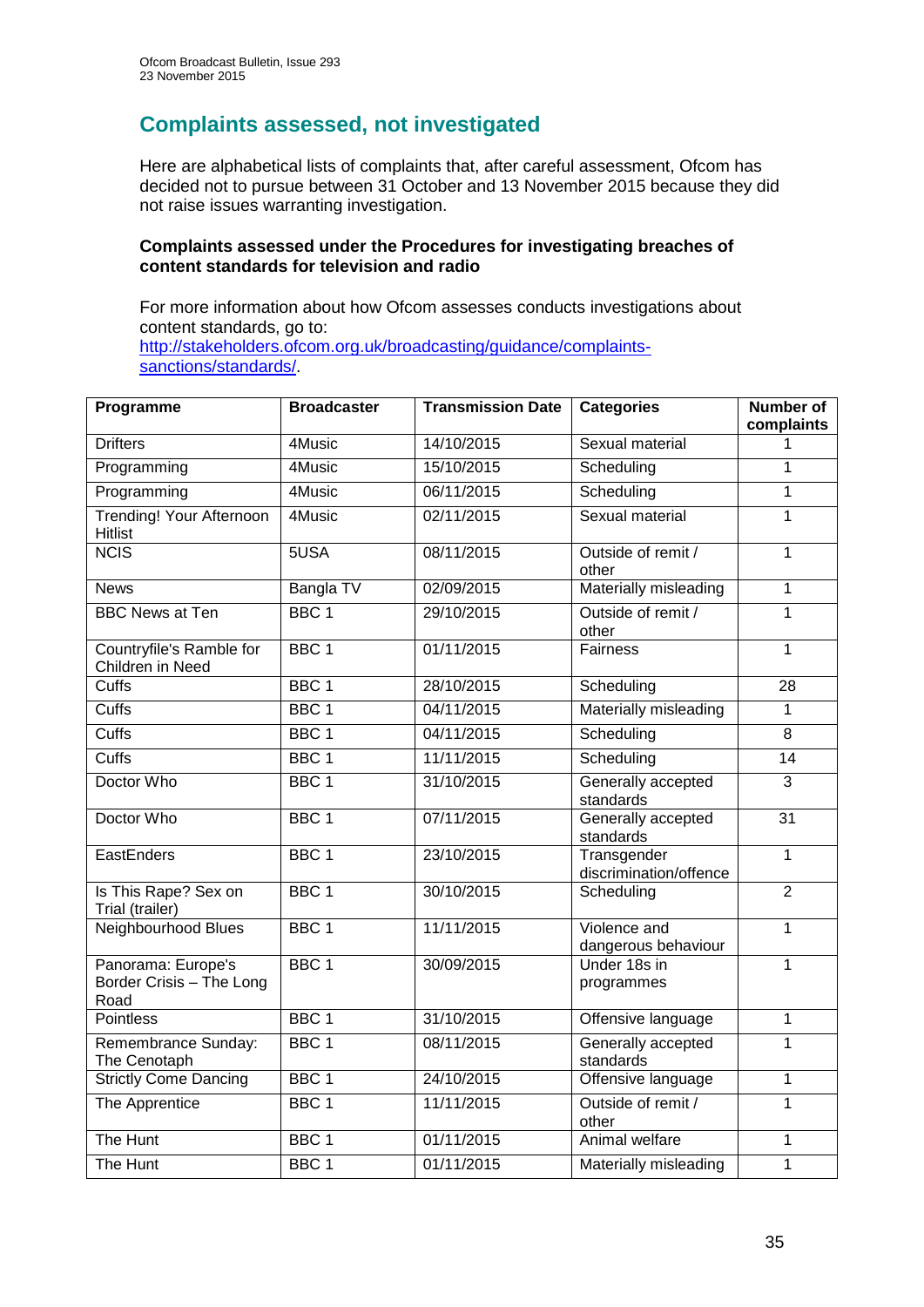| Programme                                                          | <b>Broadcaster</b>         | <b>Transmission Date</b> | <b>Categories</b>                                                         | Number of<br>complaints |
|--------------------------------------------------------------------|----------------------------|--------------------------|---------------------------------------------------------------------------|-------------------------|
| The One Show                                                       | BBC <sub>1</sub>           | 04/11/2015               | Offensive language                                                        |                         |
| The Royal British Legion<br><b>Festival of Remembrance</b><br>2015 | BBC <sub>1</sub>           | 07/11/2015               | Generally accepted<br>standards                                           | $\overline{2}$          |
| Watchdog                                                           | BBC <sub>1</sub>           | 05/11/2015               | Religious/Beliefs<br>discrimination/offence                               | 1                       |
| Look East                                                          | <b>BBC 1 East</b>          | 09/10/2015               | Animal welfare                                                            | 1                       |
| Autumnwatch                                                        | BBC <sub>2</sub>           | 02/11/2015               | Generally accepted<br>standards                                           | 1                       |
| London Spy                                                         | BBC <sub>2</sub>           | 09/11/2015               | Generally accepted<br>standards                                           | 10                      |
| <b>Nature's Weirdest Events</b>                                    | BBC <sub>2</sub>           | 29/10/2015               | Flashing images/risk<br>to viewers who have<br><b>PSE</b>                 | 1                       |
| <b>Strictly Come Dancing: It</b><br><b>Takes Two</b>               | BBC <sub>2</sub>           | 05/11/2015               | Outside of remit /<br>other                                               | 1                       |
| The Great Pottery Throw<br>Down                                    | BBC <sub>2</sub>           | 03/11/2015               | Generally accepted<br>standards                                           | 1                       |
| The Great Pottery Throw<br>Down                                    | BBC <sub>2</sub>           | 07/11/2015               | Scheduling                                                                | 1                       |
| The Last Kingdom                                                   | BBC <sub>2</sub>           | 22/10/2015               | Gender<br>discrimination/offence                                          | 1                       |
| The Last Kingdom                                                   | BBC <sub>2</sub>           | 22/10/2015               | Generally accepted<br>standards                                           | 1                       |
| The Last Kingdom                                                   | BBC <sub>2</sub>           | 22/10/2015               | <b>Television Access</b><br><b>Services</b>                               | 1                       |
| The Last Kingdom                                                   | BBC <sub>2</sub>           | 22/10/2015               | Under 18s in<br>1<br>programmes                                           |                         |
| Victoria Derbyshire                                                | BBC <sub>2</sub>           | 26/10/2015               | Transgender<br>discrimination/offence                                     | 1                       |
| Victoria Derbyshire                                                | BBC <sub>2</sub>           | 02/11/2015               | Generally accepted<br>standards                                           | 1                       |
| <b>Britain's Biggest Sexists</b>                                   | BBC <sub>3</sub>           | 03/11/2015               | Gender<br>discrimination/offence                                          | $\overline{2}$          |
| <b>Britain's Biggest Sexists</b>                                   | BBC <sub>3</sub>           | 04/11/2015               | Gender<br>discrimination/offence                                          | 1                       |
| The Rise of Female<br>Violence                                     | BBC <sub>3</sub>           | 09/11/2015               | 1<br>Generally accepted<br>standards                                      |                         |
| <b>Top Gear</b>                                                    | BBC <sub>3</sub>           | 03/11/2015               | Offensive language<br>1                                                   |                         |
| Storyville: 1.7 Billion<br>Dollar Fraud                            | BBC <sub>4</sub>           | 05/11/2015               | Outside of remit /<br>1<br>other                                          |                         |
| Sports Day                                                         | <b>BBC News</b><br>Channel | 10/11/2015               | Flashing images/risk<br>$\mathbf{1}$<br>to viewers who have<br><b>PSE</b> |                         |
| The Radio 1 Breakfast<br>Show with Nick<br>Grimshaw                | <b>BBC Radio 1</b>         | 11/11/2015               | Fairness                                                                  | 1                       |
| <b>BBC News</b>                                                    | <b>BBC Radio 2</b>         | 08/11/2015               | Scheduling                                                                | 1                       |
| <b>BBC News</b>                                                    | <b>BBC Radio 2</b>         | Various                  | Outside of remit /<br>other                                               | 1                       |
| Jeremy Vine: Vanessa<br>Feltz sits in                              | <b>BBC Radio 2</b>         | 30/10/2015               | Sexual orientation<br>discrimination/offence                              | 9                       |
| Midweek                                                            | <b>BBC Radio 4</b>         | 04/11/2015               | Race<br>discrimination/offence                                            | 1                       |
| The Brig Society                                                   | <b>BBC Radio 4</b>         | 24/01/2015               | Religious/Beliefs<br>discrimination/offence                               | 1                       |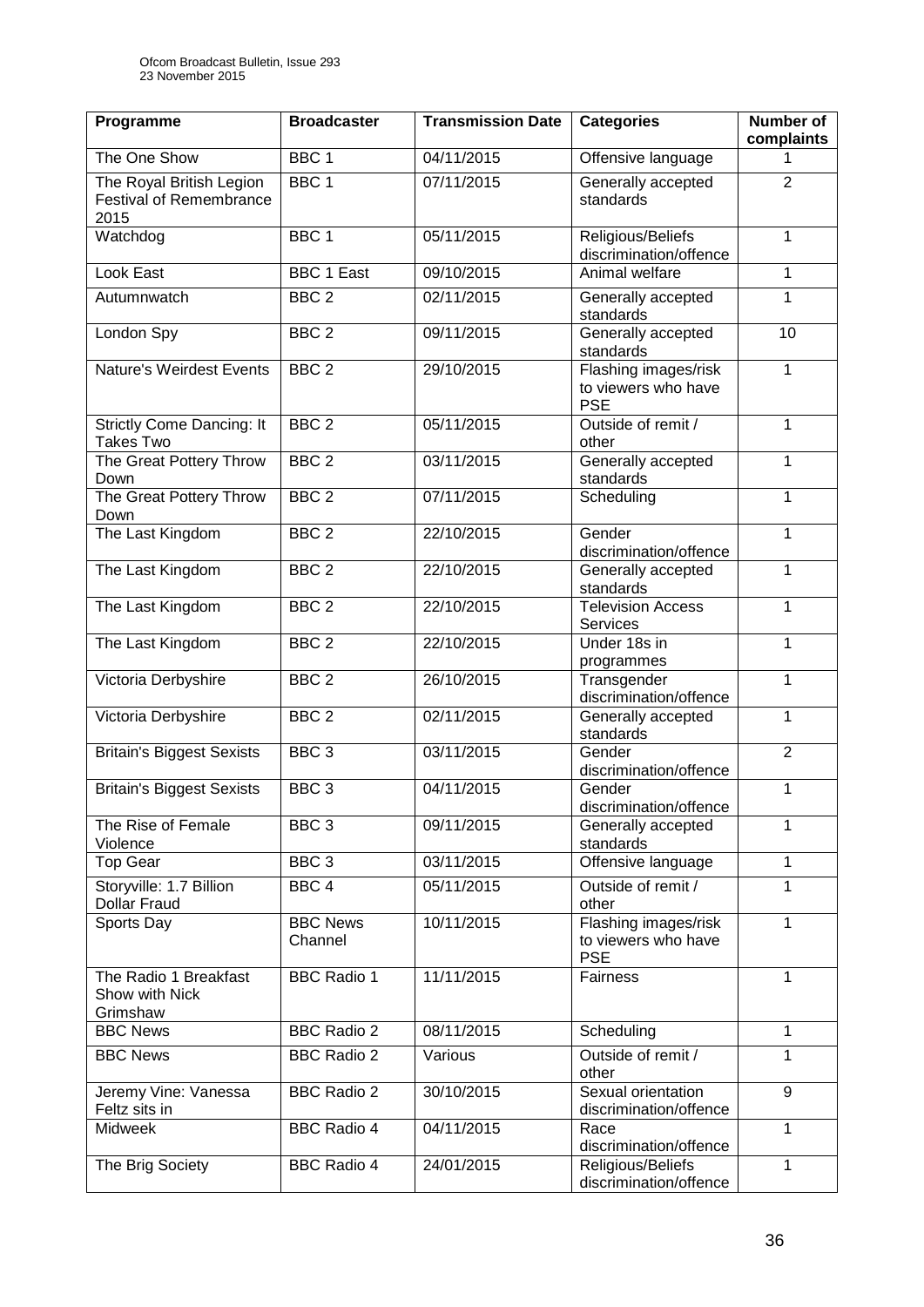| Programme                                                  | <b>Broadcaster</b>         | <b>Transmission Date</b> | <b>Categories</b>                            | <b>Number of</b><br>complaints |
|------------------------------------------------------------|----------------------------|--------------------------|----------------------------------------------|--------------------------------|
| The Brig Society                                           | <b>BBC Radio 4</b>         | 15/10/2015               | Religious/Beliefs<br>discrimination/offence  |                                |
| The Lentil Sorters                                         | <b>BBC Radio 4</b>         | 11/11/2015               | Race<br>discrimination/offence               | 1                              |
| There is No Escape                                         | <b>BBC Radio 4</b>         | 03/11/2015               | Offensive language                           | 1                              |
| <b>BBC News</b>                                            | <b>BBC Radio 5</b><br>Live | 02/11/2015               | Outside of remit /<br>other                  | 1                              |
| Alex Dyke                                                  | <b>BBC Radio</b><br>Solent | n/a                      | Outside of remit /<br>other                  | $\overline{6}$                 |
| <b>Champions League</b><br>Football                        | BT Sport 2                 | 04/11/2015               | Generally accepted<br>standards              | 1                              |
| Murder in Paradise                                         | <b>CBS Reality</b>         | 28/10/2015               | Generally accepted<br>standards              | 1                              |
| 4NewsWall.com<br>promotion                                 | Channel 4                  | 28/10/2015               | Scheduling                                   | 1                              |
| <b>Bernard Matthews'</b><br>sponsorship of The<br>Simpsons | Channel 4                  | 05/11/2015               | Sponsorship credits                          | 4                              |
| <b>Bernard Matthews'</b><br>sponsorship of The<br>Simpsons | Channel $4$                | 06/11/2015               | Sponsorship credits                          | 1                              |
| <b>Bernard Matthews'</b><br>sponsorship of The<br>Simpsons | Channel 4                  | Various                  | Sponsorship credits                          | $\overline{4}$                 |
| Catastrophe (trailer)                                      | Channel 4                  | Various                  | Scheduling                                   | 1                              |
| <b>Channel 4 News</b>                                      | Channel 4                  | 23/07/2015               | Due accuracy                                 | 1                              |
| Channel 4 News                                             | Channel 4                  | 05/11/2015               | <b>Disability</b><br>discrimination/offence  | 1                              |
| Dispatches: Aldi's<br><b>Supermarket Secrets</b>           | Channel 4                  | 09/11/2015               | Materially misleading                        | 5                              |
| Dispatches: How to Stop<br>Your Nuisance Calls             | Channel 4                  | 25/10/2015               | Harm<br>1                                    |                                |
| Food Unwrapped                                             | Channel 4                  | 02/11/2015               | Scheduling                                   | 1                              |
| Gogglebox                                                  | Channel 4                  | 23/10/2015               | Generally accepted<br>standards              | 1                              |
| Gogglebox                                                  | Channel 4                  | 30/10/2015               | Generally accepted<br>1<br>standards         |                                |
| Hollyoaks                                                  | Channel 4                  | 11/11/2015               | Scheduling                                   | 1                              |
| <b>Hollyoaks</b>                                           | Channel 4                  | 12/11/2015               | Scheduling<br>1                              |                                |
| Homeland                                                   | Channel 4                  | 11/10/2015               | Race<br>1<br>discrimination/offence          |                                |
| Kitchen Impossible with<br>Michel Roux Jr                  | Channel 4                  | 29/10/2015               | <b>Disability</b><br>discrimination/offence  | $\overline{2}$                 |
| Kitchen Impossible with<br>Michel Roux Jr                  | Channel 4                  | 05/11/2015               | Generally accepted<br>standards              | 1                              |
| My Psychic Life                                            | Channel 4                  | 04/11/2015               | Materially misleading                        | 24                             |
| Prison Night (trailer)                                     | Channel 4                  | 02/11/2015               | Offensive language                           | 1                              |
| <b>SAS: Who Dares Wins</b>                                 | Channel 4                  | 02/11/2015               | Sexual orientation<br>discrimination/offence | 1                              |
| <b>TFI Friday</b>                                          | Channel 4                  | 30/10/2015               | Animal welfare                               | 33                             |
| <b>TFI Friday</b>                                          | Channel 4                  | 30/10/2015               | Generally accepted<br>standards              | $\mathbf{1}$                   |
| <b>TFI Friday</b>                                          | Channel 4                  | 30/10/2015               | Offensive language                           | $\mathbf{1}$                   |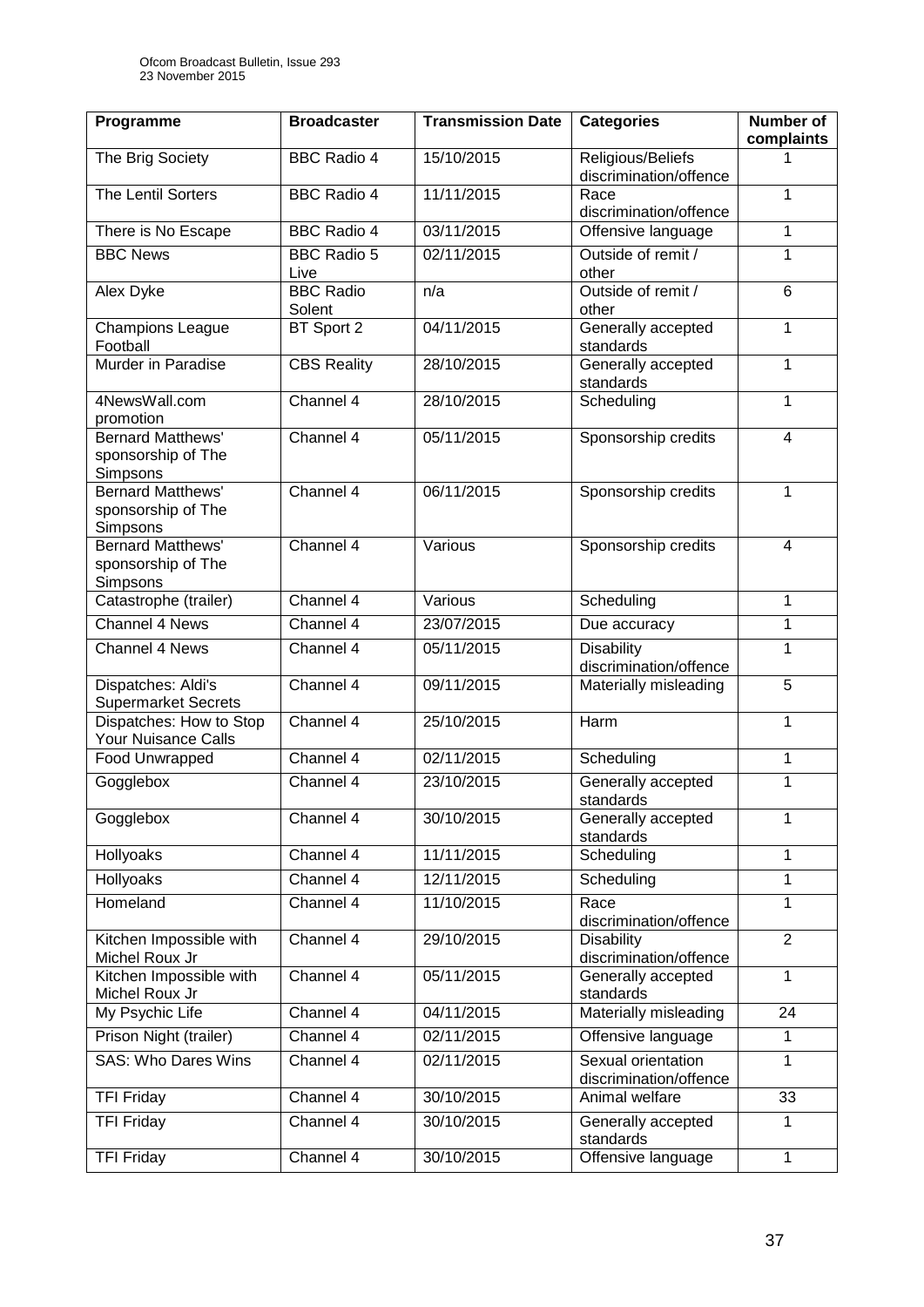| Programme                                                            | <b>Broadcaster</b>  | <b>Transmission Date</b> | <b>Categories</b>                     | Number of<br>complaints |
|----------------------------------------------------------------------|---------------------|--------------------------|---------------------------------------|-------------------------|
| <b>TFI Friday</b>                                                    | Channel 4           | 06/11/2015               | Animal welfare                        |                         |
| The Open at Cheltenham<br>with AP McCoy (trailer)                    | Channel 4           | 11/11/2015               | Generally accepted<br>standards       | 1                       |
| The Secret Life of 4 Year<br>Olds                                    | Channel 4           | 10/11/2015               | Race<br>discrimination/offence        | 1                       |
| Unreported World: The<br>Fight for Sight                             | Channel 4           | 16/10/2015               | Generally accepted<br>standards       | 1                       |
| Ben Fogle: New Lives in<br>the UK                                    | Channel 5           | 12/11/2015               | Crime                                 | 1                       |
| <b>Benefits</b>                                                      | Channel $5$         | 09/11/2015               | Materially misleading                 | $\overline{2}$          |
| Can't Pay? We'll Take it<br>Away!                                    | Channel 5           | 04/11/2015               | Fairness                              | 1                       |
| <b>Chris Tarrant: Extreme</b><br>Railway Journeys                    | Channel 5           | 22/10/2015               | Generally accepted<br>standards       | 1                       |
| Defending Santa                                                      | Channel 5           | 08/11/2015               | Offensive language                    | 1                       |
| Milkshake (trailer)                                                  | Channel 5           | 30/10/2015               | Scheduling                            | 1                       |
| Pets Who Hate Vets                                                   | Channel 5           | 03/11/2015               | Animal welfare                        | 1                       |
| Robin Hood: Prince of<br><b>Thieves</b>                              | Channel 5           | 08/11/2015               | Offensive language                    | 1                       |
| Alan Davies: As Yet<br>Untitled                                      | Dave                | 10/11/2015               | Offensive language                    | 1                       |
| <b>Ice Road Truckers</b>                                             | Dave                | 10/11/2015               | Scheduling                            | 1                       |
| Bear Grylls Running Wild                                             | <b>Discovery</b>    | 28/10/2015               | Animal welfare                        | 1                       |
| <b>Pickle and Peanut</b>                                             | Disney XD           | 01/11/2015               | Scheduling                            | 1                       |
| Bear Grylls: Born<br>Survivor                                        | <b>DMAX</b>         | 20/10/2015               | Animal welfare                        | 1                       |
| Catastrophe (trailer)                                                | E <sub>4</sub>      | 25/10/2015               | Scheduling                            | 1                       |
| Chewing Gum                                                          | E <sub>4</sub>      | 13/10/2015               | Race<br>discrimination/offence        | 1                       |
| Made in Chelsea                                                      | E <sub>4</sub>      | 09/11/2015               | Race<br>discrimination/offence        | 1                       |
| Rude Tube                                                            | E <sub>4</sub>      | 10/11/2015               | Generally accepted<br>1<br>standards  |                         |
| Transformers: Revenge<br>of the Fallen                               | E <sub>4</sub>      | 07/11/2015               | Advertising<br>scheduling             | 1                       |
| Diners, Drive-Ins and<br><b>Dives</b>                                | <b>Food Network</b> | 16/10/2015               | Offensive language                    | 1                       |
| Blackadder                                                           | Gold                | 17/10/2015               | Scheduling                            | 1                       |
| <b>Inhuman Resources</b>                                             | Horror Channel      | 04/11/2015               | Generally accepted<br>1<br>standards  |                         |
| Iman FM                                                              | Iman FM             | 27/10/2015               | 1<br>Gender<br>discrimination/offence |                         |
| Anadin's sponsorship of<br>The Chase                                 | <b>ITV</b>          | 02/11/2015               | Sponsorship credits<br>1              |                         |
| Anadin's sponsorship of<br>The Chase                                 | $\overline{IV}$     | 05/11/2015               | Sponsorship credits                   | 1                       |
| Anadin's sponsorship of<br>The Chase                                 | <b>ITV</b>          | Various                  | Sponsorship credits                   | 1                       |
| <b>Bridget Jones's Diary</b>                                         | <b>ITV</b>          | 17/10/2015               | Advertising<br>scheduling             | $\overline{2}$          |
| Comparethemarket.com's<br>sponsorship of<br><b>Coronation Street</b> | $\overline{IV}$     | 26/10/2015               | Sponsorship credits                   | $\overline{2}$          |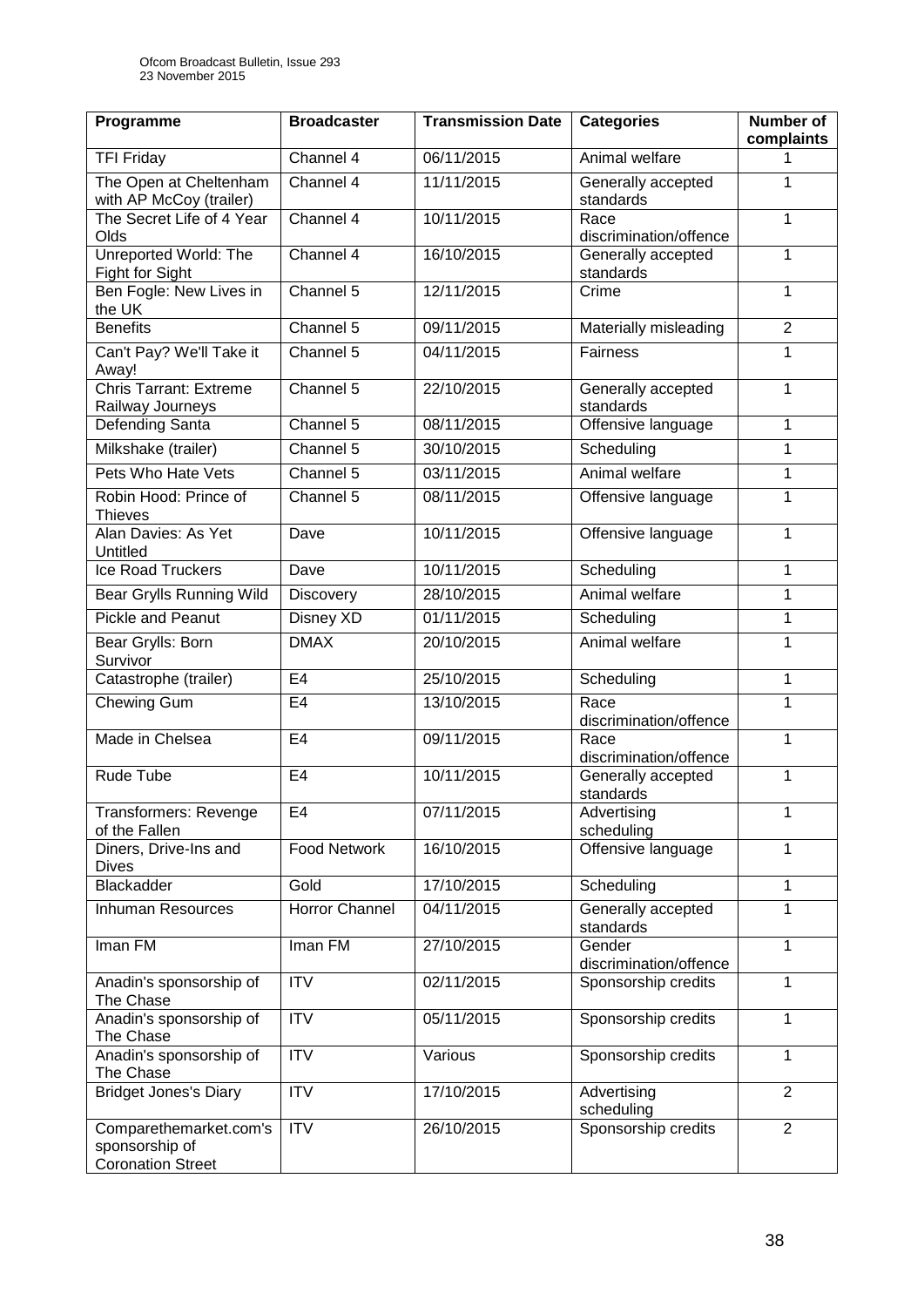| Programme                                                               | <b>Broadcaster</b> | <b>Transmission Date</b> | <b>Categories</b>                                | <b>Number of</b><br>complaints |
|-------------------------------------------------------------------------|--------------------|--------------------------|--------------------------------------------------|--------------------------------|
| <b>Coronation Street</b>                                                | <b>ITV</b>         | 06/11/2015               | <b>Disability</b><br>discrimination/offence      |                                |
| Death Becomes Her                                                       | <b>ITV</b>         | 07/11/2015               | Violence and<br>dangerous behaviour              | 1                              |
| Downton Abbey                                                           | $\overline{IV}$    | 01/11/2015               | Materially misleading                            | 1                              |
| Downton Abbey                                                           | <b>ITV</b>         | 08/11/2015               | Generally accepted<br>standards                  | $\overline{2}$                 |
| Emmerdale                                                               | $\overline{ITV}$   | 27/10/2015               | Violence and<br>dangerous behaviour              | $\mathbf{1}$                   |
| Everything or Nothing:<br>The Untold Stories of 007                     | $\overline{ITV}$   | 01/11/2015               | <b>Nudity</b>                                    | 1                              |
| Everything or Nothing:<br>The Untold Stories of 007                     | <b>ITV</b>         | 01/11/2015               | Violence and<br>dangerous behaviour              | 1                              |
| Gino's Italian Escape:<br><b>Islands in the Sun</b>                     | <b>ITV</b>         | 06/11/2015               | Animal welfare                                   | 1                              |
| Green Flag's sponsorship<br>of ITV Weather                              | $\overline{ITV}$   | 08/11/2015               | Sponsorship credits                              | 1                              |
| Green Flag's sponsorship<br>of ITV Weather                              | $\overline{IV}$    | 10/11/2015               | Sponsorship credits                              | 1                              |
| <b>ITV News and Weather</b>                                             | <b>ITV</b>         | 01/11/2015               | Outside of remit /<br>other                      | 1                              |
| <b>ITV News London</b>                                                  | ITV                | 03/11/2015               | Scheduling                                       | 1                              |
| ITV News Wales at 6                                                     | $\overline{IV}$    | 09/11/2015               | Outside of remit /<br>other                      | $\mathbf{1}$                   |
| Judge Rinder                                                            | $\overline{ITV}$   | 30/10/2015               | Religious/Beliefs<br>1<br>discrimination/offence |                                |
| Loose Women                                                             | $\overline{ITV}$   | 03/11/2015               | Scheduling<br>1                                  |                                |
| Loose Women                                                             | <b>ITV</b>         | 04/11/2015               | Materially misleading                            | 3                              |
| Loose Women                                                             | $\overline{ITV}$   | 05/11/2015               | Gender<br>discrimination/offence                 | 1                              |
| Lorraine                                                                | <b>ITV</b>         | 29/10/2015               | Generally accepted<br>standards                  | 1                              |
| Lorraine                                                                | ITV                | 30/10/2015               | Scheduling                                       | 1                              |
| McCain's sponsorship of<br>Emmerdale                                    | <b>ITV</b>         | 27/10/2015               | Sponsorship                                      | 1                              |
| Prey (trailer)                                                          | <b>ITV</b>         | 24/10/2015               | Scheduling                                       | 1                              |
| Programming                                                             | <b>ITV</b>         | Various                  | Outside of remit /<br>other                      | 1                              |
| The Almost Impossible<br>Gameshow                                       | ITV                | 01/11/2015               | Offensive language                               | $\mathbf{1}$                   |
| <b>The Channel Tunnel</b><br>Group's sponsorship of<br>Meridian Weather | $\overline{IV}$    | 05/10/2015               | Sponsorship credits                              | 1                              |
| The Jeremy Kyle Show                                                    | <b>ITV</b>         | 15/10/2015               | Generally accepted<br>standards                  | 1                              |
| The Jeremy Kyle Show                                                    | <b>ITV</b>         | 10/11/2015               | Generally accepted<br>standards                  | 1                              |
| The Jonathan Ross<br>Show                                               | <b>ITV</b>         | 26/10/2015               | Animal welfare                                   | 1                              |
| The Jonathan Ross<br>Show                                               | <b>ITV</b>         | 31/10/2015               | Offensive language                               | $\overline{2}$                 |
| The X Factor                                                            | <b>ITV</b>         | 31/10/2015               | Advertising minutage                             | 1                              |
| The X Factor                                                            | <b>ITV</b>         | 31/10/2015               | Outside of remit /<br>other                      | 1                              |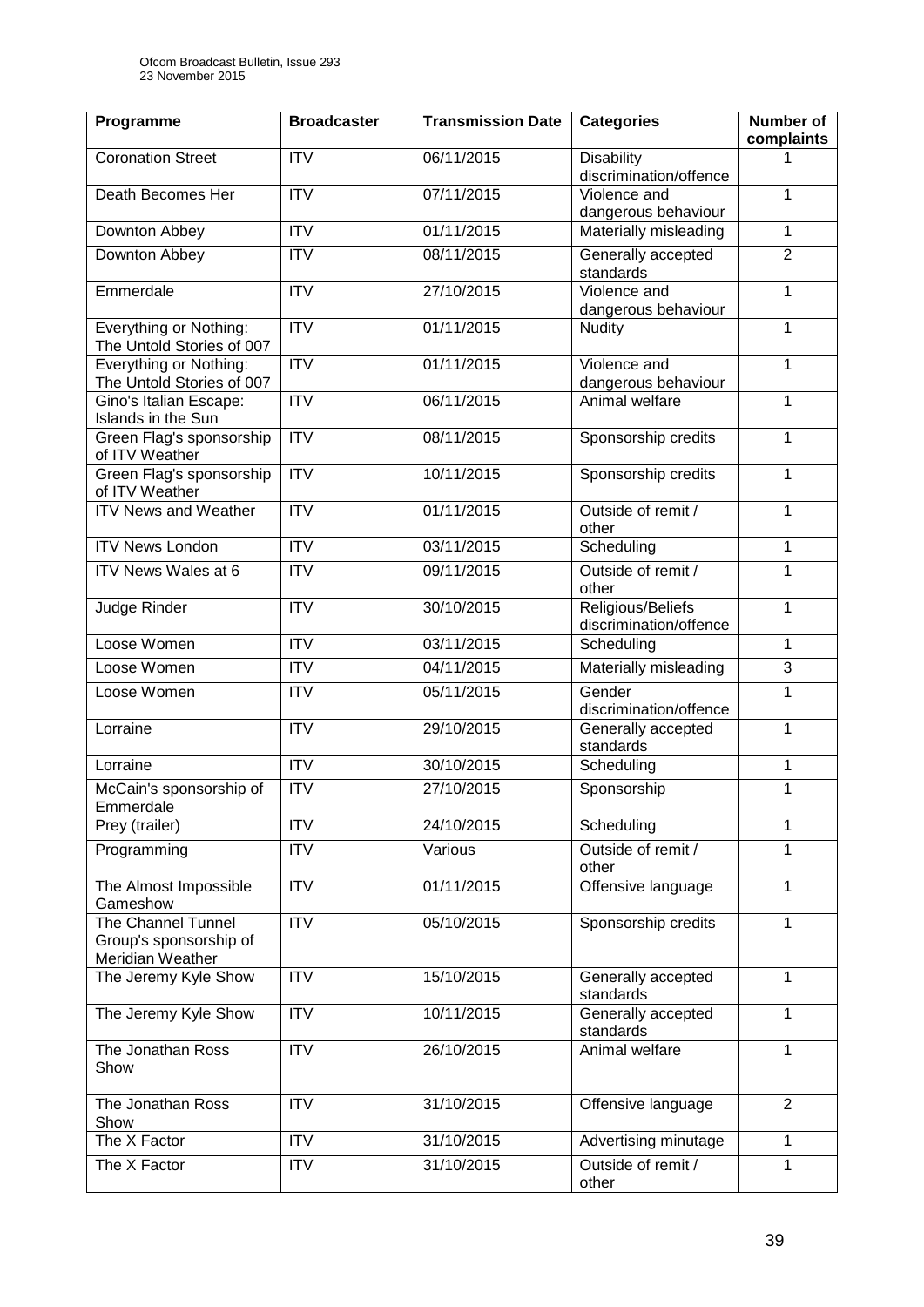| Programme                          | <b>Broadcaster</b> | <b>Transmission Date</b> | Categories                                       | <b>Number of</b><br>complaints |
|------------------------------------|--------------------|--------------------------|--------------------------------------------------|--------------------------------|
| The X Factor                       | <b>ITV</b>         | 31/10/2015               | Scheduling                                       | $\overline{2}$                 |
| The X Factor                       | $\overline{ITV}$   | 31/10/2015               | Violence and<br>dangerous behaviour              | 1                              |
| The X Factor                       | $\overline{ITV}$   | 07/11/2015               | Generally accepted<br>standards                  | 1                              |
| The X Factor                       | $\overline{ITV}$   | 07/11/2015               | Scheduling                                       | 42                             |
| The X Factor                       | <b>ITV</b>         | 07/11/2015               | Violence and<br>dangerous behaviour              | 1                              |
| The X Factor                       | <b>ITV</b>         | 08/11/2015               | Scheduling                                       | 1                              |
| The X Factor Results<br>Show       | $\overline{ITV}$   | 01/11/2015               | Gender<br>discrimination/offence                 | 3                              |
| The X Factor Results<br>Show       | <b>ITV</b>         | 01/11/2015               | Voting                                           | 1                              |
| The X Factor Results<br>Show       | ITV                | 08/11/2015               | Generally accepted<br>standards                  | $\overline{2}$                 |
| The X Factor Results<br>Show       | $\overline{ITV}$   | 08/11/2015               | Outside of remit /<br>other                      | $\overline{2}$                 |
| The X Factor Results<br>Show       | <b>ITV</b>         | 08/11/2015               | Scheduling                                       | 1                              |
| The X Factor Results<br>Show       | $\overline{ITV}$   | 08/11/2015               | Voting                                           | $\overline{5}$                 |
| You've Been Framed!                | $\overline{ITV}$   | 18/10/2015               | Generally accepted<br>standards                  | 1                              |
| You've Been Framed!                | <b>ITV</b>         | 18/10/2015               | Generally accepted<br>standards                  | 1                              |
| Celebrity Juice                    | ITV2               | 05/11/2015               | Gender<br>discrimination/offence                 | 1                              |
| Judge Rinder                       | ITV2               | 13/10/2015               | Materially misleading                            | 1                              |
| Pranksterz                         | ITV2               | 02/11/2015               | Race<br>discrimination/offence                   | $\overline{2}$                 |
| Pranksterz                         | ITV <sub>2</sub>   | 02/11/2015               | Race<br>discrimination/offence                   | 1                              |
| Pranksterz                         | ITV <sub>2</sub>   | 04/11/2015               | Race<br>1<br>discrimination/offence              |                                |
| The Mobo Awards 2015               | ITV2               | 04/11/2015               | $\overline{2}$<br>Race<br>discrimination/offence |                                |
| The Mobo Awards 2015               | ITV <sub>2</sub>   | 06/11/2015               | Race<br>1<br>discrimination/offence              |                                |
| <b>Tricked</b>                     | ITV2               | 27/10/2015               | 1<br>Offensive language                          |                                |
| Two and a Half Men                 | ITV <sub>2</sub>   | Various                  | Scheduling<br>1                                  |                                |
| You've Been Framed!                | ITV2               | 02/11/2015               | Generally accepted<br>$\mathbf{1}$<br>standards  |                                |
| The Only Way Is Essex              | <b>ITVBe</b>       | 04/11/2015               | Generally accepted<br>1<br>standards             |                                |
| The Only Way is Essex              | <b>ITVBe</b>       | 08/11/2015               | Materially misleading                            | 1                              |
| The Real Housewives of<br>Cheshire | <b>ITVbe</b>       | Various                  | Product placement                                | 1                              |
| <b>Big Brother</b>                 | Kanal 11           | 22/10/2015               | Generally accepted<br>standards                  | $\overline{3}$                 |
| DJ Q                               | <b>Kiss Fresh</b>  | 23/10/2015               | Offensive language                               | 1                              |
| James O'Brien                      | LBC 97.3           | 04/11/2015               | Due accuracy                                     | $\mathbf{1}$                   |
| Nick Ferrari                       | LBC 97.3           | 15/10/2015               | Commercial<br>communications on<br>radio         | 1                              |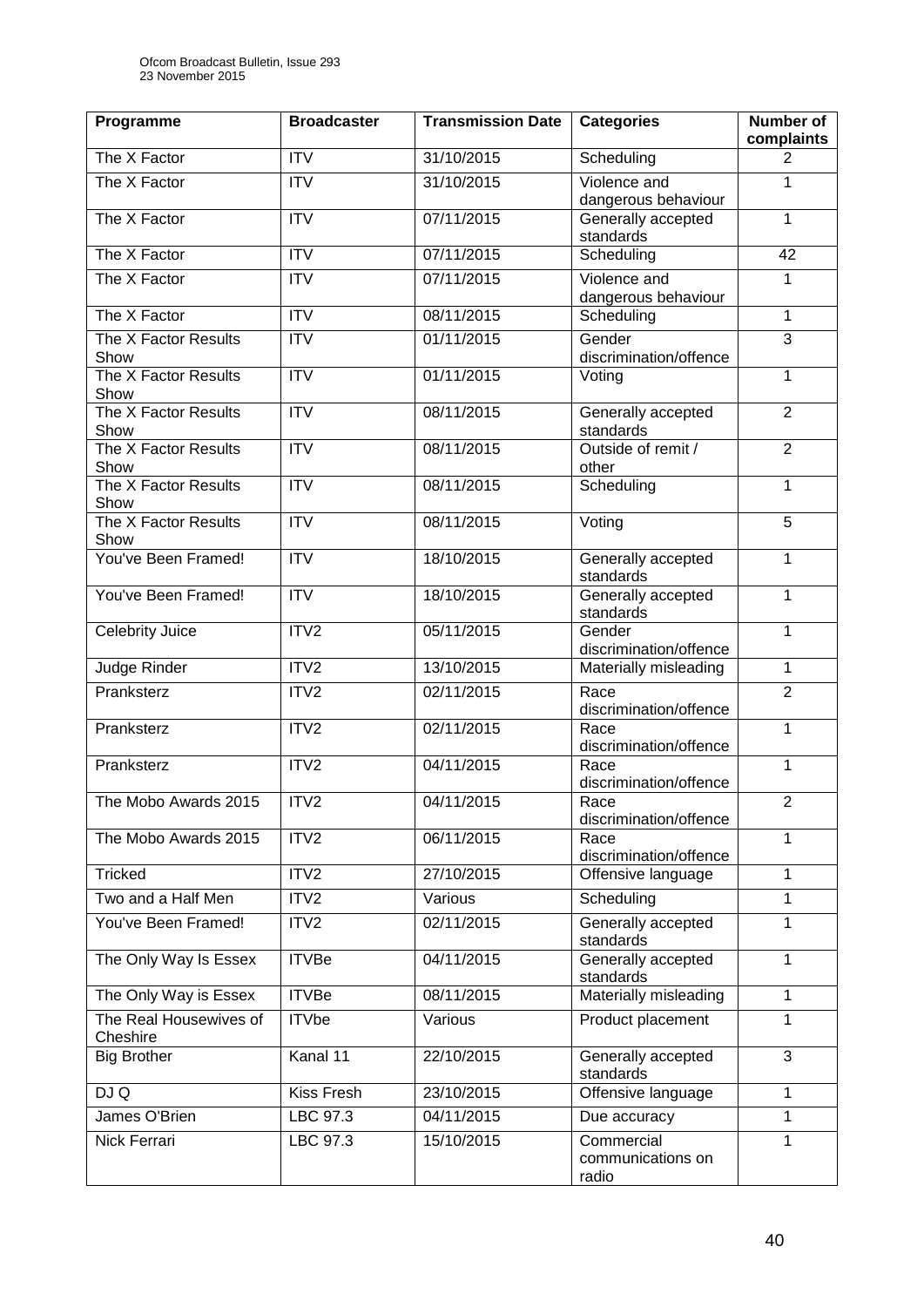| Programme                             | <b>Broadcaster</b>      | <b>Transmission Date</b> | <b>Categories</b>                           | <b>Number of</b><br>complaints |
|---------------------------------------|-------------------------|--------------------------|---------------------------------------------|--------------------------------|
| Steve Allen                           | LBC 97.3                | 26/10/2015               | Race<br>discrimination/offence              |                                |
| <b>LBC Radio</b>                      | <b>LBC Radio</b>        | 25/10/2015               | Due impartiality/bias                       | 1                              |
| Ex on the Beach                       | <b>MTV</b>              | 13/10/2015               | <b>Nudity</b>                               |                                |
| The Big Welsh Wake Up                 | <b>Nation Radio</b>     | 30/10/2015               | Transgender<br>discrimination/offence       |                                |
| Programming                           | <b>Pulse Radio</b>      | 23/09/2015               | Commercial<br>communications on<br>radio    |                                |
| Jon Holmes                            | Radio X                 | 26/09/2015               | Generally accepted<br>standards             | 1                              |
| Sputnik with George<br>Galloway       | <b>RT</b>               | 31/10/2015               | Religious/Beliefs<br>discrimination/offence | 1                              |
| <b>Sky News</b>                       | <b>Sky News</b>         | 11/10/2015               | 1<br>Gender<br>discrimination/offence       |                                |
| <b>Sky News</b>                       | <b>Sky News</b>         | 06/11/2015               | 1<br>Generally accepted<br>standards        |                                |
| Sky News with Anna<br>Jones           | <b>Sky News</b>         | 31/10/2015               | Due accuracy                                | 1                              |
| Sky News with Colin<br><b>Brazier</b> | <b>Sky News</b>         | 22/10/2015               | Due accuracy                                | 1                              |
| <b>News</b>                           | The Breeze<br>(Bristol) | 30/09/2015               | Scheduling                                  | 1                              |
| <b>Baggage Battles</b>                | <b>Travel Channel</b>   | 14/10/2015               | Generally accepted<br>1<br>standards        |                                |
| Lyxfällan                             | TV <sub>3</sub>         | 25/10/2015               | <b>Disability</b><br>discrimination/offence |                                |

## **Complaints assessed under the General Procedures for investigating breaches of broadcast licences**

For more information about how Ofcom conducts investigations about broadcast licences, go to: [http://stakeholders.ofcom.org.uk/broadcasting/guidance/complaints](http://stakeholders.ofcom.org.uk/broadcasting/guidance/complaints-sanctions/general-procedures/)[sanctions/general-procedures/.](http://stakeholders.ofcom.org.uk/broadcasting/guidance/complaints-sanctions/general-procedures/)

| Licensee              | <b>Licensed service</b> | <b>Categories</b> |
|-----------------------|-------------------------|-------------------|
| Poole Community Radio | Hot Radio 102.8         | Kev               |
| Limited               |                         | Commitments       |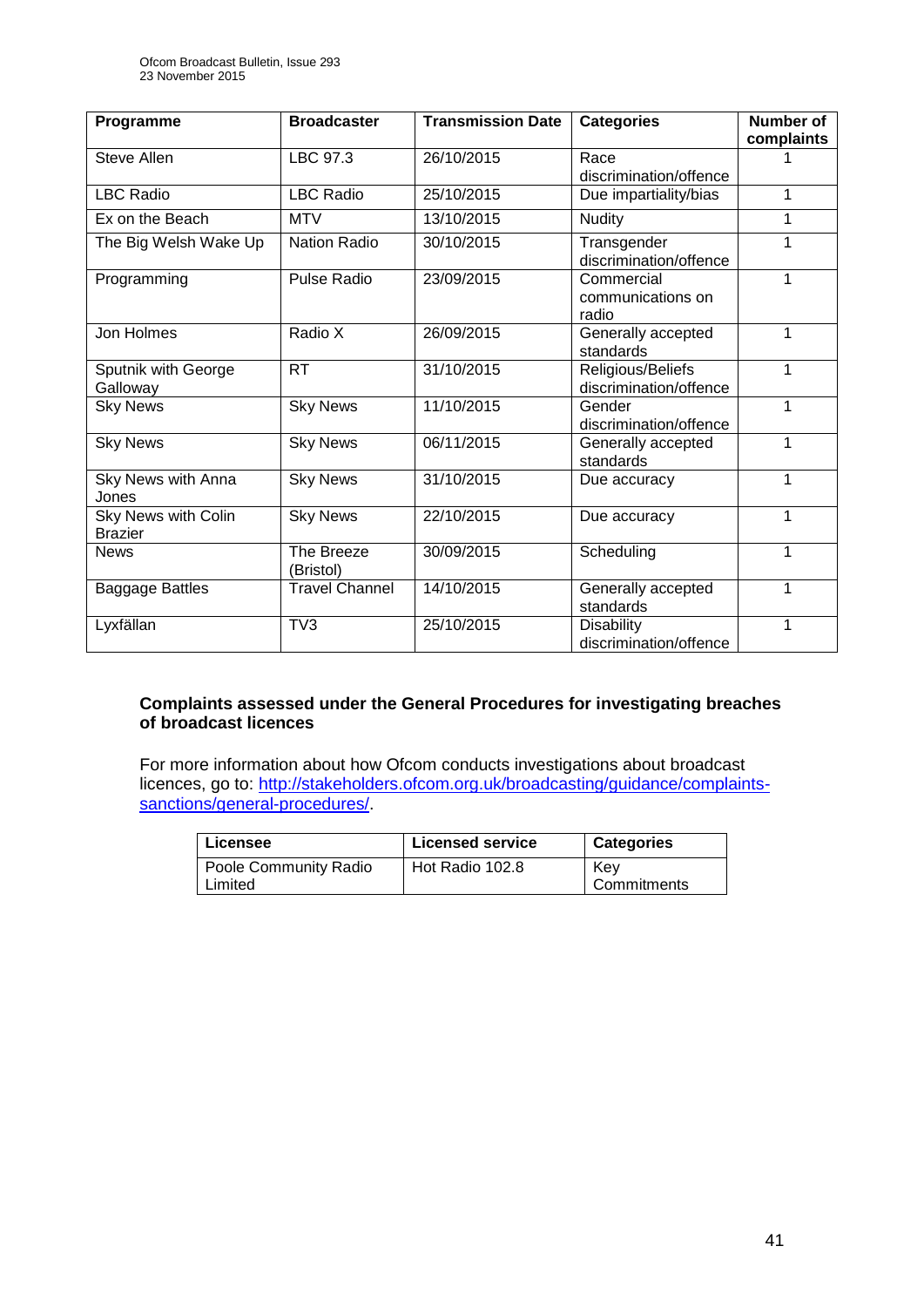# **Complaints outside of remit**

Here are alphabetical lists of complaints received by Ofcom that fell outside of our remit. This is because Ofcom is not responsible for regulating the issue complained about. For example, the complaints were about the content of television and radio adverts, or accuracy in BBC programmes.

For more information about what Ofcom's rules cover, go to: [http://consumers.ofcom.org.uk/complain/tv-and-radio-complaints/what-does-ofcom](http://consumers.ofcom.org.uk/complain/tv-and-radio-complaints/what-does-ofcom-cover/)[cover/](http://consumers.ofcom.org.uk/complain/tv-and-radio-complaints/what-does-ofcom-cover/)

# **Complaints about television or radio programmes**

For more information about how Ofcom assesses conducts investigations about content standards, go to: [http://stakeholders.ofcom.org.uk/broadcasting/guidance/complaints](http://stakeholders.ofcom.org.uk/broadcasting/guidance/complaints-sanctions/standards/)[sanctions/standards/](http://stakeholders.ofcom.org.uk/broadcasting/guidance/complaints-sanctions/standards/)

| Programme                           | <b>Broadcaster</b> | <b>Transmission Date</b> | <b>Categories</b>     | <b>Number of</b><br>complaints |
|-------------------------------------|--------------------|--------------------------|-----------------------|--------------------------------|
| Advertisements                      | <b>Bliss</b>       | 01/11/2015               | Advertising content   |                                |
| Advertisements                      | Channel 4          | 05/11/2015               | Advertising content   |                                |
| Advertisements                      | Channel 4          | 06/11/2015               | Advertising content   |                                |
| Advertisements                      | Dave               | 30/10/2015               | Advertising content   |                                |
| Advertisements                      | <b>ITV</b>         | 30/10/2015               | Advertising content   | 1                              |
| Advertisements                      | <b>ITV</b>         | 01/11/2015               | Advertising content   | 11                             |
| Advertisements                      | <b>ITV</b>         | 02/11/2015               | Advertising content   |                                |
| Advertisements                      | <b>ITV</b>         | 07/11/2015               | Advertising content   | 1                              |
| Advertisements                      | <b>ITV</b>         | 09/11/2015               | Advertising content   | 1                              |
| Advertisements                      | ITV <sub>2</sub>   | 01/11/2015               | Advertising content   | 3                              |
| Advertisements                      | Pick TV            | 26/10/2015               | Advertising content   |                                |
| Advertisements                      | Talksport          | 03/11/2015               | Advertising content   | 1                              |
| Advertisements                      | Various            | 04/11/2015               | Advertising content   | 1                              |
| Advertisements                      | Various            | Various                  | Advertising content   |                                |
| Advertisements                      | Watch HD           | 12/10/2015               | Advertising content   | 1                              |
| <b>BBC News</b>                     | BBC <sub>1</sub>   | 08/11/2015               | Due impartiality/bias | 1                              |
| <b>Only Connect</b>                 | BBC <sub>2</sub>   | 19/10/2015               | Due accuracy          | 1                              |
| This is BBC Two                     | BBC <sub>2</sub>   | 03/11/2015               | Due impartiality/bias | 1                              |
| <b>Britain's Biggest</b><br>Sexists | BBC <sub>3</sub>   | 05/11/2015               | Due impartiality/bias | 1                              |

# **Complaints about broadcast licences**

For more information about how Ofcom conducts investigations about broadcast licences, go to: [http://stakeholders.ofcom.org.uk/broadcasting/guidance/complaints](http://stakeholders.ofcom.org.uk/broadcasting/guidance/complaints-sanctions/general-procedures/)[sanctions/general-procedures/](http://stakeholders.ofcom.org.uk/broadcasting/guidance/complaints-sanctions/general-procedures/)

| Licensee                   | Licensed service   Categories |  |
|----------------------------|-------------------------------|--|
| Preston Community Radio 23 | City Beat Preston   Other     |  |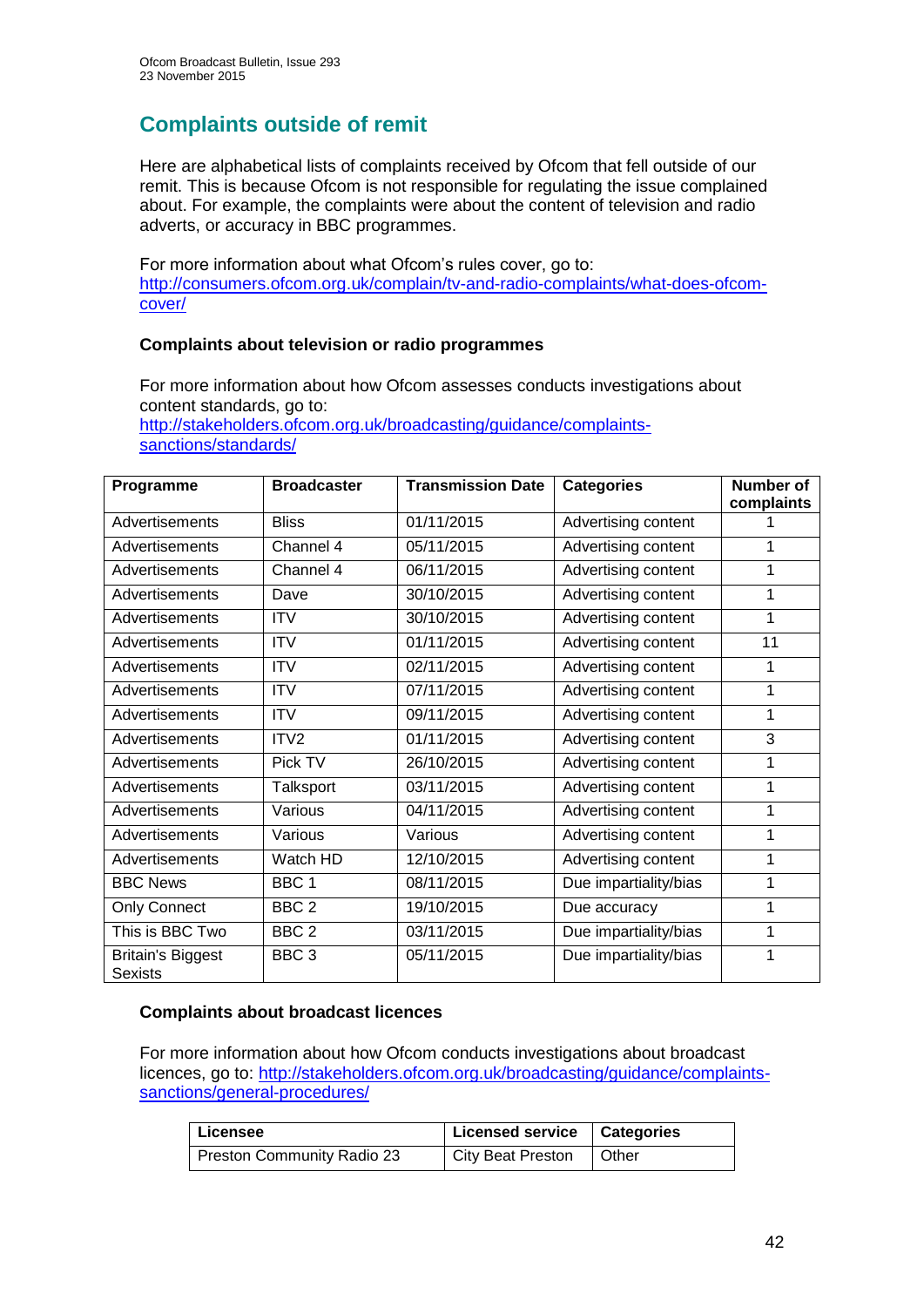# **Investigations List**

If Ofcom considers that a broadcaster may have breached its codes, a condition of its licence or other regulatory requirements, it will start an investigation.

#### **It is important to note that an investigation by Ofcom does not necessarily mean the broadcaster has done anything wrong. Not all investigations result in breaches of the licence or other regulatory requirements being recorded.**

Here are alphabetical lists of new investigations launched between 31 October and 13 November 2015.

#### **Investigations launched under the Procedures for investigating breaches of content standards for television and radio**

| Programme                                 | <b>Broadcaster</b>        | <b>Transmission date</b> |
|-------------------------------------------|---------------------------|--------------------------|
| Anatomy of the Day                        | NTV Mir<br>Lithuania      | 2 September 2015         |
| <b>Big Tunes</b>                          | <b>Brit Asia TV</b>       | 30 September 2015        |
| <b>Charlotte Foster and Stuart George</b> | <b>BBC Radio</b><br>Stoke | 12 October 2015          |
| Advertising minutage                      | NDTV 24x7                 | Various                  |
| Dog the Bounty Hunter                     | <b>CBS Reality</b>        | 24 October 2015          |
| Live Appeal                               | Ummah<br>Channel          | 29 August 2015           |
| Rick Jackson: The Big Drive Home          | Wave 105 FM               | 23 October 2015          |
| <b>TFI Friday</b>                         | Channel 4                 | 23 October 2015          |
| The One Show                              | BBC <sub>1</sub>          | 4 November 2015          |
| The Simpsons                              | Channel 4                 | 7 October 2015           |

For more information about how Ofcom assesses complaints and conducts investigations about content standards, go to:

[http://stakeholders.ofcom.org.uk/broadcasting/guidance/complaints](http://stakeholders.ofcom.org.uk/broadcasting/guidance/complaints-sanctions/standards/)[sanctions/standards/.](http://stakeholders.ofcom.org.uk/broadcasting/guidance/complaints-sanctions/standards/)

#### **Investigations launched under the General Procedures for investigating breaches of broadcast licences**

| Licensee                    | <b>Licensed Service</b>       |
|-----------------------------|-------------------------------|
| Tees Valley Christian Media | <b>Cross Rhythms Teesside</b> |